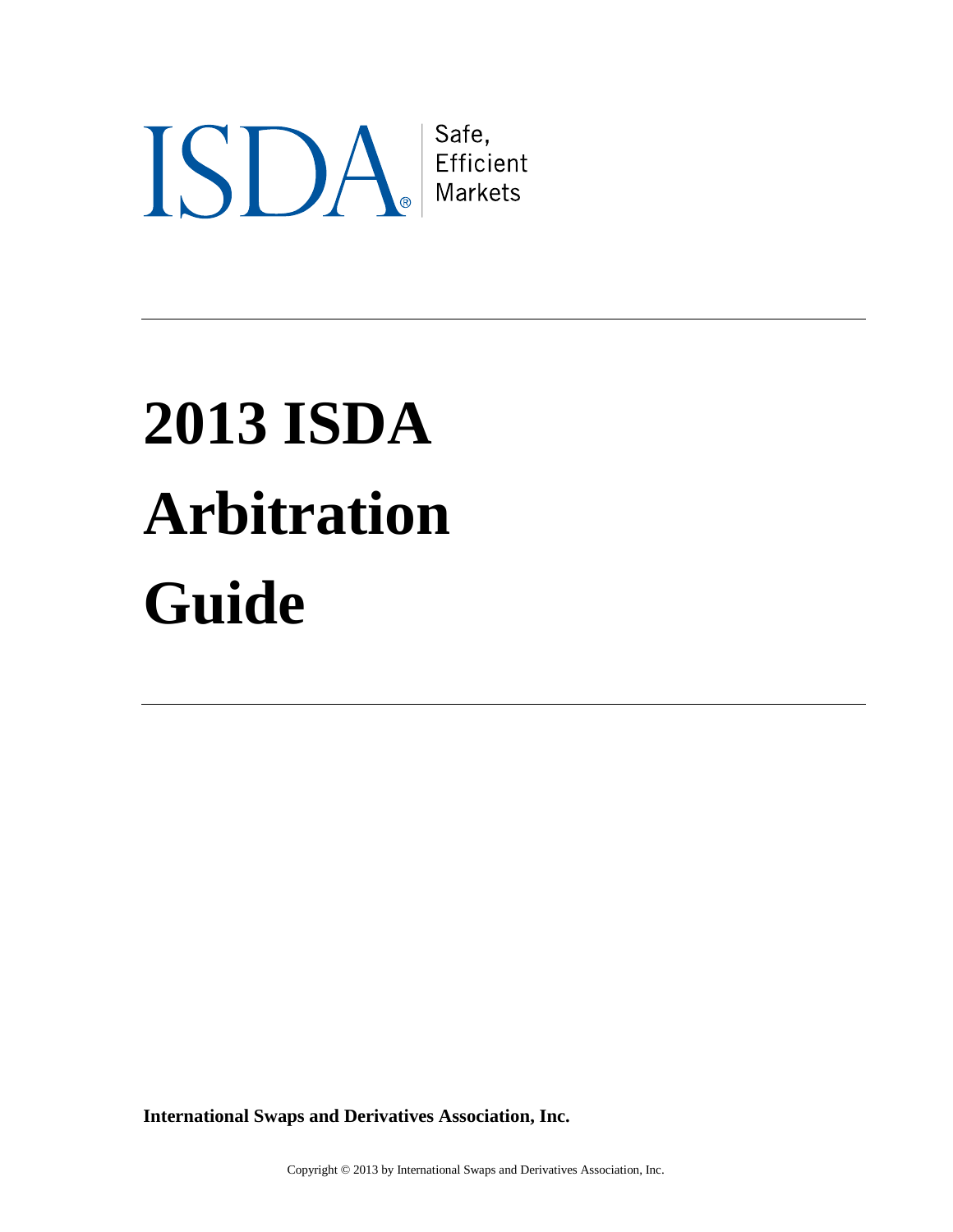Copyright © 2013 by International Swaps and Derivatives Association, Inc. 360 Madison Avenue 16th Floor New York, NY 10017

Version 1.0 Publication Date: 9 September, 2013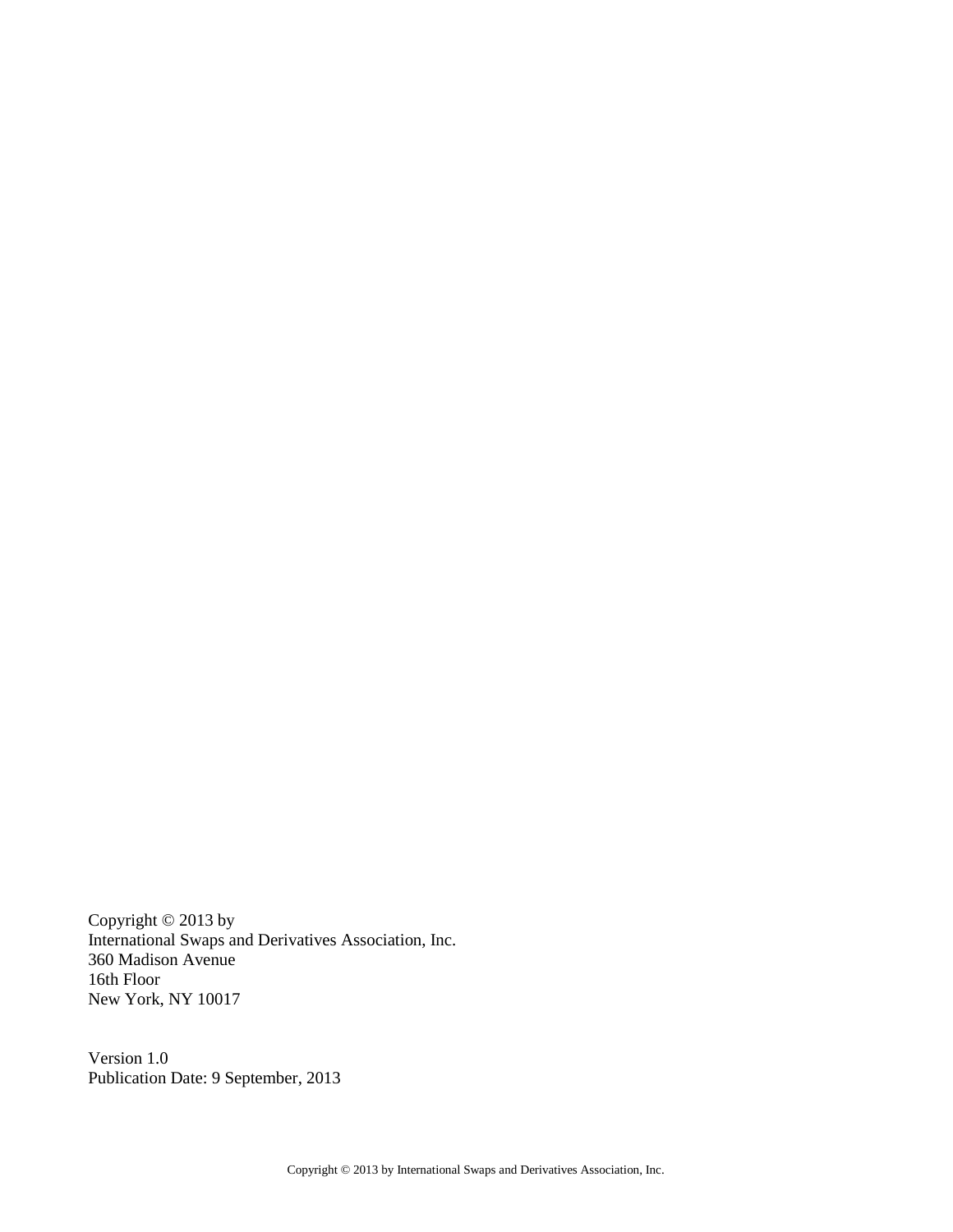# **TABLE OF CONTENTS**

| 1.                |                                                                                      |    |
|-------------------|--------------------------------------------------------------------------------------|----|
| 2.                |                                                                                      |    |
| 3.                |                                                                                      | 10 |
|                   |                                                                                      |    |
|                   | APPENDIX A Rules of Arbitration of the International Chamber of Commerce (ICC Rules) | 13 |
| <b>APPENDIX B</b> | Arbitration Rules of the London Court of International Arbitration (LCIA Rules)      | 22 |
| <b>APPENDIX C</b> | International Arbitration Rules of the American Arbitration Association –            | 25 |
| <b>APPENDIX D</b> | Administered Arbitration Rules of the Hong Kong International Arbitration Centre     | 28 |
| <b>APPENDIX E</b> | Arbitration Rules of the Singapore International Arbitration Centre (SIAC Rules)     | 31 |
| <b>APPENDIX F</b> | Swiss Rules of International Arbitration (Swiss Arbitration Rules)                   | 34 |
| <b>APPENDIX G</b> | Panel of Recognised International Market Experts in Finance Arbitration Rules        | 37 |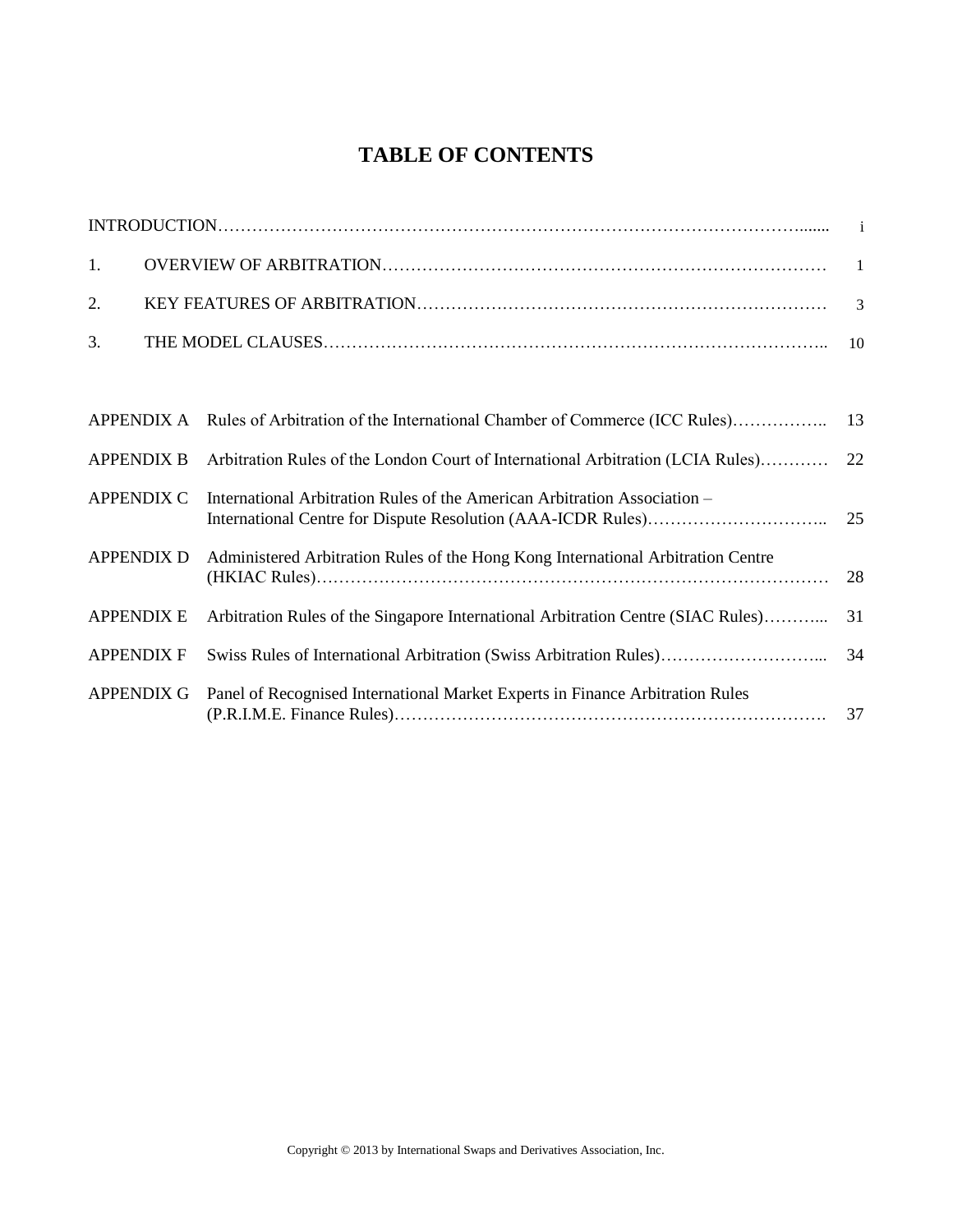## **INTRODUCTION**

This Guide provides guidance on the use of an arbitration clause with either the ISDA 2002 Master Agreement (the "2002 Agreement") or the ISDA 1992 Master Agreement (Multicurrency – Cross Border) (the "1992 Agreement") and includes a range of model arbitration clauses. This Guide is supplemental to and, in relation to Section 13 of the 2002 Agreement and 1992 Agreement, respectively, amends the guidance in the ISDA User's Guide to each of those forms.

This Guide is issued by the International Swaps and Derivatives Association, Inc. ("ISDA") following a consultation with members. The consultation commenced with a memorandum to members dated January 19, 2011 and entitled "The use of arbitration under an ISDA Master Agreement". It continued with a further memorandum to members dated November 10, 2011. These memoranda were followed by meetings with members and interested stakeholders in financial centres around the world. This Guide and the model arbitration clauses contained in the Appendices reflect the comments of members and interested stakeholders received during the course of the consultation, drafts of this Guide and each of the model clauses having been circulated for comment prior to being finalised.

The original purpose of the consultation was to gauge members' interest in using arbitration for disputes arising in connection with derivatives transactions documented under the Master Agreements and to ascertain what steps ISDA might take to assist members. The consultation revealed that there was such interest and that members believed that the publication of model arbitration clauses would be helpful. Responses to the consultation also provided feedback on some of the key choices to be made in preparing the model clauses, such as the seats and rules of arbitration which members wished to see specified in these model clauses. In preparing model arbitration clauses and making such choices, ISDA has been led by the responses it has received from members, rather than by any preference of ISDA itself.

This Guide contains, in Sections [1](#page-5-0) and [2](#page-7-0) respectively, an overview of arbitration and an explanation of the key features of arbitration. Section [3](#page-14-0) provides an introduction to the model clauses, which are set out (in no particular order) in Appendices A to G.

**THIS GUIDE DOES NOT PURPORT AND SHOULD NOT BE CONSIDERED TO BE A GUIDE OR EXPLANATION OF ALL RELEVANT ISSUES OR CONSIDERATIONS IN A PARTICULAR TRANSACTION OR CONTRACTUAL RELATIONSHIP. PARTIES SHOULD THEREFORE CONSULT WITH THEIR LEGAL ADVISERS AND ANY OTHER ADVISER THEY DEEM APPROPRIATE PRIOR TO USING ANY ISDA STANDARD DOCUMENTATION. ISDA ASSUMES NO RESPONSIBILITY FOR ANY USE TO WHICH ANY OF ITS DOCUMENTATION OR ANY DEFINITION OR PROVISION CONTAINED THEREIN MAY BE PUT.**

Copies of any of the published ISDA standard documentation may be obtained from ISDA's website, [www.isda.org,](http://www.isda.org/) under "ISDA Bookstore".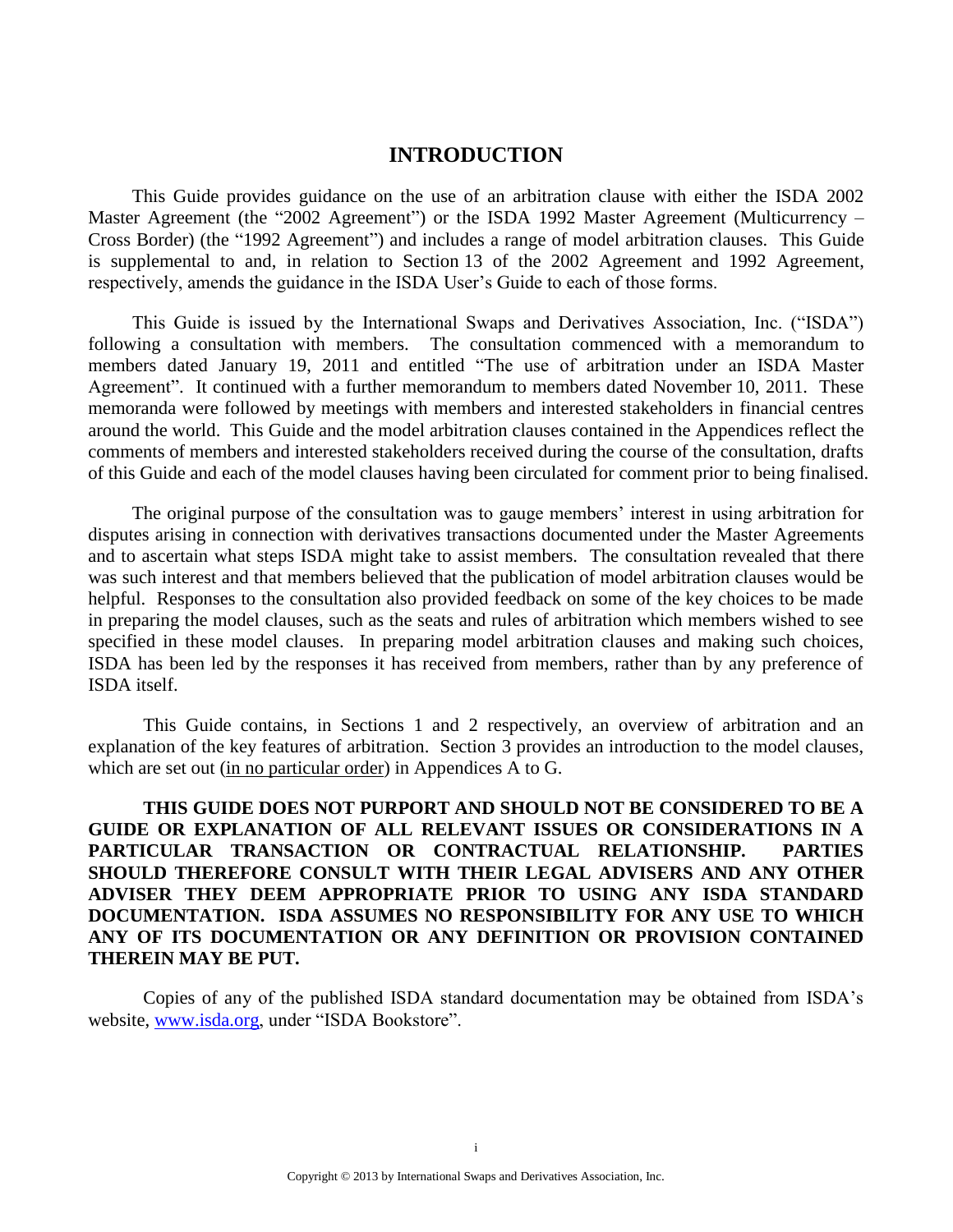[This page has been left blank intentionally.]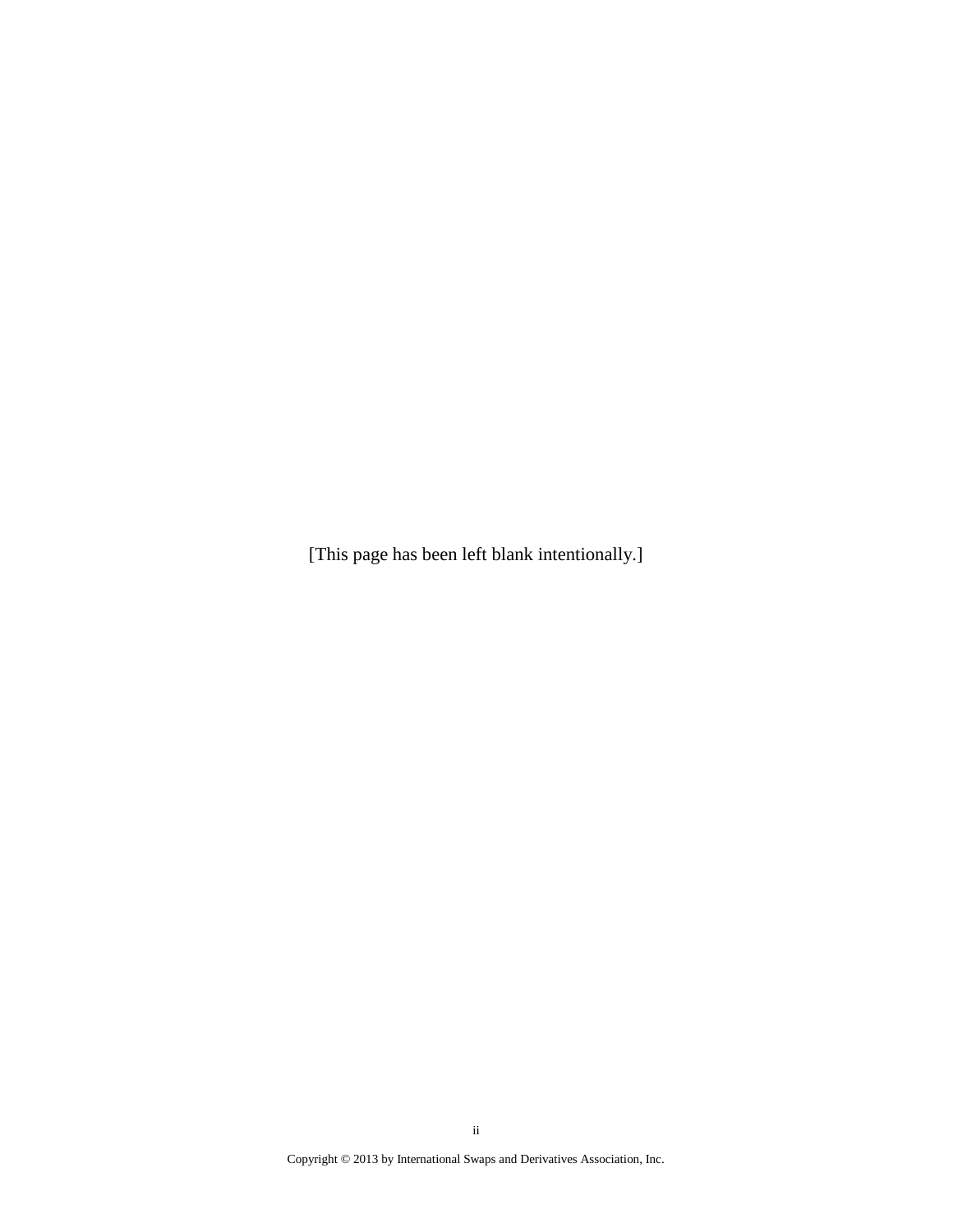## **2013 ISDA ARBITRATION GUIDE**

## <span id="page-5-0"></span>**1. OVERVIEW OF ARBITRATION**

## **Nature of arbitration**

- 1.1 Arbitration is a method of dispute resolution by a privately-constituted tribunal, typically made up of one or three arbitrators, which culminates in an arbitral award that binds the parties. The binding nature of an arbitral award means that arbitration is a true alternative to the resolution of disputes by litigation in a court. This feature distinguishes arbitration from some forms of alternative dispute resolution, such as mediation, which may be used before or in addition to court litigation, and which do not result in a binding outcome.
- 1.2 The arbitral award can be enforced against a party or its assets by invoking the coercive power of a court. As explained further below, the cross-border enforcement of arbitral awards is underpinned by an international treaty, the 1958 New York Convention (the "New York Convention"), $1$  under which contracting states accept obligations to recognise and enforce arbitral awards subject to limited exceptions. There are approximately 150 contracting states to the New York Convention. This makes arbitration particularly attractive for resolving disputes arising out of international transactions.
- 1.3 A choice of court agreement (a jurisdiction clause) is not always necessary for a court to have jurisdiction over a party or dispute: the court may have inherent jurisdiction by virtue of its rules of civil procedure. In contrast, arbitration is based on consent. An arbitral tribunal's jurisdiction over the parties and the dispute is always based on an arbitration agreement.<sup>2</sup> Typically, the agreement to arbitrate is found in a clause in the substantive contract between the parties which provides that all disputes arising out of or in connection with the contract shall be arbitrated (rather than litigated in a court).<sup>3</sup> The model clauses provided with this Guide are intended to be inserted into the Schedule to a Master Agreement and so to form part of that agreement.

## **Arbitral rules and institutions**

1.4 While arbitrators are obliged to act fairly and impartially in deciding the dispute and to give each party an opportunity to present its case, proceedings before an arbitral tribunal do not have

 $\mathbf{1}$ <sup>1</sup> United Nations Convention on Recognition and Enforcement of Foreign Arbitral Awards, done at New York on June 10, 1958. The text and list of Contracting States is available at [http://www.uncitral.org/uncitral/en/uncitral\\_texts/arbitration/NYConvention.html.](http://www.uncitral.org/uncitral/en/uncitral_texts/arbitration/NYConvention.html)

<sup>&</sup>lt;sup>2</sup> The terms "arbitration clause" and "arbitration agreement" are often used interchangeably by arbitration specialists. In this Guide, for consistency, "arbitration clause" is used. 3

It is possible to conclude a stand-alone agreement to arbitrate disputes, either before or after a dispute has arisen, but this is much less common. Note also that this Guide is not concerned with investment treaty arbitration. Contracting states to investment treaties agree to observe certain obligations with respect to investments in their territory by investors of the other party or parties to the treaty. These obligations typically include agreement not to expropriate an investor's investment, to guarantee "fair and equitable treatment" and "full protection and security" for the investment and equality of treatment with that given to the state's own nationals or third state investors. An investor who suffers loss by virtue of a breach of such a treaty is typically given the right under the treaty to bring arbitral proceedings directly against the offending state. This right to arbitrate is not dependent upon a pre-existing agreement to arbitrate, but rather upon the state's open offer in the investment treaty to arbitrate any claim which an aggrieved investor wishes to bring. Investment treaties may therefore provide additional rights and remedies under public international law, in addition to contractual rights and remedies.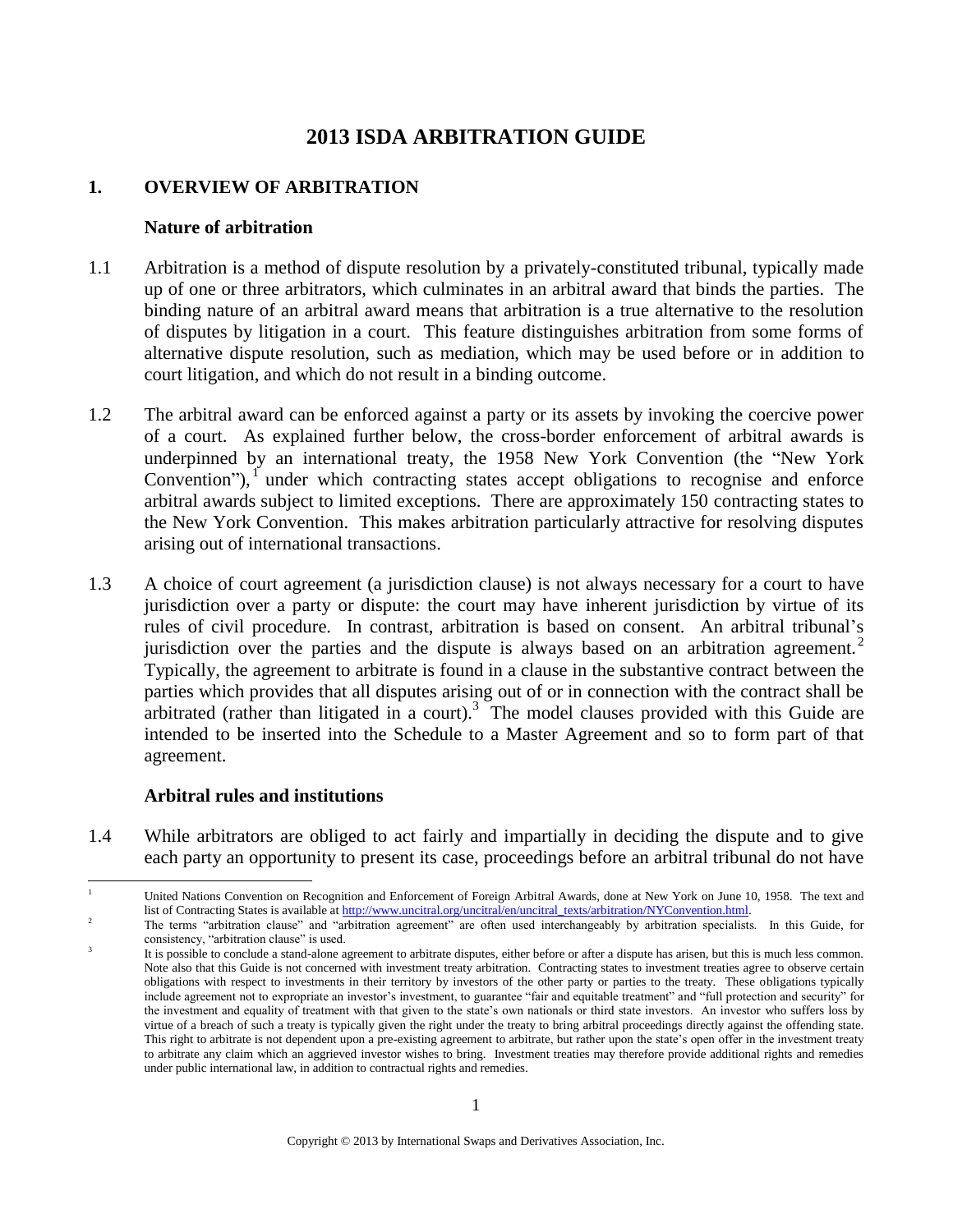to (and typically do not) follow court procedure. Instead, parties may make provision in their arbitration clause as to how the arbitration should be conducted and may agree to arbitrate under rules published by arbitral institutions.

- 1.5 Arbitral rules provide a procedural framework for the arbitration, including conferring procedural powers on the tribunal. Arbitral rules are much briefer than court rules, and leave much to the tribunal's discretion unless the parties are able to agree a matter.
- 1.6 Arbitral rules are published by a range of arbitral institutions, and a choice of rules usually also constitutes a choice of that institution to administer the arbitration (the principal exception to this is the UNCITRAL Arbitration Rules, which have no administering institution<sup>4</sup>). The institution will not decide the dispute; rather its role is to assist with the appointment of the tribunal (including selecting arbitrators where a party fails to exercise a right to do so, or where the parties are unable to agree), and the administration of the proceedings (for example, hearing challenges to arbitrators, taking deposits on account of the arbitration costs and fixing the arbitrators' fees, reminding parties and tribunals of deadlines, or making arrangements for hearing facilities).

#### **Seat of arbitration**

- 1.7 The arbitral proceedings will also be subject to the arbitration law of the jurisdiction chosen as the "seat" of arbitration (sometimes called the "legal place" or simply the "place" of arbitration). The courts of the seat will also have a range of powers (which vary from country to country) in relation to the arbitration.
- 1.8 The seat of arbitration is a legal concept tying the arbitration into a legal jurisdiction. The seat is typically expressed as a city, but the key aspect is the jurisdiction in which the seat is located (e.g. a choice of London ties the arbitration to the legal jurisdiction of England and Wales). While arbitral hearings are typically (but not always) held at the seat, far more important are the legal consequences of the choice, of which there are three.
	- (a) The arbitration law of the seat will govern the arbitral procedure (e.g. in England, the Arbitration Act 1996 will apply). Modern arbitration laws typically provide default rules which apply unless the parties have agreed otherwise (either in their arbitration clause, or by choosing to arbitrate under arbitral rules which deal with the issue), but will also impose some mandatory provisions designed to underpin the fairness of the proceedings (such as an obligation for the tribunal to be impartial).
	- (b) The courts of the seat will have certain powers in relation to the arbitration, set out in the arbitration law of the seat. For example, in many countries the courts of the seat have jurisdiction to hear a challenge to an arbitrator alleged to be biased. The courts of the seat have jurisdiction to hear an application to annul or set aside an award. The precise

l <sup>4</sup> Although the UNCITRAL Rules do not provide for an administering institution, the parties are able to designate an "appointing authority" to assist with the appointment of the arbitral tribunal. Failing such designation, the Permanent Court of Arbitration in The Hague may be called upon to designate an appointing authority.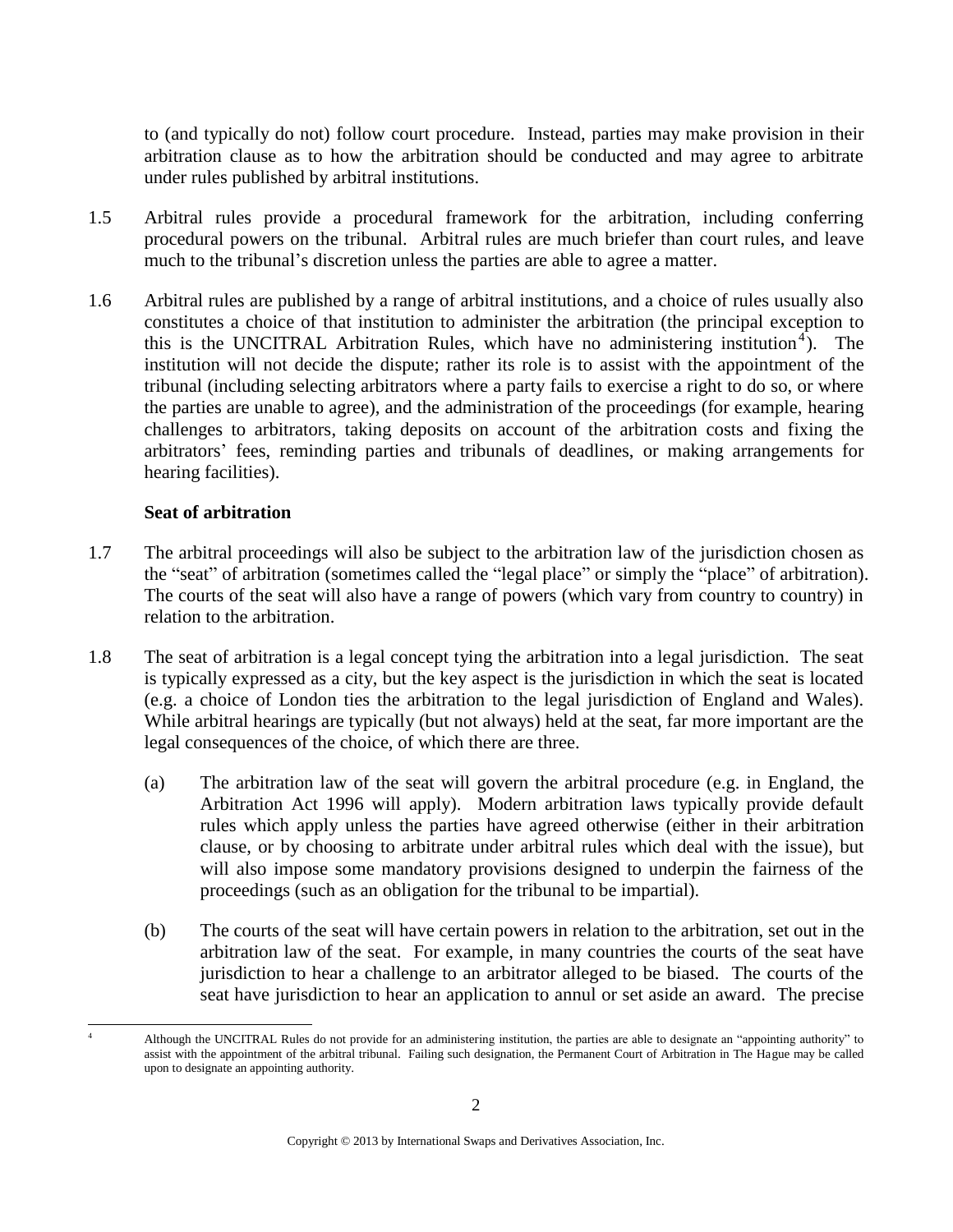scope of the courts' powers differs between countries.<sup>5</sup> In practice, the approach of the courts to the exercise of their powers also varies from country to country: in some jurisdictions, particularly the leading arbitral centres, they will support the arbitral process; in others they may interfere with or undermine it.

- (c) The award will be treated as having been made at the seat. To ensure that the New York Convention applies to the award, it must be made in a state which is party to the Convention.
- 1.9 The choice of seat is therefore important. The model clauses provide for seats in either London, New York, Paris, Hong Kong, Singapore Geneva, Zurich, or The Hague, for which there was particular interest in the consultation with members.

## <span id="page-7-0"></span>**2. KEY FEATURES OF ARBITRATION**

2.1 This Section describes some of the key features of arbitration, in particular some of the factors often cited as advantages or disadvantages of arbitration. The importance attached to any of these factors may vary from party to party and even from transaction to transaction. As explained below, the disadvantages can often be mitigated by the inclusion of additional provisions in the arbitration clause.

#### **Key reasons for considering using arbitration**

- 2.2 Historically, international financial transactions have tended to be documented under agreements governed by English or New York law and which contain jurisdiction clauses conferring jurisdiction on the English or New York courts. These are, of course, the options provided for in Section 13 of the 1992 and 2002 Agreements.<sup>6</sup> The courts of both these jurisdictions have a reputation for probity and experience of resolving disputes arising out of derivative transactions, and they can generally be relied upon to do so with reasonable despatch. Today, however, many parties to such transactions are based in emerging jurisdictions in which it is difficult (or sometimes impossible) to enforce a foreign judgment. Succeeding on the merits of a dispute may prove to be a pyrrhic victory if it is not possible to enforce the resulting judgment.
- 2.3 One way for a party to mitigate the enforcement risk is to agree to litigate disputes in the courts of the place where its counterparty has its assets (often, but not always and not only, its place of incorporation). In many jurisdictions, however, this may give rise to other risks in relation to the proceedings to decide the merits of the dispute:
	- (a) perception of bias or corruption on the part of a judicial authority;

l With regard to powers to annul awards, see paragrap[h 2.10](#page-9-0) below.

<sup>6</sup> The ISDA/IIFM Tahawwut Master Agreement published jointly by ISDA and the International Islamic Finance Market provides for English or New York courts or (if the parties so specify in the Schedule) for arbitration under the ICC Rules or such other rules as may be specified in the Schedule.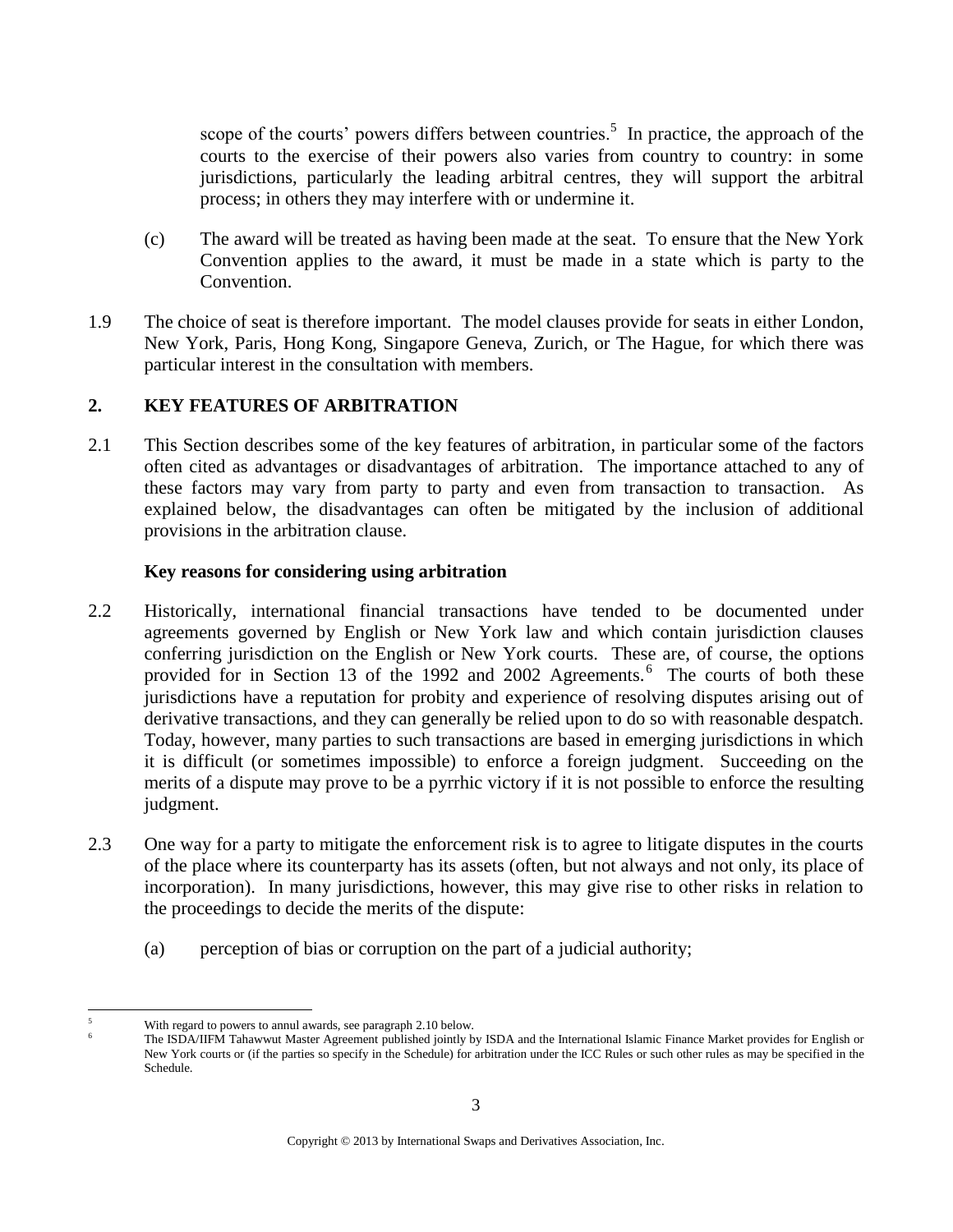- (b) delay;
- (c) lack of experience/expertise by local lawyers and judges in dealing with derivatives contracts;
- (d) failure by the court to respect a foreign governing law;
- (e) lack of familiarity with a foreign governing law;
- (f) lack of consistency in decision-making;
- (g) having to litigate in an unfamiliar and/or inconvenient language (giving rise to a need to translate documents and evidence).
- 2.4 Agreeing to arbitration allows a party to avoid having to litigate in a jurisdiction in whose courts it does not have confidence, while producing an arbitral award which has a clear advantage over a foreign court judgment at the enforcement stage. This enforcement advantage arises because of the global regime for the cross-border enforcement of arbitral awards under the New York Convention, whereas there is no comparable international regime for court judgments.<sup>7</sup>
- 2.5 The starting point for assessing enforcement risk is to consider whether there is any arrangement for reciprocal enforcement between (a) the country of the chosen court<sup>8</sup> or of the seat of arbitration and (b) the likely place of enforcement.
- 2.6 Within the European Union, judgments in civil and commercial matters can be enforced relatively easily under EU Regulation  $44/2001$  (the "Brussels Regulation").<sup>9</sup> This regime is extended to Norway, Switzerland and Iceland by the Lugano Convention.<sup>10</sup> Beyond this area, however, formal reciprocal arrangements are patchy, typically depending upon bilateral treaties.<sup>11</sup> In the absence of any formal reciprocal arrangement, a judgment creditor is reliant

l <sup>7</sup> The Hague Convention of 30 June 2005 on Choice of Court Agreements may at some time in the future provide an effective regime for enforcing judgments made pursuant to exclusive jurisdiction clauses. However, as of July 2013, only one state (Mexico) has ratified it and it is not yet in force. The text and list of Contracting States is available at [http://www.hcch.net/index\\_en.php?act=text.display&tid=134.](http://www.hcch.net/index_en.php?act=text.display&tid=134) See footnote 1 above for a link to the New York Convention text and Contracting States.

Most relevant to users of the Master Agreements are the arrangements for enforcement of English and New York judgments, since it is those courts which are specified in the standard form of the Master Agreements.

<sup>9</sup> Council Regulation (EC) No 44/2001 of December 22, 2000 on jurisdiction and the recognition and enforcement of judgments in civil and commercial matters. One member state, Denmark, initially opted out of the Brussels Regulation but it was subsequently extended to Denmark pursuant to the Agreement between the European Community and the Kingdom of Denmark on jurisdiction and the recognition and enforcement of judgments in civil and commercial matters. A recast version of the Regulation (Regulation (EU) 1215/2012) has been enacted but does not come into force until July 10, 2015. Denmark has indicated that it will apply the recast version of the Regulation. The texts of these instruments are available at:

[http://eur-lex.europa.eu/smartapi/cgi/sga\\_doc?smartapi!celexapi!prod!CELEXnumdoc&lg=EN&numdoc=32001R0044&model=guichett](http://eur-lex.europa.eu/smartapi/cgi/sga_doc?smartapi!celexapi!prod!CELEXnumdoc&lg=EN&numdoc=32001R0044&model=guichett) (Brussels Regulation);

[http://eur-lex.europa.eu/LexUriServ/site/en/oj/2005/l\\_299/l\\_29920051116en00620070.pdf](http://eur-lex.europa.eu/LexUriServ/site/en/oj/2005/l_299/l_29920051116en00620070.pdf) (Agreement with Denmark);

<http://eur-lex.europa.eu/LexUriServ/LexUriServ.do?uri=OJ:L:2012:351:0001:0032:EN:PDF> (Brussels Regulation recast)

<sup>&</sup>lt;sup>10</sup> The Lugano Convention 2007 on jurisdiction and the recognition and enforcement of judgments in civil and commercial matters. The text of and further information for the Lugano Convention is available at:

<http://ec.europa.eu/world/agreements/prepareCreateTreatiesWorkspace/treatiesGeneralData.do?redirect=true&treatyId=7481>

<sup>&</sup>lt;sup>11</sup> The United States has not entered into any such treaties. The United Kingdom has a number of such treaties, principally with other Commonwealth countries.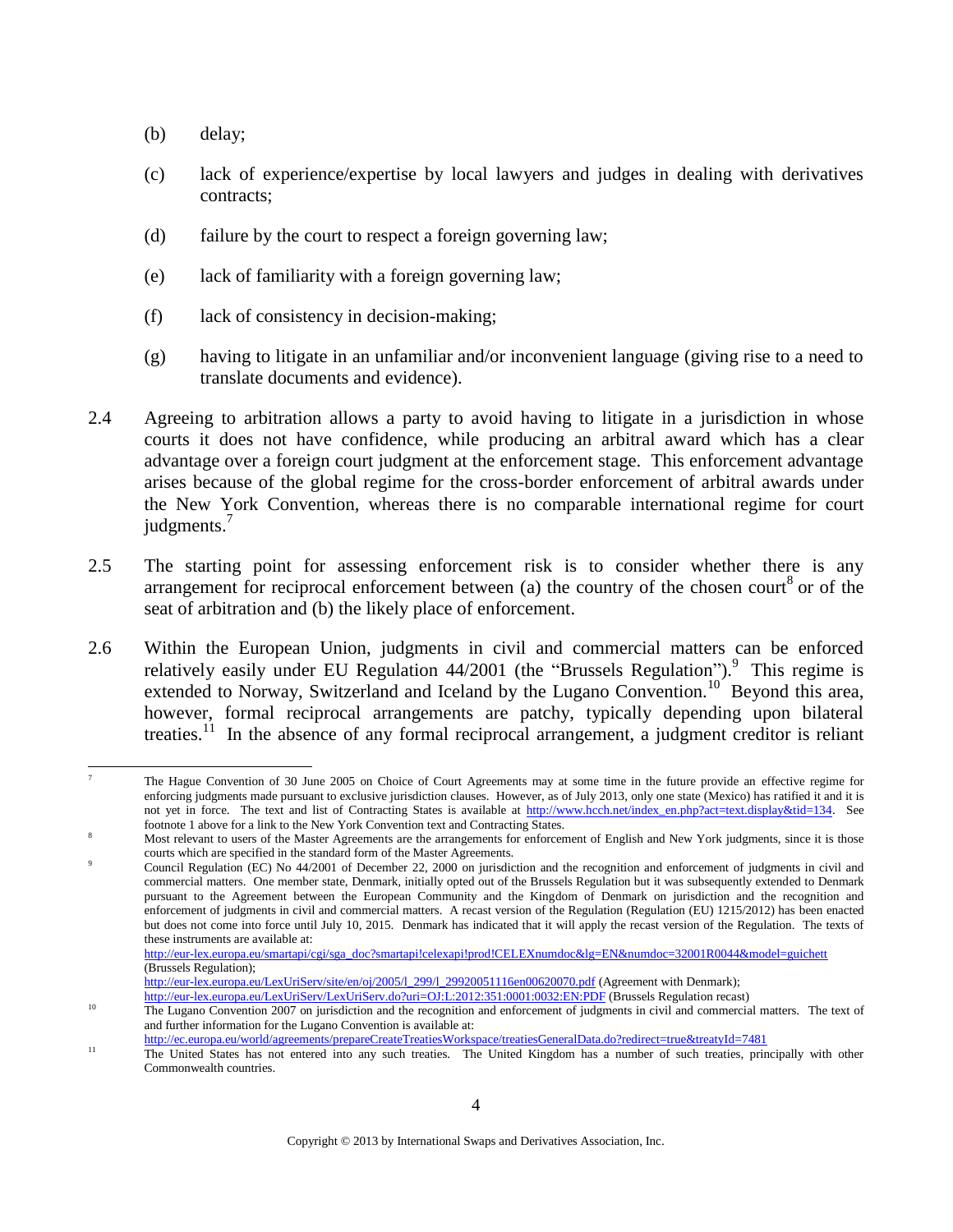entirely on local law at the place of enforcement. This does not necessarily mean that a foreign judgment will be unenforceable, but the procedure will often be more complex and, in the worst cases, the court may effectively rehear the merits of the case.

2.7 In contrast, nearly 150 states are party to the New York Convention. The New York Convention imposes an obligation on the courts of signatory states to recognise and enforce an arbitral award subject only to specific and limited grounds for refusal, which do not include a review of the merits of the dispute. Some states undoubtedly have a better record than others in complying with their obligations under the New York Convention. However, it may often be easier to enforce an award under the New York Convention than to enforce a foreign court judgment where no reciprocal arrangement exists. $^{12}$ 

## **Neutrality**

- 2.8 When neither contracting party is prepared to submit to the jurisdiction of its counterparty's local courts, arbitration in a third country may be an acceptable, neutral forum. The neutrality of arbitration is often particularly attractive to state entities and international organisations. This is a factor which sometimes prompts the use of arbitration in derivative transactions.
- 2.9 Many counterparties in emerging markets are increasingly reluctant to accept that any dispute will be resolved in the English or New York courts; arbitration is often a more acceptable alternative.

#### **Finality**

- <span id="page-9-0"></span>2.10 Unlike a court judgment, an arbitral award is generally not subject to appeal on the merits, and may only be annulled for reasons going to the jurisdiction of the tribunal or a failure of due process. The greater finality of awards may be attractive to parties. Challenges to awards are heard by the courts of the seat and governed by the arbitration law of the seat. There are differences between jurisdictions in the extent of a party's right to apply to set aside awards, whether such a right may be validly waived, the time limits for making such an application, what the court's scope of review is and how many levels of court review there are.
	- (a) The English Arbitration Act 1996 permits a challenge on jurisdictional grounds or on the basis of a serious procedural irregularity giving rise to substantial injustice.<sup>13</sup> A party may also appeal an award on a point of English law, subject to a number of limitations. However, this right of appeal may be excluded by agreement, and the rules of a number of arbitral institutions provide for such an exclusion.<sup> $14$ </sup>

 $12$ 

<sup>12</sup> Note also that bilateral treaties may contain restrictions upon the enforcement of judgments that are not found in the New York Convention for the enforcement of arbitral awards. For example, the UK's bilateral treaties are restricted to the enforcement of judgments for a sum of money and do not, therefore, provide for the enforcement of an order for the return of property or for specific performance.

<sup>13</sup> See sections 67 and 68 of the Arbitration Act 1996. These rights of challenge may not be excluded by agreement.

Section 69 of the Arbitration Act 1996. Of the rules chosen for London-seated arbitrations in this Guide, the ICC Rules and LCIA Rules contain provisions excluding this right of appeal; the P.R.I.M.E. Finance rules do not.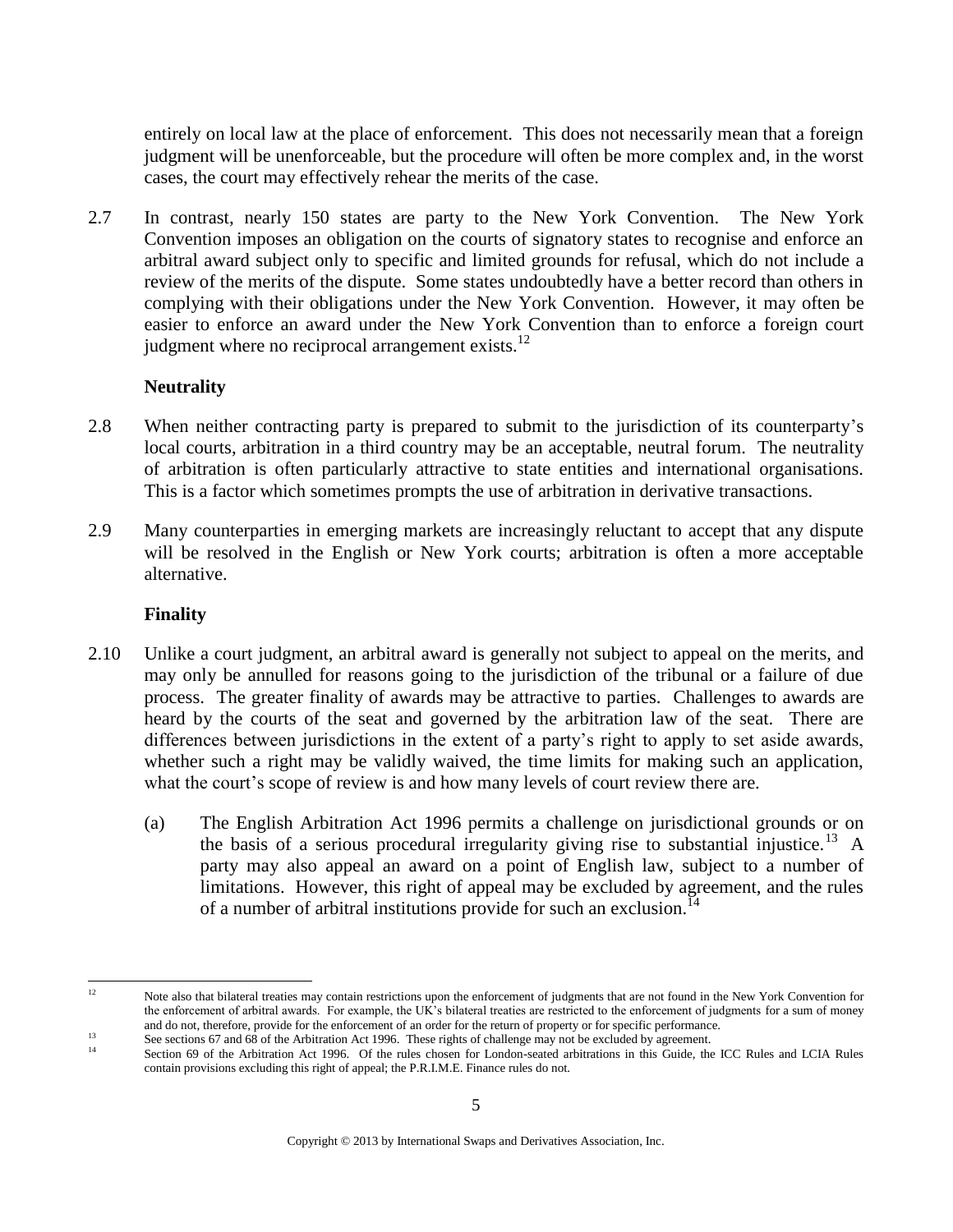- (b) Arbitration awards made in New York are presumptively binding with only limited grounds for judicial review under 9 U.S.C. § 10 (such as where the award was procured by corruption or fraud, where there was evident partiality or corruption in the arbitrators, where the arbitrators were guilty of misconduct, or where the arbitrators exceeded their powers).
- <span id="page-10-0"></span>(c) In France, international arbitration awards may only be set aside in limited circumstances (such as where the arbitral tribunal has wrongly upheld or declined jurisdiction, where there was lack of due process or where recognising or enforcing the award would violate international public policy).<sup>15</sup> The parties may, by way of a specific agreement, expressly waive their right to bring an action to set aside an award.<sup>16</sup>
- (d) In Hong Kong, international arbitration awards may only be set aside in limited circumstances (such as where the arbitration clause is not valid or the dispute did not fall within the terms of the arbitration clause, or where the constitution of the tribunal or the arbitral procedure was not in accordance with the parties agreement or the law).<sup>17</sup> International arbitration awards are not subject to appeal unless the parties have agreed to adopt the domestic arbitration regime. For domestic arbitrations, an appeal on a question of law concerning an award is allowed only with the leave of court.
- (e) In Singapore, international arbitral awards may only be set aside in limited circumstances (such as where the arbitration clause is not valid or the dispute did not fall within the terms of the arbitration clause, or where the making of the award was affected by fraud or corruption or there was a breach of natural justice in connection with the rendering of the award).
- (f) In Switzerland, an international arbitral award may only be set aside in limited circumstances (such as where the arbitration clause is not valid or the dispute did not fall within the scope of the arbitration clause, or where the making of the award was affected by serious procedural irregularity or the award itself violates international public policy). If neither party has its domicile, habitual residence or place of business in Switzerland, the parties may, by way of a specific agreement, expressly waive their right to apply for setting aside of arbitral awards. $18$
- (g) In the Netherlands, international arbitral awards may only be set aside in limited circumstances (such as where the arbitration clause is not valid, or where the arbitral tribunal was constituted in violation of the applicable rules or the award violates public policy). There is currently a proposal to amend the Dutch arbitration law to allow the

<sup>15</sup> <sup>15</sup><br>Articles 1518 and 1520 of the Code of Civil Procedure.

Article 1522 of the Code of Civil Procedure. Although not yet tested before a French court, it is understood that the requirement for a specific agreement would not be satisfied by a general waiver of the right to seek annulment (such as the waiver provision set out in Article 34.6 of the ICC Rules). Parties who have agreed to waive their right to apply to set aside an award may nevertheless still challenge an order of a French court for the enforcement of an award on the same grounds as are available to set aside an award**.**

<sup>&</sup>lt;sup>17</sup><br>Section 81 of the Arbitration Ordinance.

The requirement of an express and specific waiver is not satisfied by a mere reference in arbitration rules to the finality or binding nature of arbitral awards or a duty of the parties to comply with any award (such as Articles 15.7 and 32.2 of the Swiss Arbitration Rules).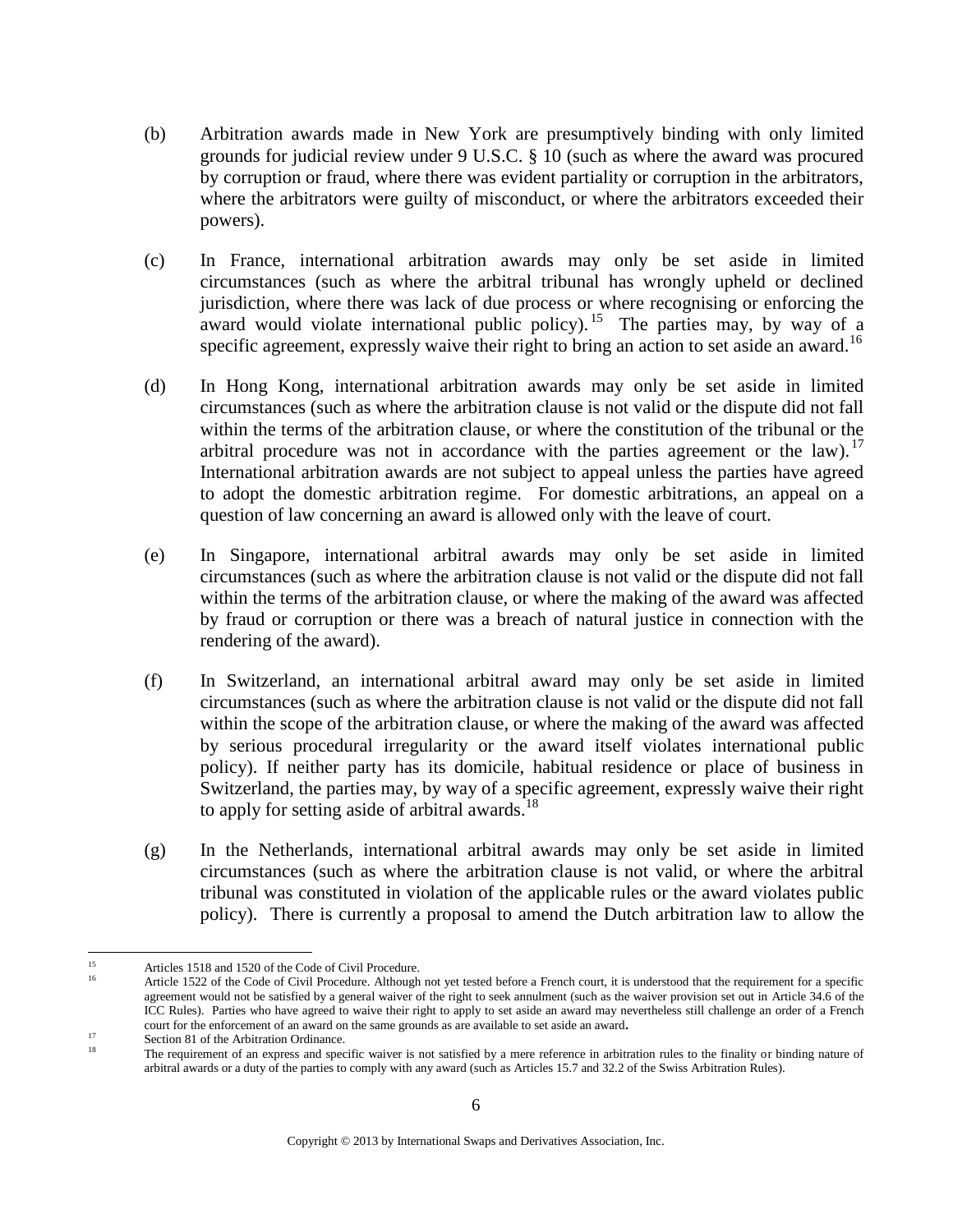parties to agree to waive the right to appeal in cassation before the Supreme Court in annulment proceedings, thereby limiting the annulment proceedings to a single instance before the Court of Appeal.

## **Procedural flexibility**

2.11 Arbitral procedures can be tailored to the circumstances of the transaction or dispute much more readily than court procedures. For example, the parties can agree the number and qualifications<sup>19</sup> of arbitrators, the location of the hearings or the language of the proceedings. In the absence of party agreement, the arbitral tribunal typically has a great deal of discretion in procedural matters.

## **Privacy and confidentiality**

- 2.12 Arbitral proceedings are always private (in the sense that, unlike court proceedings in most jurisdictions, third parties have no right of access to them) and may also be confidential (in the sense that the parties themselves may be obliged to keep the contents of the proceedings and the award confidential).
- 2.13 Unless otherwise agreed, there is a duty of confidentiality in arbitration proceedings conducted in England,<sup>20</sup> Hong Kong<sup>21</sup> or Singapore.<sup>22</sup> There is no such duty in arbitration proceedings conducted in New York,  $^{23}$  France,  $^{24}$  Switzerland,  $^{25}$  or The Netherlands,  $^{26}$  so if parties wish to ensure confidentiality they must therefore provide for it in the arbitration clause or choose arbitral rules containing such provisions. Some institutional arbitration rules contain provisions on confidentiality, $^{27}$  but not all do so. $^{28}$
- 2.14 Privacy and confidentiality are often important reasons for the use of arbitration, although it may be that privacy or confidentiality are lost if an application is made to court, for example for

 $19$ <sup>19</sup> For example, parties may provide in the arbitration clause that arbitrators must be lawyers qualified in the laws of a particular jurisdiction, or must have relevant industry expertise. However, the advantages of stipulating such a requirement must be weighed against: (a) the relatively small pool of arbitrators with specialist derivatives experience; and (b) the resulting risk that that arbitrator may more frequently be challenged due to an alleged lack of the requisite level of expertise. Where qualifications are included in an arbitration clause, they should be set out clearly and, where possible, by reference to objective criteria.

<sup>&</sup>lt;sup>20</sup><br>While confidentiality is not expressly provided for in the Arbitration Act 1996, it is implied as a matter of English law.

<sup>21</sup> Arbitration proceedings and arbitral awards are confidential pursuant to section 18 of the Hong Kong Arbitration Ordinance.

<sup>22</sup> A duty of confidentiality in respect of arbitral proceedings is not expressly contained within the International Arbitration Act, but a duty is implied under the common law.

<sup>&</sup>lt;sup>23</sup> The US Federal Arbitration Act does not expressly address the confidentiality of arbitration proceedings and there is no implied duty of confidentiality in arbitration proceedings.

<sup>&</sup>lt;sup>24</sup> The "principle of confidentiality" of the arbitration, as applicable in domestic arbitration (article 1464 of the Code of Civil Procedure), does not apply to international arbitrations.

<sup>&</sup>lt;sup>25</sup> In Switzerland, the Private International Law Act does not expressly address the confidentiality of arbitration proceedings. It is generally held that arbitrators assume a duty of confidentiality with the acceptance of their mandate. However, there is no clear duty of confidentiality for parties in the absence of a specific agreement.

 $^{26}$  In The Netherlands, there is no specific provision for confidentiality in arbitration in the Dutch Code of Civil Proceedings, although it is a generally accepted principle. Parties would therefore be wise to enter into separate confidentiality agreements.

<sup>&</sup>lt;sup>27</sup> The LCIA Rules (Art 30), HKIAC Rules (Art 42), the SIAC Rules (Rule 35) and the Swiss Arbitration Rules (Art 44(1)) all contain a general duty of confidentiality, subject to exceptions.

<sup>&</sup>lt;sup>28</sup> The ICC Rules do not impose a general duty of confidentiality, although the arbitral tribunal may make orders on confidentiality at the request of any party (Art 22).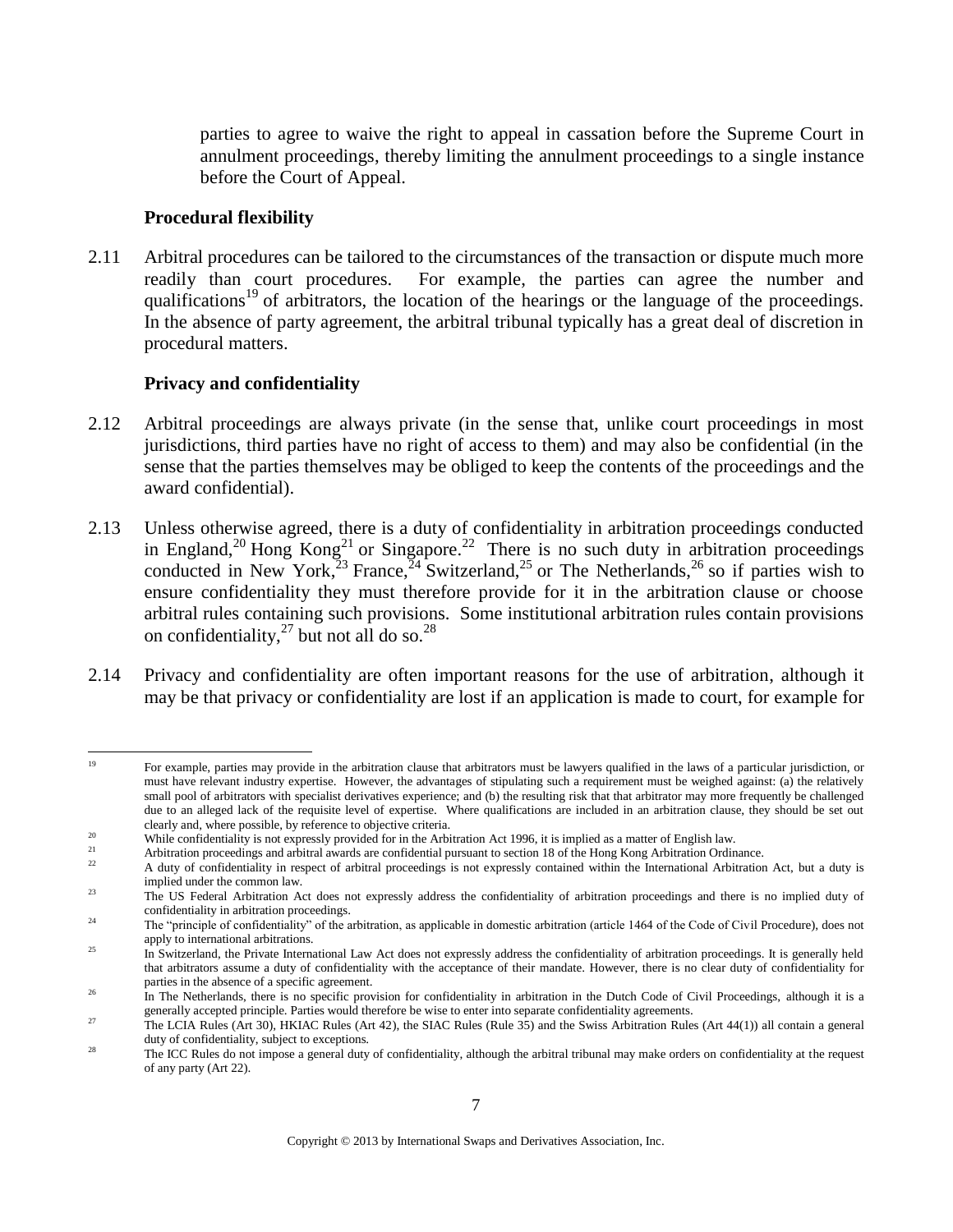interim relief or at the enforcement stage. It may also be difficult to effectively enforce a duty of confidentiality against a party determined to breach it.

2.15 Arbitral awards, although binding upon the parties to the arbitration, do not have wider precedent value, as common law judgments do. Since most awards remain private, they do not even give rise to any persuasive precedent value.

## **No default or summary judgment procedures**

- 2.16 The civil procedure rules of some jurisdictions (such as England and New York) permit the courts to grant default judgment on a claim if a defendant does not take part in proceedings, or to grant summary judgment if a claim or defence has no real prospect of success, without a full trial. Arbitration laws and rules do not provide for such procedures. This can mean that undefended claims or claims that face only hopeless defences can take longer to resolve than they would do in the English or New York courts.
- 2.17 This disadvantage can be overstated. Defendants to straightforward claims may raise complex defences which have little real merit but are sufficient to avoid summary judgment. Even without summary judgment procedures, an arbitration may often provide a quicker resolution of the claim than would be possible in what may be the only alternative forum for obtaining an enforceable decision – the counterparty's local courts. Any comparison naturally depends upon which courts are the comparator.
- 2.18 Some institutional rules allow for arbitration under accelerated timelines, typically where the amount in dispute is below a certain threshold value, in cases of urgency, or where the parties agree to shorten the timelines. These provisions may be helpful in some cases but are not intended to (and do not) replicate summary judgment. Parties are also free to draft their own bespoke "fast track" provisions for their arbitration clauses, which may be helpful to expedite the proceedings. Care should be taken, however, to ensure that all parties are able to present their case, and to avoid unrealistic or inflexible deadlines: if a deadline for rendering an award cannot be extended and is missed, any subsequent award may be vulnerable to challenge.

## **Documents and evidence**

- 2.19 The extent to which a party to litigation is entitled to obtain the production of documents from its opponent differs markedly between jurisdictions (as is well known, common law jurisdictions typically allow much greater "disclosure" or "discovery" of documents than continental European jurisdictions). Likewise, the evidence of factual and expert witnesses is handled in a variety of ways: experts may be instructed by the court or the parties, and factual witnesses may or may not be deposed in advance of trial, may give their evidence in chief (direct evidence) orally or in written witness statements, and may be cross-examined primarily by opposing counsel or by the judge.
- 2.20 Evidential matters fall within the arbitral tribunal's procedural discretion. The approach in any particular case varies according to the preferences of the parties and their lawyers (particularly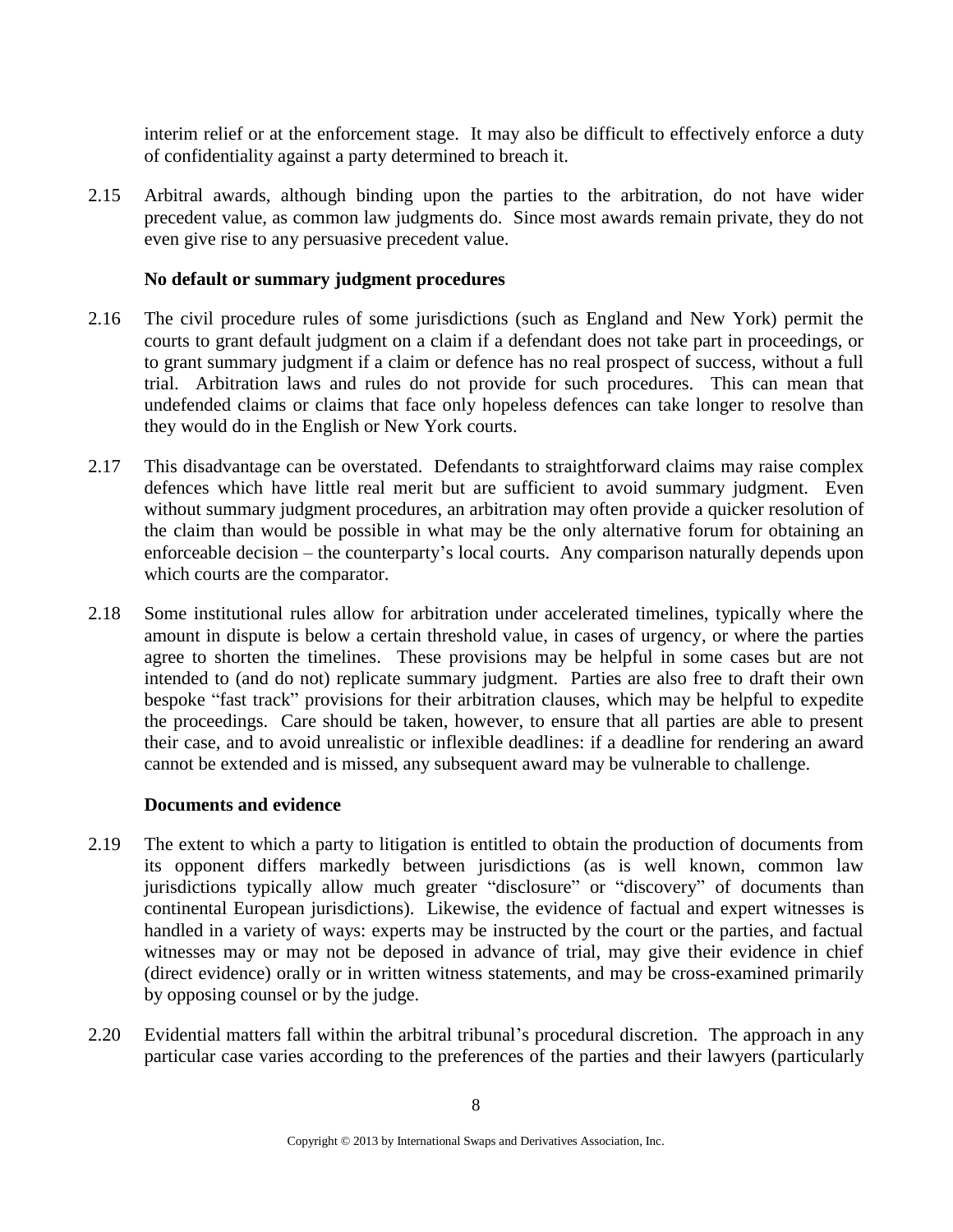if all parties are in broad agreement), and may be influenced by the legal background of the arbitrators and counsel concerned. Nevertheless, a degree of convergence has emerged in international arbitration. Evidence in chief tends to be given by way of written statements, and parties are typically permitted to cross-examine opposing witnesses and instruct their own experts. The International Bar Association's Rules for the Taking of Evidence in International Arbitration (the "IBA Rules<sup>"29</sup>) are often used as guidance or expressly adopted by the parties or tribunal, particularly with regard to the production of documents, on which they seek to establish a compromise between common law and civil law practice. The IBA Rules allow a party to request the production of a specific document or a narrow and specific category of documents that are relevant and material to the outcome of the case. This approach may be a tactical advantage or disadvantage for a party in any given case, but is designed to avoid the costs associated with large discovery exercises.

## **Interim relief**

- 2.21 The availability of interim relief to parties pending a final award is an important feature of international arbitration. Typically, arbitral tribunals have broad powers to grant appropriate interim measures, including orders to prohibit actions that cause imminent harm or to preserve assets to satisfy an award.
- 2.22 Where a tribunal has not yet been appointed (and sometimes thereafter) parties may apply to the national courts of the seat (or other competent jurisdiction) for interim relief. The precise scope of the court's powers to grant such relief in connection with an arbitration varies between jurisdictions. In some cases parties may need to demonstrate why it is appropriate for the court, rather than the arbitral tribunal, to deal with the application. Some institutional arbitral rules also provide for the appointment of an "emergency arbitrator".<sup>30</sup> The emergency arbitrator can be appointed at short notice and is empowered to grant interim relief prior to constitution of the arbitral tribunal.

## **Optional arbitration clauses**

2.23 Optional arbitration clauses give one (or more) parties the ability to make a choice after a dispute has arisen whether to arbitrate or litigate that dispute. Such clauses are typically found in loan agreements and related documentation, but are rare in derivatives contracts and have not been included in this Guide. Such clauses also give rise to potential enforcement risks: in some countries courts have refused to give effect to such clauses and in many jurisdictions the enforceability of such clauses is untested. In jurisdictions where such clauses are, in principle, effective, careful drafting is required.

## **Related parties**

2.24 In general, only the parties to the agreement containing the arbitration clause will be bound by it and entitled to enforce it. Where multiple legal entities within a group are concerned with the

 $29$ 29 See http://www.ibanet.org/Publications/publications IBA guides and free materials.aspx#takingevidence.

<sup>&</sup>lt;sup>30</sup> See, for example, the rules of the ICC, AAA-ICDR, HKIAC, SIAC, and P.R.I.M.E. Finance, and the Swiss Arbitration Rules.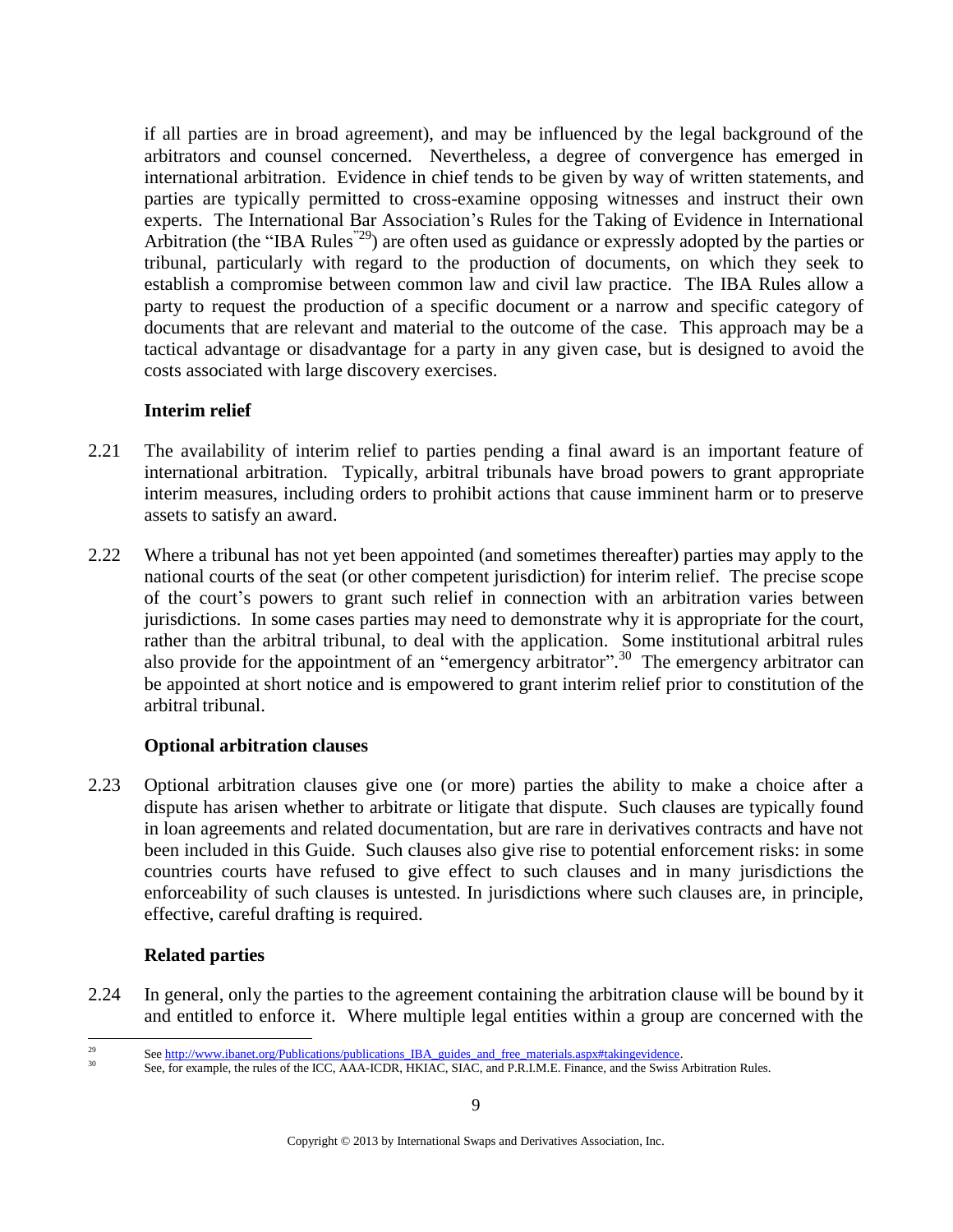negotiation of a Master Agreement or of Transactions which are to be governed by it, some such entities may not be party to a legally enforceable dispute resolution clause and may, therefore, be sued or have to sue in whichever court will take jurisdiction. Members who operate in this way may wish to consider concluding separate agreements containing dispute resolution clauses or to ensure that all relevant entities become party to the Master Agreement, if only for the purposes of being party to the arbitration clause.

## <span id="page-14-0"></span>**3. THE MODEL CLAUSES**

- 3.1 The clauses in the Appendices to this Guide are primarily designed for use with the 2002 Agreement, but additional wording is also provided for the 1992 Agreement. Each model clause is drafted in a consistent format (subject to such variations as are required in light of the chosen arbitral rules or the law of the chosen seat), and is intended to form part of the Schedule to the Master Agreement. The clauses have been drafted on the assumption that parties will include them when entering into a new Master Agreement; parties amending existing agreements will need to include additional wording reflecting that fact.
- 3.2 The clauses provide for the following.

 $31$ 

- (a) In each draft clause, there is a governing law provision which specifies the governing law of the Master Agreement and of the arbitration clause. Where the seat of arbitration is not the same as the parties' choice of governing law for the Master Agreement (for example, a Hong Kong seated arbitration, but an English law-governed Master Agreement), there may be uncertainty as to which law was supposed to be the governing law of the arbitration clause in the absence of a specific governing law for the arbitration clause. To avoid this uncertainty, where appropriate a governing law of the separable arbitration clause has been included. $31$  The governing law of the arbitration clause (as distinct from the governing law of the Master Agreement) can potentially be relevant in issues including the substantive validity of the agreement to arbitrate or the termination of an agreement to arbitrate.
- (b) The next clause deletes the jurisdiction clause (Section 13(b) of the Master Agreement) and replaces it with an arbitration clause. It is important to delete the existing Section 13(b): a failure to do so would leave the Master Agreement as a whole with both jurisdiction and arbitration clauses, which may be a source of confusion as to the parties' true intentions and might prejudice the effectiveness of the arbitration clause in some jurisdictions.
- (c) The provisions that follow amend the Process Agent and Waiver of Immunity clauses (Sections 13(c) and (d)) to reflect the choice of arbitration, rather than court jurisdiction,

This approach has been taken for the Hong Kong and Singapore seat clauses. However, in France, the validity of an international arbitration clause is assessed by reference to "substantive principles of international law" developed by the French courts, rather than by reference to any governing law. In Switzerland, an arbitration clause is treated as valid if it is valid under the law chosen by the parties, under the law applicable to the substance of the dispute (i.e. the governing law of the contract) or Swiss law (see Article 178(2) of the Swiss Private International Law Act). The governing law of the arbitration clause is therefore of less significance for arbitrations seated in France and Switzerland, and no separate governing law has been specified in those cases.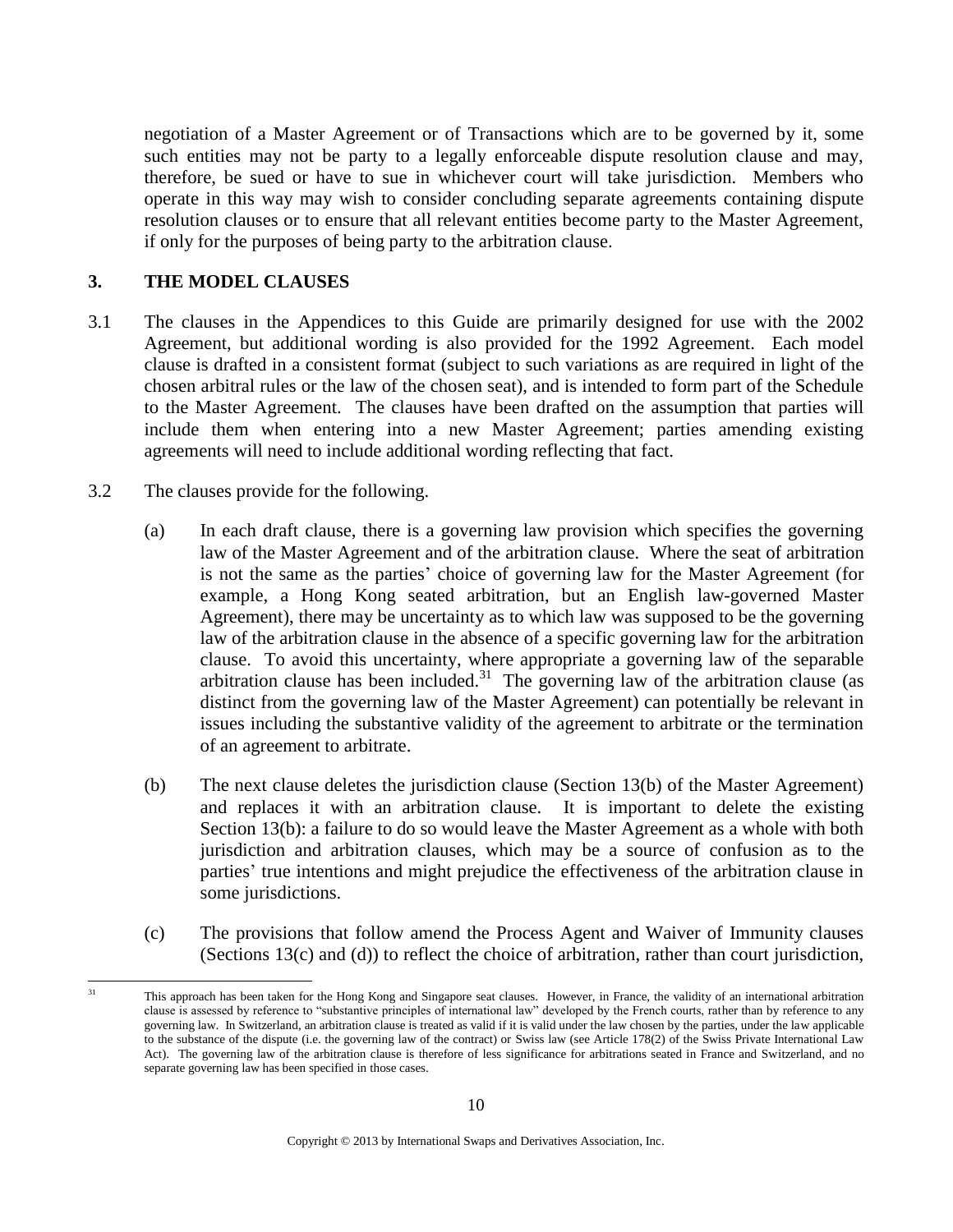and the final provision amends the definition of Proceedings, which is used at several points in Section 13.

3.3 The clauses provide for the following combinations of governing laws, arbitral rules and seats of arbitration.

law

- Appendix A: Rules of Arbitration of the International Chamber of Commerce ("ICC Rules")
	- Part 1: London seat; Governing law English law Part 2: New York seat; Governing law – New York law Part 3: Paris seat; Governing law – choice of English law or New York
- Appendix B: Arbitration Rules of the London Court of International Arbitration ("LCIA Rules"); London seat; Governing law – English law
- Appendix C: International Arbitration Rules of the American Arbitration Association International Centre for Dispute Resolution ("AAA-ICDR Rules");<sup>32</sup> New York seat; Governing law – New York law
- Appendix D: Administered Arbitration Rules of the Hong Kong International Arbitration Centre ("HKIAC Rules"); Hong Kong seat; Governing law – choice of English law or New York law; arbitration clause governed by Hong Kong law
- Appendix E: Arbitration Rules of the Singapore International Arbitration Centre ("SIAC Rules"); Singapore seat; Governing law – choice of English law or New York law; arbitration clause governed by Singapore law
- Appendix F: Swiss Rules of International Arbitration; choice of Zurich or Geneva seat ("Swiss Arbitration Rules");<sup>33</sup> Governing law – choice of English law or New York law
- Appendix G: Panel of Recognised International Market Experts in Finance Arbitration Rules ("P.R.I.M.E. Finance Rules")
	- Part 1: London seat; Governing law English law
	- Part 2: New York seat; Governing law New York law
	- Part 3: The Hague seat; Governing law choice of English law or New York law, arbitration clause governed by Dutch law

 $32$ <sup>32</sup> The AAA publishes a number of sets of arbitration rules. Given the likely cross-border use of the clauses, the International Arbitration Rules were considered most appropriate for these purposes.

<sup>&</sup>lt;sup>33</sup><br>The parties are free to choose either one of these two seats as the legal regime for international arbitration is the same in both cantons.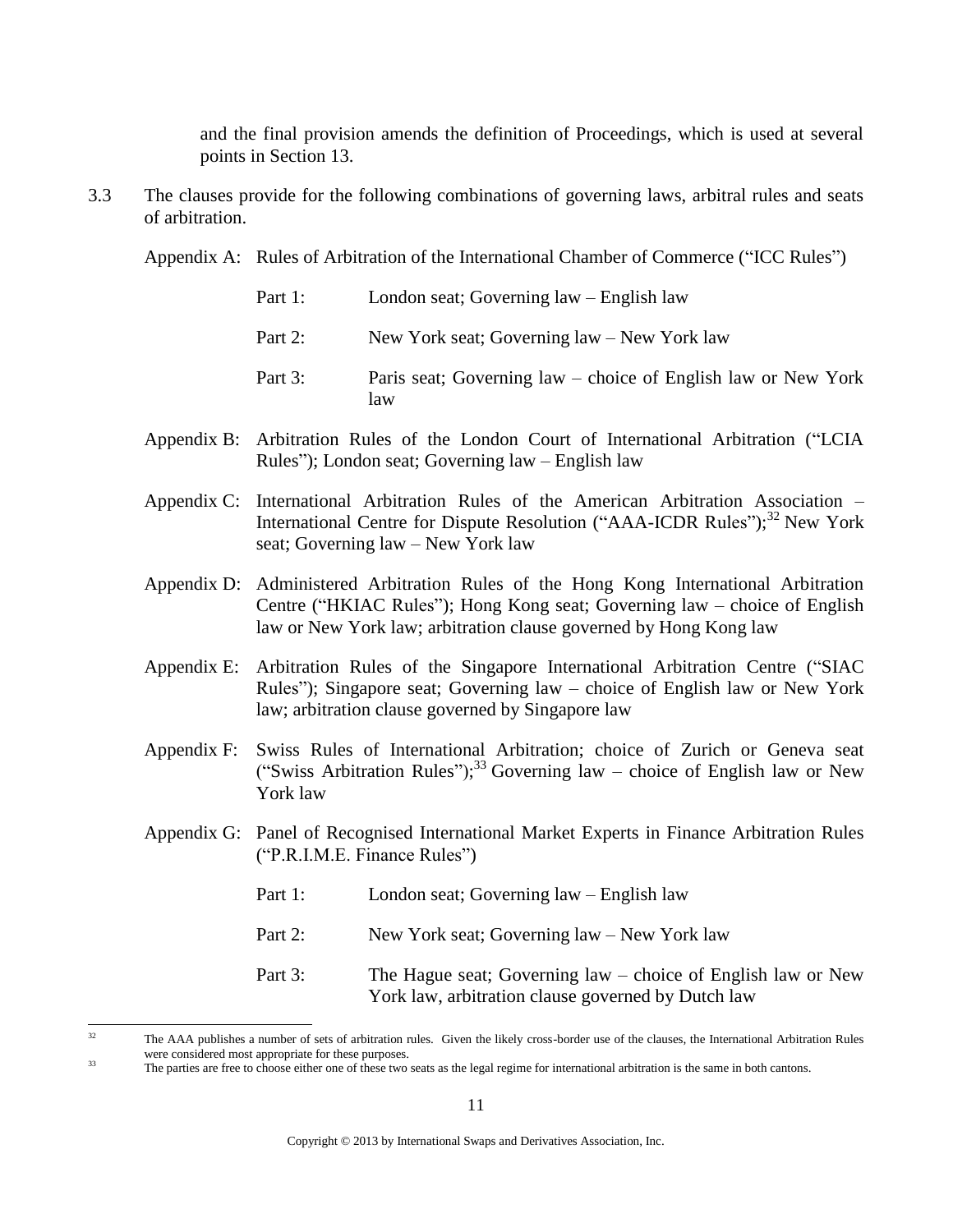- 3.4 The clauses have been drafted primarily with cross-border transactions in mind and based upon member feedback. In particular, the choices of seats and arbitral institutions have been determined on the basis of members' comments as to which to prioritise; inclusion in this Guide is not an endorsement of these seats and institutions to the exclusion of others, and parties are, of course, free to choose other seats and rules if they wish. There are other reputable seats and institutions and ISDA does not rule out preparing additional clauses in the future. Parties should note, however, that the model clauses have been tailored to the specific seats and rules indicated; they would require adaptation for use with other seats and/or rules and parties considering doing so are encouraged to seek legal advice.
- 3.5 The model clauses below are provided to assist parties with the framework of their dispute resolution clauses. These clauses are not boilerplate clauses and may have to be tailored specifically to the transaction concerned. Parties are free to modify the model clauses as they wish. Among the matters that parties may wish to take into account are the location of the counterparty and its assets, and whether any amendment or addition to the clause is helpful for the purpose of obtaining recognition, or the agreement to arbitrate, or enforcement of an award in these particular jurisdictions.
- 3.6 **As noted in the Introduction, this Guide merely provides guidance and model clauses. Parties should always seek appropriate legal advice and any other relevant advice necessary to ensure that arbitration is an appropriate form of dispute resolution for the specific contractual relationship under consideration and, if so, that the relevant arbitration clause chosen is appropriate and properly drafted for that purpose in relation to that specific relationship.**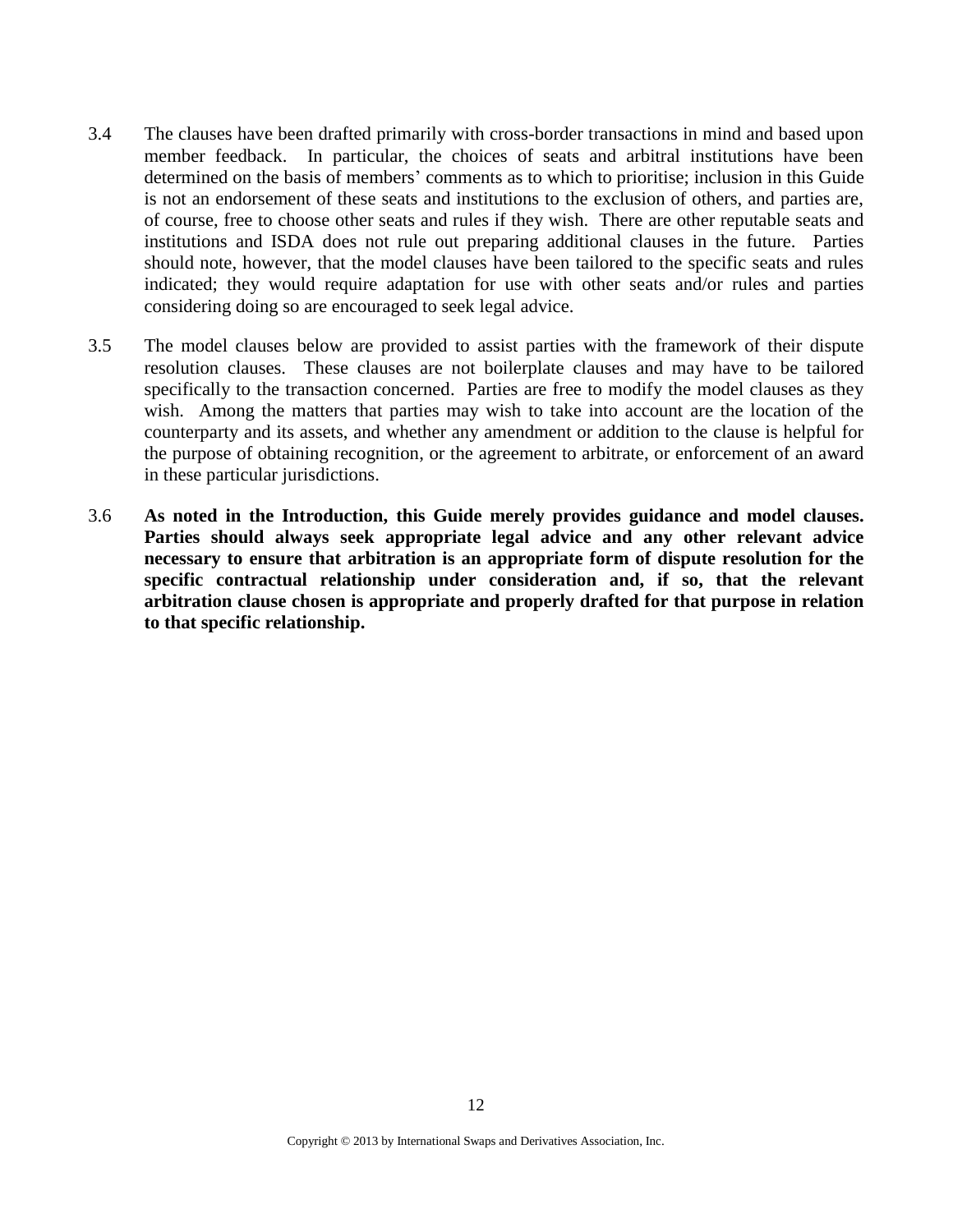## **APPENDIX A**

## **MODEL CLAUSE FOR ICC RULES (LONDON SEAT)**

*This arbitration clause is intended for use where:*

- *The underlying agreement is a 2002 Agreement (see footnotes for suggested amendments for use with a 1992 Agreement)*
- *The institutional rules are the ICC Rules*
- *The seat of arbitration is London*
- *The underlying agreement is governed by English law*

*Where not all of the above conditions are met, this clause may require adaptation.*

The following clause is primarily designed for use with a 2002 Agreement. Section 13 of the 1992 Agreement is in the same terms as Section 13 of the 2002 Agreement, insofar as is material to the amendments made by this model clause. However, Section 14 of the 1992 Agreement does not contain the term "Proceedings"; please note, therefore, the alternative suggested wording for insertion in Part 5 of the Schedule where using the 1992 Agreement.

**The following provisions should be included in Part 4 of the Schedule**. The Governing Law provision provides for English governing law. The next clause replaces the Jurisdiction clause (Section 13(b)) of the Master Agreement. In sub-clause (iii), include one of Option 1, 2 or 3. The following provisions amend the Process Agent and Waiver of Immunity clauses (Sections 13(c) and (d)) to reflect the choice of arbitration, rather than court jurisdiction.

( ) *Governing Law***.** This Agreement (including Section 13(b) (Arbitration)) and any noncontractual obligations arising out of or in connection with it shall be governed by and construed in accordance with English law.

( ) Section 13(b) shall be deleted in its entirety and replaced with the following:

["(b)] *Arbitration*

(i) Any dispute, claim, difference or controversy arising out of, relating to or having any connection with this Agreement, including any dispute as to its existence, validity, interpretation, performance, breach or termination or the consequences of its nullity and any dispute relating to any non-contractual obligations arising out of or in connection with it (a "Dispute"), shall be referred to and finally resolved by arbitration.

(ii) The arbitration shall be conducted in accordance with the Rules of Arbitration of the International Chamber of Commerce (the "ICC") (the "Rules"). Capitalised terms used in this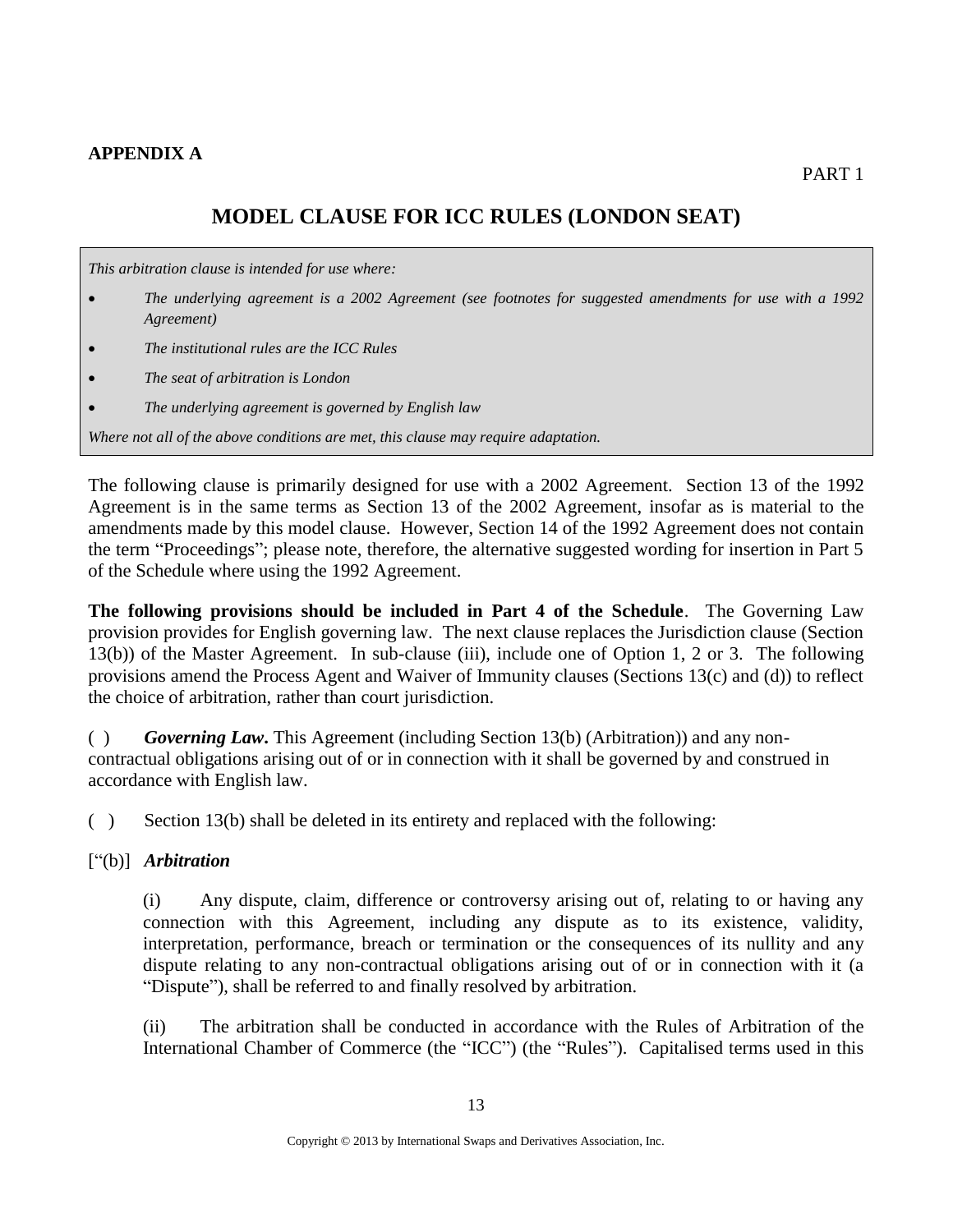Section which are not otherwise defined in this Agreement have the meaning given to them in the Rules.

(iii) [**Option 1:** The arbitral tribunal shall consist of one arbitrator, who shall be appointed in accordance with the Rules.<sup>34</sup>]

[**Option 2:** The arbitral tribunal shall consist of three arbitrators. The members of the arbitral tribunal shall be appointed in accordance with the Rules.<sup>35</sup>]

[**Option 3:** The arbitral tribunal shall consist of three arbitrators. The members of the arbitral tribunal shall be appointed in accordance with the Rules, save that the president of the arbitral tribunal shall be nominated by the two co-arbitrators. If no such nomination is made within the time limit set out in the Rules, the president shall be appointed in accordance with the Rules. $36$ ]

- (iv) The seat, or legal place of arbitration, shall be London.
- (v) The language used in the arbitral proceedings shall be English.<sup>37</sup>

( ) Section 13(c) of the Agreement is hereby amended by deleting the word "Proceedings" in the first sentence of that Section and replacing it with the words "suit, action or proceedings before the English courts relating to the arbitration clause set out in Section 13(b) above or any arbitration proceedings contemplated thereby or any arbitral award obtained pursuant to such arbitration proceedings".<sup>38</sup>

( $\epsilon$ ) Section 13(d) of the Agreement is hereby amended:

(a) after the words "jurisdiction of any court" in the third line thereof, by adding the words "or arbitral tribunal";

(b) after the word "judgment" in Sub-Sections (iv) and (v) in the fifth line thereof, by adding the words "or arbitral award"; and

 $34$ Article 12(3) of the ICC Rules provides that the parties may, by agreement, nominate the arbitrator for confirmation. It also provides that if the parties are unable to agree on a nomination within 30 days from the receipt of the Request for Arbitration by the respondent, the sole arbitrator will be appointed by the ICC Court.

 $\frac{35}{200}$  Article 12(4) of the ICC Rules provides that where the parties have agreed that the dispute shall be resolved by three arbitrators, each party shall nominate, in the Request and the Answer respectively, one arbitrator for confirmation. Article 12(5) provides that the third arbitrator, who will act as the president, will be appointed by the ICC Court unless the parties have agreed another procedure.

<sup>&</sup>lt;sup>36</sup> The purpose of this provision is to give the two co-arbitrators (nominated by the parties) the right to nominate the president of the tribunal. If they fail to make a nomination within 30 days of their confirmation or appointment by the ICC, then the president will be appointed by the ICC Court under Article 12(5) of the ICC Rules.

<sup>&</sup>lt;sup>37</sup> Article 20 of the ICC Rules provides that in the absence of an agreement by the parties, the arbitral tribunal shall determine the language of the arbitration, giving regard to all the relevant circumstances, including the language of the contract.

<sup>&</sup>lt;sup>38</sup> Note that, in the event it is necessary to seek interim measures from a court before a tribunal is appointed it is useful if a process agent has been appointed. The process agent should be an entity in England and Wales. However, a process agent is not necessary for the purposes of the arbitration proceedings themselves.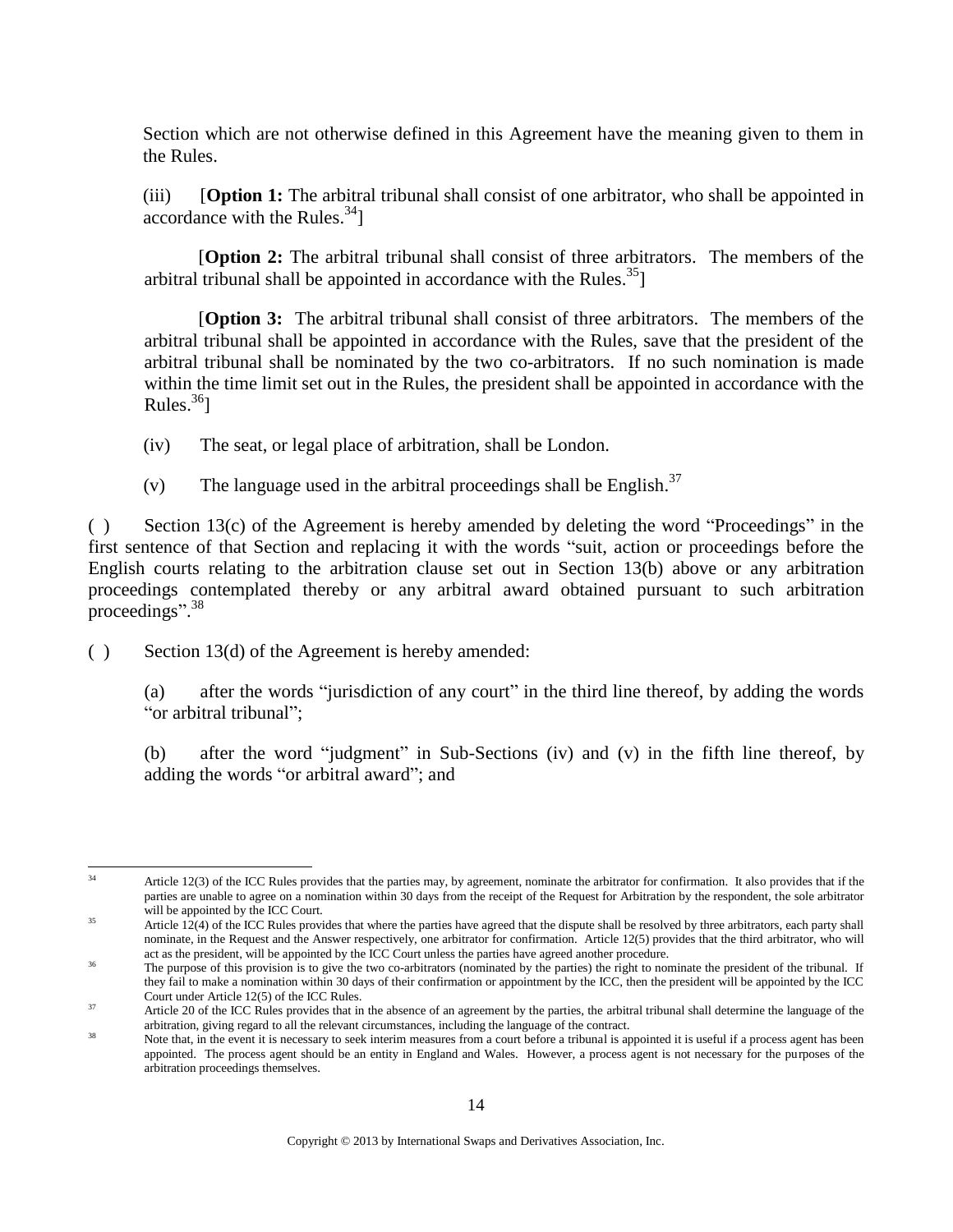(c) by deleting the words "Proceedings in the courts of any jurisdiction" in the sixth line thereof and replacing them with "suit, action or proceedings relating to any Dispute in the courts of any jurisdiction or before any arbitral tribunal ("Proceedings")".

**The following provisions should be included in Part 5 of the Schedule.** These provisions make necessary amendments to other provisions of the Master Agreement to make them reflect the choice of arbitration.

(a) Section 8(b) shall be amended so that each reference in it to "judgment or order" shall be changed to refer to "judgment, arbitral award or order" and the words "or arbitral tribunal" shall be added after the words "another court".

(b) Section 8(c) shall be amended by adding the words "or arbitral award" after the word "judgment".

(c) Section 9(h) shall be amended by adding the words "or arbitral award" after the words "before as well as after judgment" each time they appear.<sup>39</sup>

(d) Section 14 of the Agreement shall be amended by:

(i) adding the following definition of "Dispute": ""Dispute" has the meaning specified in Section  $13(b)(i)$ ."; and

(ii) in the definition of "Proceedings", deleting the words "Section 13(b)" and replacing them with the words "Section  $13(d)$ "".<sup>40</sup>

<sup>39</sup> If using the 1992 Agreement, use the following provision instead of (c): (c) Section  $2(e)$  shall be amended by adding the words "or arbitral award" after the words "before as well as after judgment".

<sup>40</sup> If using the 1992 Agreement, use the following provision instead of (d)(ii): (d)(ii) adding the following definition of "Proceedings": ""Proceedings" has the meaning specified in Section 13(d)".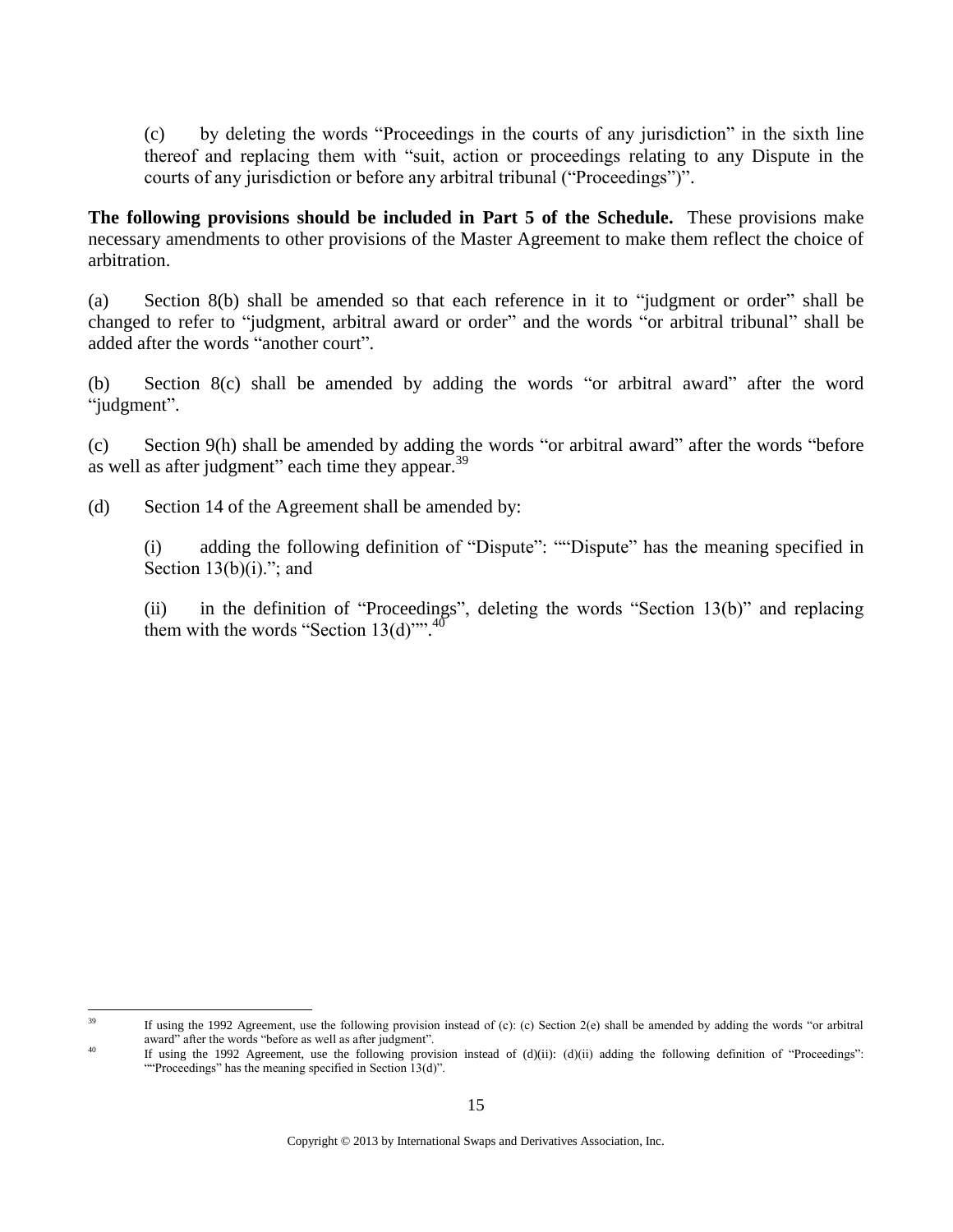## **APPENDIX A**

## **MODEL CLAUSE FOR ICC RULES (NEW YORK SEAT)**

*This arbitration clause is intended for use where:*

- *The underlying agreement is a 2002 Agreement (see footnotes for suggested amendments for use with a 1992 Agreement)*
- *The institutional rules are the ICC Rules*
- *The seat of arbitration is New York*
- *The underlying agreement is governed by New York law*

*Where not all of the above conditions are met, this clause may require adaptation.*

The following clause is primarily designed for use with a 2002 Agreement. Section 13 of the 1992 Agreement is in the same terms as Section 13 of the 2002 Agreement, insofar as is material to the amendments made by this model clause. However, Section 14 of the 1992 Agreement does not contain the term "Proceedings"; please note, therefore, the alternative suggested wording for insertion in Part 5 of the Schedule where using the 1992 Agreement.

**The following provisions should be included in Part 4 of the Schedule**. The Governing Law provision provides for New York governing law. The next clause replaces the Jurisdiction clause (Section 13(b)) of the Master Agreement. In sub-clause (iii), include one of Option 1, 2 or 3. The following provisions amend the Process Agent and Waiver of Immunity clauses (Sections 13(c) and (d)) to reflect the choice of arbitration, rather than court jurisdiction.

( ) *Governing Law***.** This Agreement (including Section 13(b) (Arbitration)) and any noncontractual obligations arising out of or in connection with it shall be governed by and construed in accordance with New York law (excluding conflict of laws principles).

( ) Section 13(b) shall be deleted in its entirety and replaced with the following:

"(b) *Arbitration*

(i) Any dispute, claim, difference or controversy arising out of, relating to or having any connection with this Agreement, including any dispute as to its existence, validity, interpretation, performance, breach or termination or the consequences of its nullity and any dispute relating to any non-contractual obligations arising out of or in connection with it (a "Dispute"), shall be referred to and finally resolved by arbitration.

(ii) The arbitration shall be conducted in accordance with the Rules of Arbitration of the International Chamber of Commerce (the "ICC") (the "Rules"). Capitalised terms used in this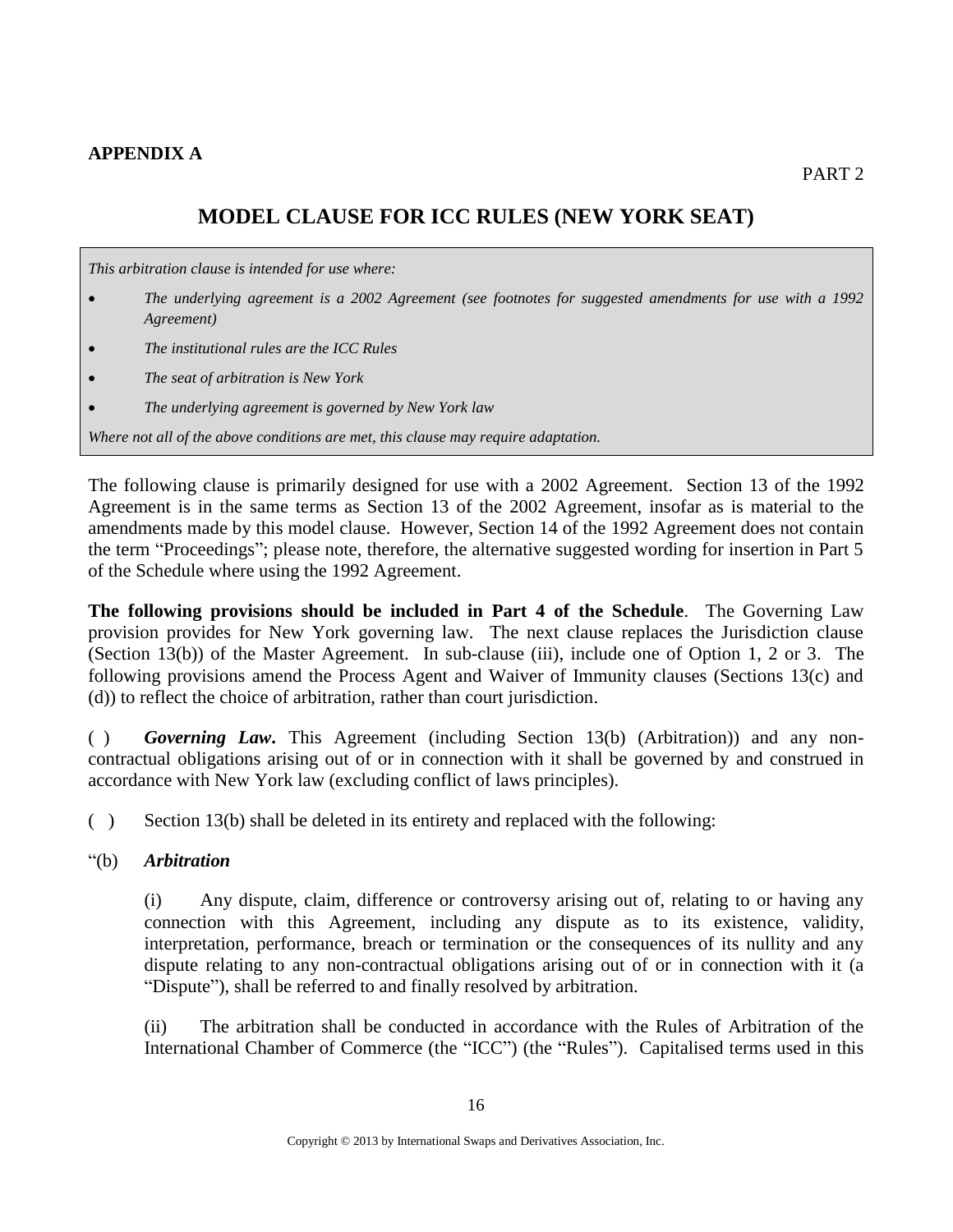Section which are not otherwise defined in this Agreement have the meaning given to them in the Rules.

(iii) [**Option 1:** The arbitral tribunal shall consist of one arbitrator, who shall be appointed in accordance with the Rules.<sup>41</sup>]

[**Option 2:** The arbitral tribunal shall consist of three arbitrators. The members of the Tribunal shall be appointed in accordance with the Rules. $^{42}$ ]

[**Option 3:** The arbitral tribunal shall consist of three arbitrators. The members of the arbitral tribunal shall be appointed in accordance with the Rules, save that the president of the arbitral tribunal shall be nominated by the two co-arbitrators. If no such nomination is made within the time limit set out in the Rules, the president shall be appointed in accordance with the Rules. $43$ ]

- (iv) The seat, or legal place of arbitration, shall be New York.
- (v) The language used in the arbitral proceedings shall be English.<sup>44</sup><sup> $\text{u}$ </sup>

( ) Section 13(c) of the Agreement is hereby amended by deleting the word "Proceedings" in the first sentence of that Section and replacing it with the words "suit action or proceedings before the New York courts relating to the arbitration clause set out in Section 13(b) above or any arbitration proceedings contemplated thereby or including in relation to any arbitral award obtained pursuant to such arbitration proceedings".<sup>45</sup>

( $\epsilon$ ) Section 13(d) of the Agreement is hereby amended:

(a) after the words "jurisdiction of any court" in the third line thereof, by adding the words "or arbitral tribunal";

(b) after the word "judgment" in Sub-Sections (iv) and (v) in the fifth line thereof, by adding the words "or arbitral award"; and

 $41$ Article 12(3) of the ICC Rules provides that the parties may, by agreement, nominate the arbitrator for confirmation. It also provides that if the parties are unable to agree on a nomination within 30 days from the receipt of the Request for Arbitration by the respondent, the sole arbitrator will be appointed by the ICC Court.

 $42$  Article 12(4) of the ICC Rules provides that where the parties have agreed that the dispute shall be resolved by three arbitrators, each party shall nominate in the Request and the Answer respectively, one arbitrator for confirmation. Article 12(5) provides that the third arbitrator, who will act as the president, will be appointed by the ICC Court unless the parties have agreed another procedure.

<sup>&</sup>lt;sup>43</sup> The purpose of this provision is to give the two co-arbitrators (nominated by the parties) the right to nominate the president of the tribunal. If they fail to make a nomination within 30 days of their confirmation or appointment by the ICC, then the president will be appointed by the ICC Court under Article 12(5) of the ICC Rules.

<sup>44</sup> Article 20 of the ICC Rules provides that in the absence of an agreement by the parties, the arbitral tribunal shall determine the language of the arbitration, giving regard to all the relevant circumstances, including the language of the contract.

As Note that, in the event it is necessary to seek interim measures from a court before a tribunal is appointed it is useful if a process agent has already been appointed. The process agent should be an entity in New York. However, a process agent is not necessary for the purposes of the arbitration proceedings themselves.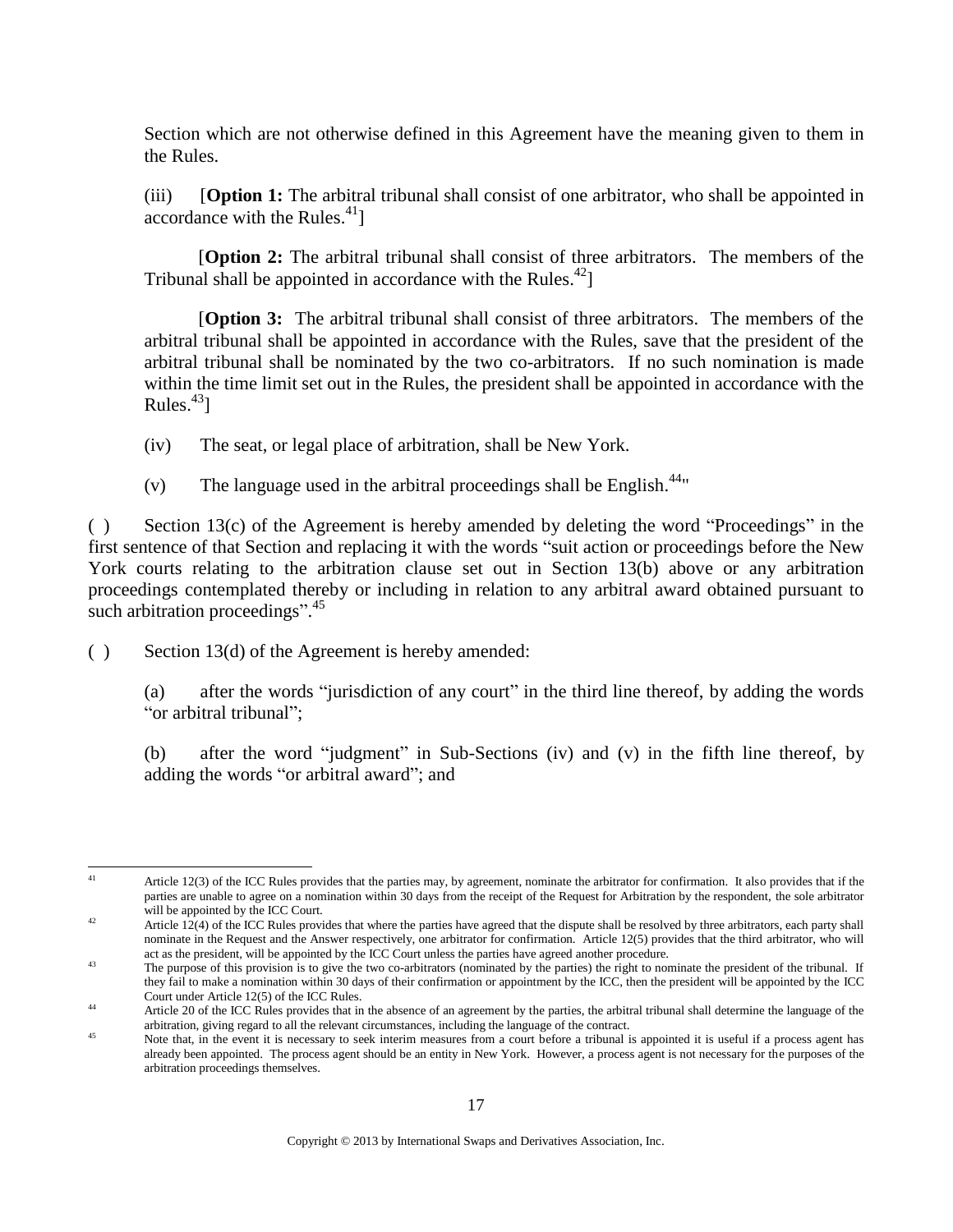(c) by deleting the words "Proceedings in the courts of any jurisdiction" in the sixth line thereof and replacing them with "suit, action or proceedings relating to any Dispute in the courts of any jurisdiction or before any arbitral tribunal ("Proceedings")".

**The following provisions should be included in Part 5 of the Schedule.** These provisions make necessary amendments to other provisions of the Master Agreement to make them reflect the choice of arbitration.

(a) Section 8(b) shall be amended so that each reference in it to "judgment or order" shall be changed to refer to "judgment, arbitral award or order" and the words "or arbitral tribunal" shall be added after the words "another court".

(b) Section 8(c) shall be amended by adding the words "or arbitral award" after the word "judgment".

(c) Section 9(h) shall be amended by adding the words "or arbitral award" after the words "before as well as after judgment" each time they appear.<sup>46</sup>

(d) Section 14 of the Agreement shall be amended by:

(i) adding the following definition of "Dispute": ""Dispute" has the meaning specified in Section  $13(b)(i)$ ": and

(ii) in the definition of "Proceedings", deleting the words "Section 13(b)" and replacing them with the words "Section  $13(d)$ ".<sup>47</sup>

 $46$ If using the 1992 Agreement, use the following provision instead of (c): (c) Section  $2(e)$  shall be amended by adding the words "or arbitral award" after the words "before as well as after judgment".

<sup>&</sup>lt;sup>47</sup> If using the 1992 Agreement, use the following provision instead of (d)(ii): (d)(ii) adding the following definition of "Proceedings": ""Proceedings" has the meaning specified in Section 13(d)".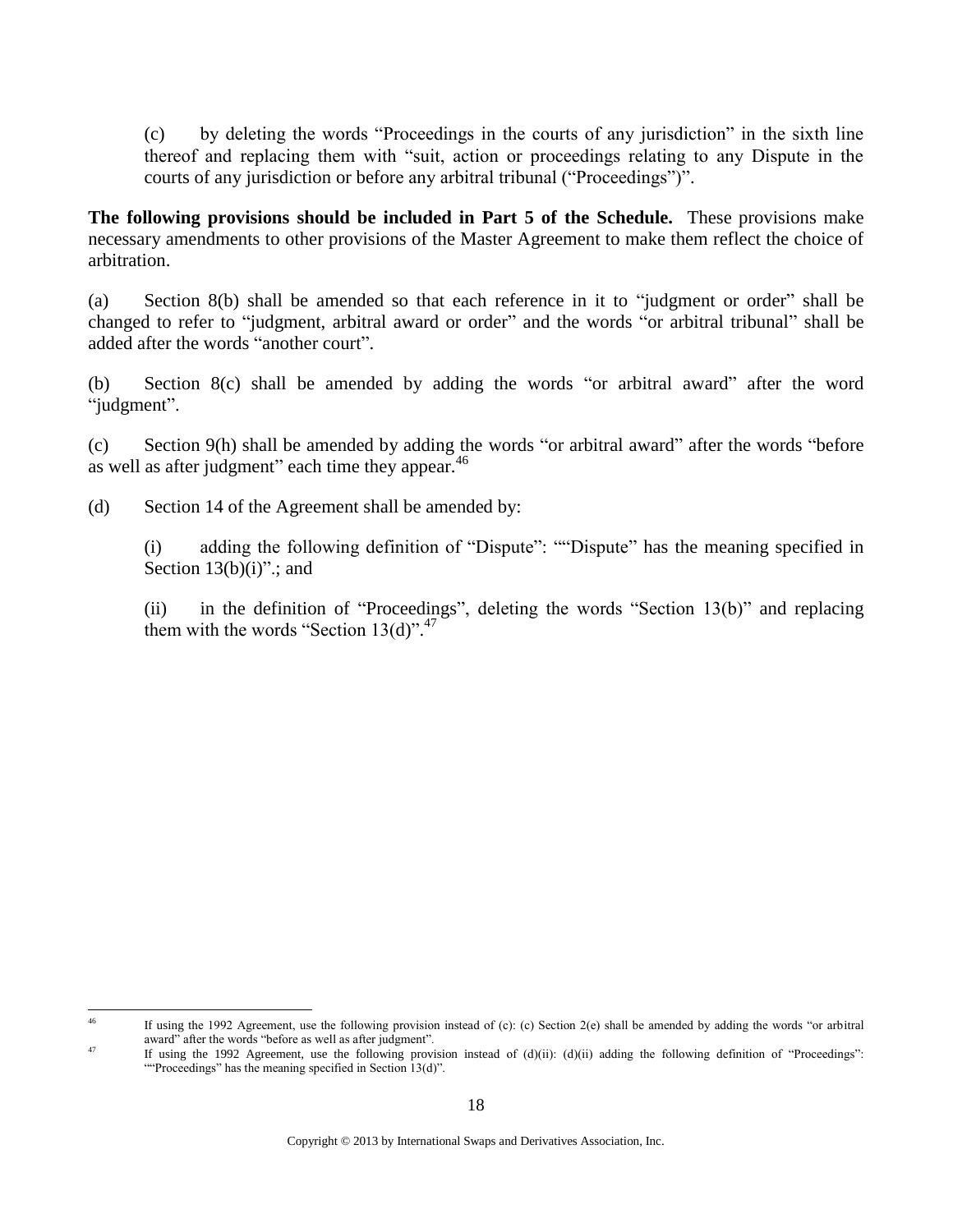## **APPENDIX A**

## **MODEL CLAUSE FOR ICC RULES (PARIS SEAT)**

*This arbitration clause is intended for use where:*

- *The underlying agreement is a 2002 Agreement (see footnotes for suggested amendments for use with a 1992 Agreement)*
- *The institutional rules are the ICC Rules*
- *The seat of arbitration is Paris*
- *The underlying agreement is governed by English law or New York law*

*Where not all of the above conditions are met, this clause may require adaptation.*

The following clause is primarily designed for use with a 2002 Agreement. Section 13 of the 1992 Agreement is in the same terms as Section 13 of the 2002 Agreement, insofar as is material to the amendments made by this model clause. However, Section 14 of the 1992 Agreement does not contain the term "Proceedings"; please note, therefore, the alternative suggested wording for insertion in Part 5 of the Schedule where using the 1992 Agreement.

**The following provisions should be included in Part 4 of the Schedule.** The Governing Law provision provides for English or New York governing law (a choice of one or the other should be made).<sup>48</sup> The next clause replaces the Jurisdiction clause (Section 13(b)) of the Master Agreement. In sub-clause (iii), include one of Option 1, 2 or 3. The following provisions amend the Process Agent and Waiver of Immunity clauses (Sections 13(c) and (d)) to reflect the choice of arbitration, rather than court jurisdiction.

( ) *Governing Law*. This Agreement and any non-contractual obligations arising out of or in connection with it shall be governed by and construed in accordance with [English law/New York law (excluding conflict of laws principles)]. 49

( ) Section 13(b) shall be deleted in its entirety and replaced with the following:

"(b) *Arbitration*

(i) Any dispute, claim, difference or controversy arising out of, relating to or having any connection with this Agreement, including any dispute as to its existence, validity, interpretation, performance, breach or termination or the consequences of its nullity and any

 $48$ We have not specified the law governing the arbitration clause for arbitration because the French courts would assess the validity of an arbitration clause by reference to "substantive principles of international law" developed by the French courts.

 $49$  Amend as necessary.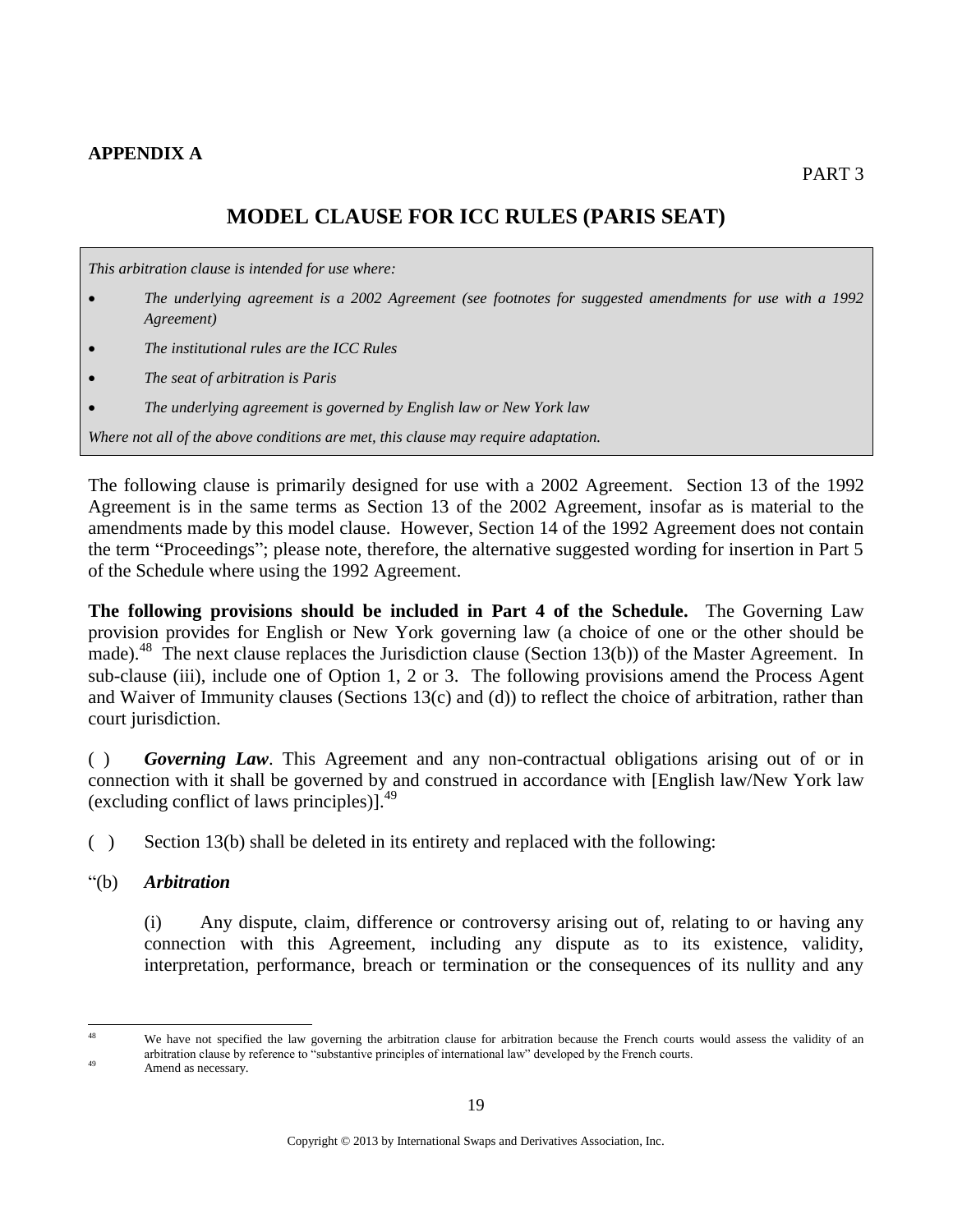dispute relating to any non-contractual obligations arising out of or in connection with it (a "Dispute"), shall be referred to and finally resolved by arbitration.

(ii) The arbitration shall be conducted in accordance with the Rules of Arbitration of the International Chamber of Commerce (the "ICC") (the "Rules"). Capitalised terms used in this Section which are not otherwise defined in this Agreement have the meaning given to them in the Rules.

(iii) [**Option 1:** The arbitral tribunal shall consist of one arbitrator, who shall be appointed in accordance with the Rules.<sup>50</sup>]

[**Option 2:** The arbitral tribunal shall consist of three arbitrators. The members of the arbitral tribunal shall be appointed in accordance with the Rules.<sup>51</sup>]

[**Option 3:** The arbitral tribunal shall consist of three arbitrators. The members of the arbitral tribunal shall be appointed in accordance with the Rules, save that the president of the arbitral tribunal shall be nominated by the two co-arbitrators. If no such nomination is made within the time limit set out in the Rules, the president shall be appointed in accordance with the Rules. $52$ ]

(iv) The seat, or legal place of arbitration, shall be Paris.

(v) The language used in the arbitral proceedings shall be English.

(vi) [**Option 1:** The parties hereby agree, pursuant to Article 1522 of the French Code of Civil Procedure, to waive their right to apply to set aside an arbitral award.]

[**Option 2:** For the avoidance of doubt, notwithstanding Article 34.4 of the ICC Rules, the parties reserve the right to apply to set aside of an arbitral award pursuant to Articles 1518 to 1520 of the French Code of Civil Procedure.]  $53$ <sup>53</sup>

## ( ) Section 13(c) of the Agreement is hereby amended by:

(a) deleting the word "Proceedings" in the first sentence of that Section and replacing it with the words "suit action or proceedings before the French courts relating to the arbitration clause set out in Section 13(b) above or any arbitration proceedings contemplated thereby or any arbitral award obtained pursuant to such arbitration proceedings"; and

<sup>50</sup> Article 12(3) of the ICC Rules provides that the parties may, by agreement, nominate the arbitrator for confirmation. It also provides that if the parties are unable to agree on a nomination within 30 days from the receipt of the Request for Arbitration by the respondent, the sole arbitrator will be appointed by the ICC Court.

 $\frac{51}{12(4)}$  of the ICC Rules provides that where the parties have agreed that the dispute shall be resolved by three arbitrators, each party shall nominate in the Request and the Answer respectively, one arbitrator for confirmation. Article 12(5) provides that the third arbitrator, who will act as the president, will be appointed by the ICC Court unless the parties have agreed another procedure.

 $52$  The purpose of this provision is to give the two co-arbitrators (nominated by the parties) the right to nominate the president of the tribunal. If they fail to make a nomination within 30 days of their confirmation or appointment by the ICC, then the president will be appointed by the ICC Court under Article 12(5) of the ICC Rules.

<sup>&</sup>lt;sup>53</sup> Include Option 1 if the parties wish to waive their right to apply to the French courts to set aside an award or Option 2 if they wish to make clear that they do not waive that right (see paragraph  $2.10(c)$  of the Guide above).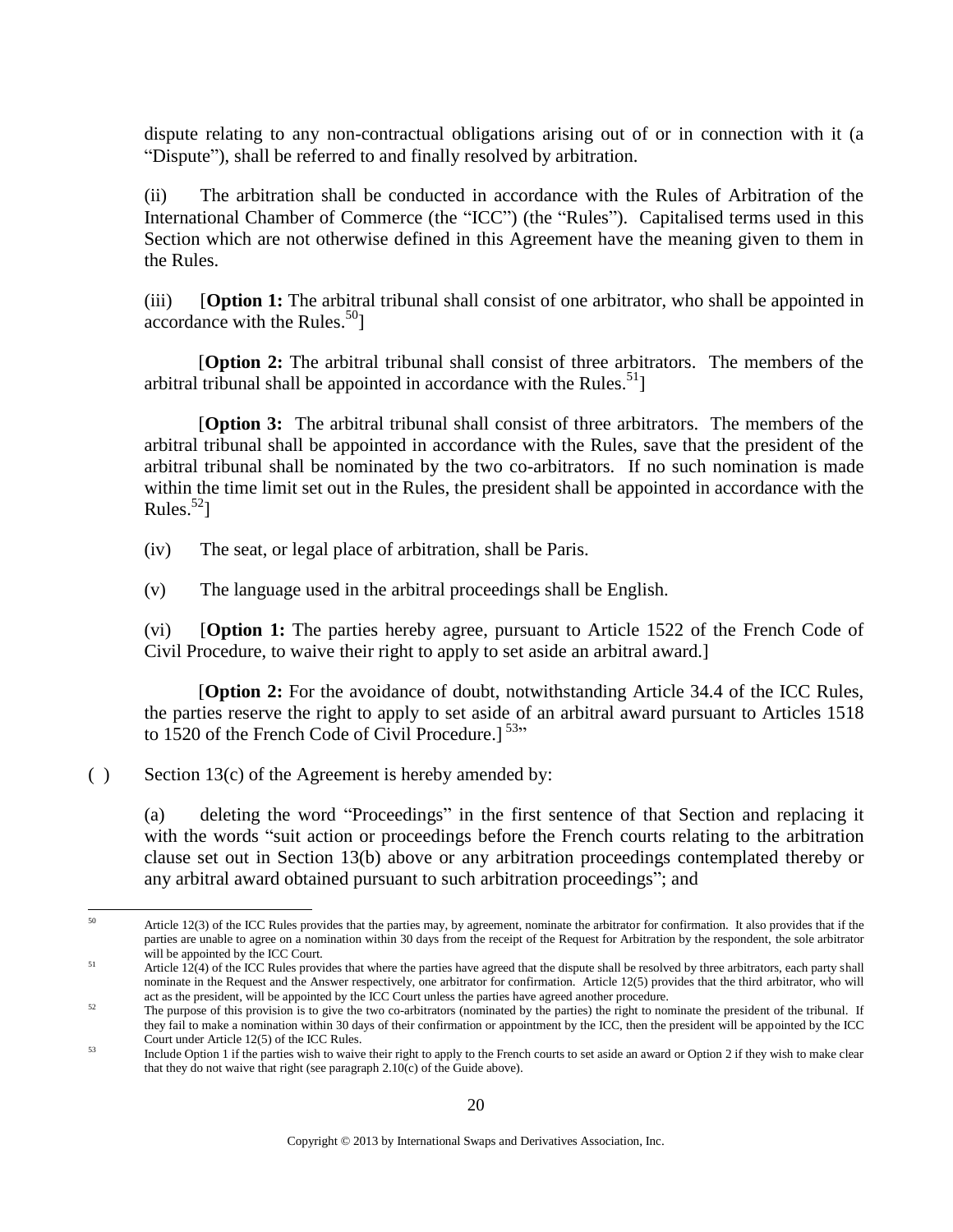(b) adding, at the end of Section 13(c), the words "The Process Agent shall act as the legal representative of the Party that appointed him for all purposes necessary in connection with this Section 13(c). By appointing a Process Agent, the Parties consent to "elect domicile" ("*élire domicile*") at the Process Agent and irrevocably waive their right to the "*délais de distance*" under Article 643 of the French Code of Civil Procedure.".<sup>54</sup>

( ) Section 13(d) of the Agreement is hereby amended:

(a) after the words "jurisdiction of any court" in the third line thereof, by adding the words "or arbitral tribunal";

(b) after the word "judgment" in Sub-Sections (iv) and (v) in the fifth line thereof, by adding the words "or arbitral award"; and

(c) by deleting the words "Proceedings in the courts of any jurisdiction" in the sixth line thereof and replacing them with "suit, action or proceedings relating to any Dispute in the courts of any jurisdiction or before any arbitral tribunal ("Proceedings")".

**The following provisions should be included in Part 5 of the Schedule**. These provisions make necessary amendments to other provisions of the Master Agreement to make them reflect the choice of arbitration.

(a) Section 8(b) shall be amended so that each reference in it to "judgment or order" shall be changed to refer to "judgment, arbitral award or order" and the words "or arbitral tribunal" shall be added after the words "another court".

(b) Section 8(c) shall be amended by adding the words "or arbitral award" after the word "judgment".

(c) Section 9(h) shall be amended by adding the words "or arbitral award" after the words "before as well as after judgment" each time they appear.

(d) Section 14 of the Agreement shall be amended by:

(i) adding the following definition of "Dispute": ""Dispute" has the meaning specified in Section  $13(b)(i)$ ."; and

(ii) in the definition of "Proceedings", deleting the words "Section 13(b)" and replacing them with the words "Section  $13(d)$ ".<sup>55</sup>

<sup>54</sup> 

The concept "*délais de distance*" is the rule that, with some exceptions, a foreign party who does not have a legal representative in France is entitled to additional time to respond to French court proceedings. This is not stated to be a mandatory provision, but there is no clear authority that the additional time may be waived as this provision seeks to do.

<sup>55</sup> If using the 1992 Agreement, use the following provision instead of (d)(ii): (d)(ii) adding the following definition of "Proceedings": ""Proceedings" has the meaning specified in Section 13(d)".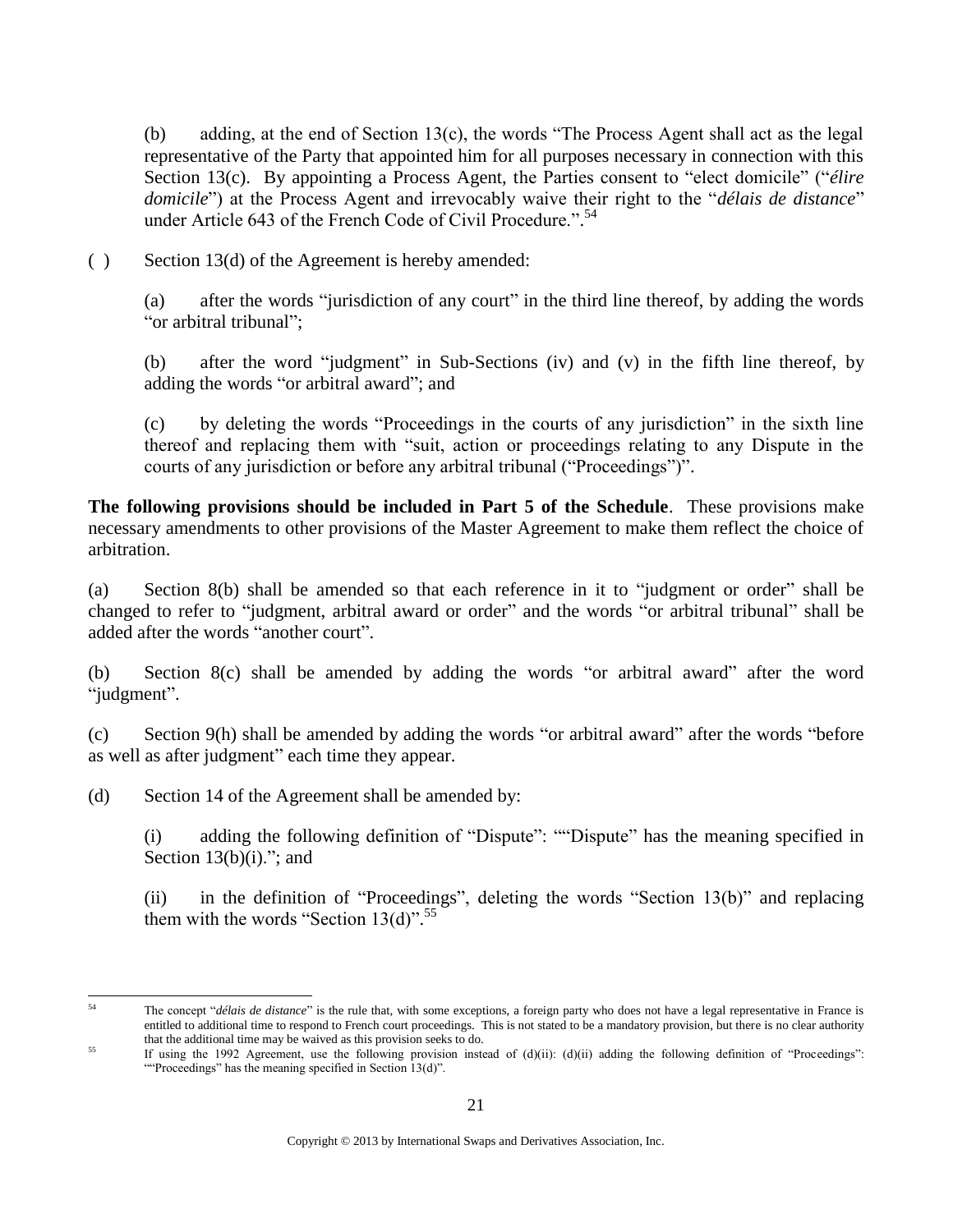## **APPENDIX B**

# **MODEL CLAUSE FOR LCIA RULES**

*This arbitration clause is intended for use where:*

- *The underlying agreement is a 2002 Agreement (see footnotes for suggested amendments for use with a 1992 Agreement)*
- *The institutional rules are the LCIA Rules*
- *The seat of arbitration is London*
- *The underlying agreement is governed by English law*

*Where not all of the above conditions are met, this clause may require adaptation.*

The following clause is primarily designed for use with a 2002 Agreement. Section 13 of the 1992 Agreement is in the same terms as Section 13 of the 2002 Agreement, insofar as is material to the amendments made by this model clause. However, Section 14 of the 1992 Agreement does not contain the term "Proceedings"; please note, therefore, the alternative suggested wording for insertion in Part 5 of the Schedule where using the 1992 Agreement.

**The following provisions should be included in Part 4 of the Schedule**. The Governing Law provision provides for English governing law. The next clause replaces the Jurisdiction clause (Section 13(b)) of the Master Agreement. In sub-clause (iii), include one of Option 1, 2 or 3. The following provisions amend the Process Agent and Waiver of Immunity clauses (Sections 13(c) and (d)) to reflect the choice of arbitration, rather than court jurisdiction.

( ) *Governing Law***.** This Agreement (including Section 13(b) (Arbitration)) and any noncontractual obligations arising out of or in connection with it shall be governed by and construed in accordance with English law.

 $($ ) Section 13(b) shall be deleted in its entirety and replaced with the following:

## "(b) *Arbitration*

(i) Any dispute, claim, difference or controversy arising out of, relating to or having any connection with this Agreement, including any dispute as to its existence, validity, interpretation, performance, breach or termination or the consequences of its nullity and any dispute relating to any non-contractual obligations arising out of or in connection with it (a "Dispute"), shall be referred to and finally resolved by arbitration.

(ii) The arbitration shall be conducted in accordance with the London Court of International Arbitration (the "LCIA") Arbitration Rules (the "Rules"). Capitalised terms used in this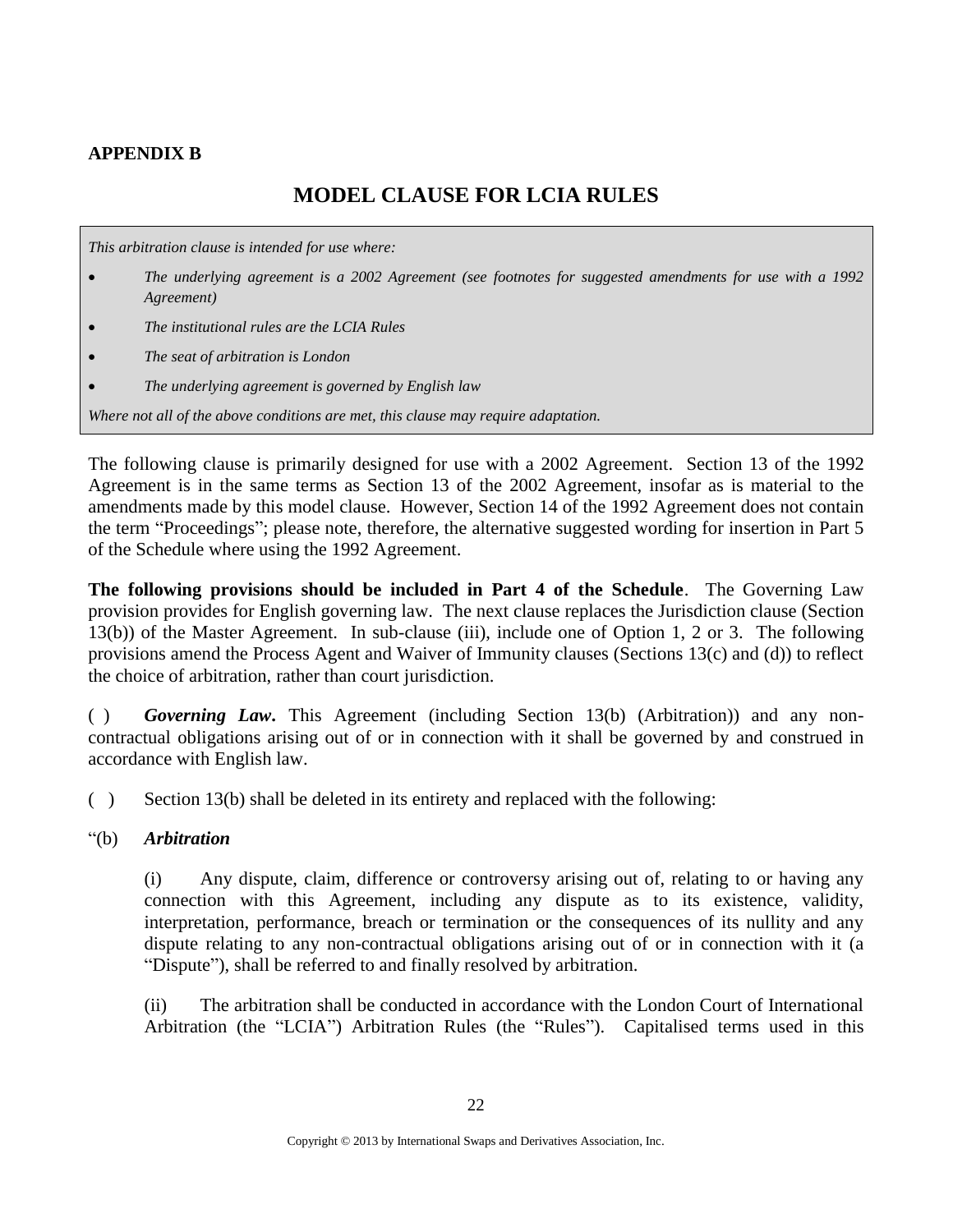Section which are not otherwise defined in this Agreement have the meaning given to them in the Rules.

(iii) **[Option 1:** The Arbitral Tribunal shall consist of one arbitrator.<sup>56</sup> The parties shall jointly nominate the sole arbitrator.<sup>57</sup> If the arbitrator is not nominated in accordance with the terms of this Subsection by no later than the date for service of the Response the arbitrator shall be selected and appointed by the LCIA Court.<sup>58</sup>]

[**Option 2:** The Arbitral Tribunal shall consist of three arbitrators. The claimant shall nominate one arbitrator. The respondent shall nominate one arbitrator. The third arbitrator (who shall be chairman of the Arbitral Tribunal) shall be selected and appointed by the LCIA Court.<sup>59</sup>]

[**Option 3:** The Arbitral Tribunal shall consist of three arbitrators. The claimant shall nominate one arbitrator. The respondent shall nominate one arbitrator. The two persons so nominated shall, within 14 days of the nomination of the second of them, nominate a third arbitrator who shall act as chairman of the Arbitral Tribunal. If no such nomination is made within that time limit, then the LCIA Court shall select and appoint the chairman of the Arbitral Tribunal. $^{60}$ ]

- (iv) The seat, or legal place of arbitration, shall be London.
- (v) The language used in the arbitral proceedings shall be English.<sup>61</sup>"

( ) Section 13(c) of the Agreement is hereby amended by deleting the word "Proceedings" in the first sentence of that Section and replacing it with the words "suit, action or proceedings before the English courts relating to the arbitration clause or any arbitration proceedings contemplated thereby or any arbitral award obtained pursuant to such arbitration proceedings".<sup>62</sup>

( ) Section 13(d) of the Agreement is hereby amended:

(a) after the words "jurisdiction of any court" in the third line thereof, by adding the words "or arbitral tribunal";

<sup>56</sup> <sup>56</sup> The default position under the LCIA Rules is appointment of a sole arbitrator (Rule 5 of the Rules).<br> $\frac{57}{4}$  Article 1 of the LCIA Rules agent he that a nature include its aggregate at the number of ratitude

Article 1 of the LCIA Rules provides that a party may include its proposal on the number of arbitrator and their qualifications or identities in its Request for Arbitration. Article 2 of the LCIA Rules provides that a party may include its comments on such matters in its Response.

<sup>&</sup>lt;sup>58</sup> The LCIA Court will appoint the sole arbitrator unless the parties have agreed that they are to nominate the arbitrator. In such a case, the parties' nomination will be treated as an agreement to nominate the arbitrator and will only be appointed by the LCIA Court if it is satisfied of his/her independence and impartiality (Articles 7 and 5 of the LCIA Rules).

<sup>&</sup>lt;sup>59</sup> The parties may each nominate an arbitrator, who will then be appointed by the LCIA Court if it is satisfied of his/her independence or impartiality (Articles 7 and 5 of the LCIA Rules). The parties are to make their nominations in the Request for Arbitration and Response (Articles 1 and 2). The chairman of the Tribunal shall be appointed by the LCIA Court (LCIA Article 5).

<sup>&</sup>lt;sup>60</sup> The purpose of this provision is to give the two co-arbitrators (nominated by the parties) the right to nominate the chairman of the Tribunal.

Article 17 of the LCIA Rules provides that the initial language of the arbitration shall be the language of the arbitration clause unless the parties have agreed otherwise. Article 17 provides that once the tribunal has been constituted, and unless the parties agree the language of the arbitration, the Tribunal shall decide on the language of the arbitration.

<sup>&</sup>lt;sup>62</sup> Note that in the event it is necessary to seek interim measures from a court before a tribunal is appointed, it is useful if a process agent has already been appointed. The process agent should be an entity in London. However, a process agent is not necessary for the purposes of the arbitration proceedings themselves.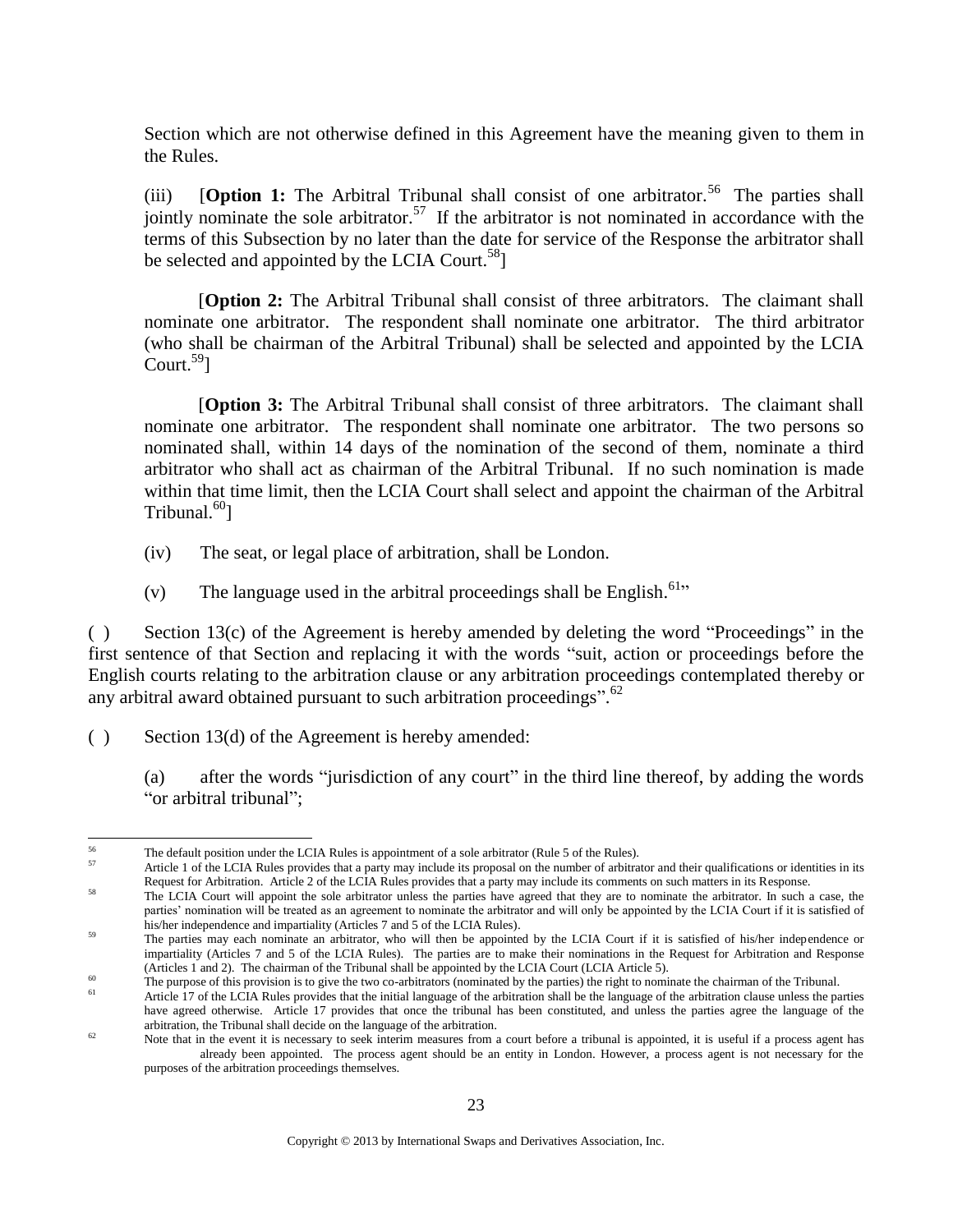(b) after the word "judgment" in Sub-Sections (iv) and (v) in the fifth line thereof, by adding the words "or arbitral award"; and

(c) by deleting the words "Proceedings in the courts of any jurisdiction" in the sixth line thereof and replacing them with "suit, action or proceedings relating to any Dispute in the courts of any jurisdiction or before any arbitral tribunal ("Proceedings")".

**The following provisions should be included in Part 5 of the Schedule.** These provisions make necessary amendments to other provisions of the Master Agreement to make them reflect the choice of arbitration.

(a) Section 8(b) shall be amended so that each reference in it to "judgment or order" shall be changed to refer to "judgment, arbitral award or order" and the words "or arbitral tribunal" shall be added after the words "another court".

(b) Section 8(c) shall be amended by adding the words "or arbitral award" after the word "judgment".

(c) Section 9(h) shall be amended by adding the words "or arbitral award" after the words "before as well as after judgment" each time they appear.<sup>63</sup>

(d) Section 14 of the Agreement shall be amended by:

l

(i) adding the following definition of "Dispute": ""Dispute" has the meaning specified in Section  $13(b)(i)$ ."; and

(ii) in the definition of "Proceedings", deleting the words "Section 13(b)" and replacing them with the words "Section  $13(d)$ ".<sup>64</sup>

<sup>&</sup>lt;sup>63</sup> If using the 1992 Agreement, use the following provision instead of (c): (c) Section 2(e) shall be amended by adding the words "or arbitral award" after the words "before as well as after judgment".

<sup>64</sup> If using the 1992 Agreement, use the following provision instead of (d)(ii): (d)(ii) adding the following definition of "Proceedings": ""Proceedings" has the meaning specified in Section 13(d)".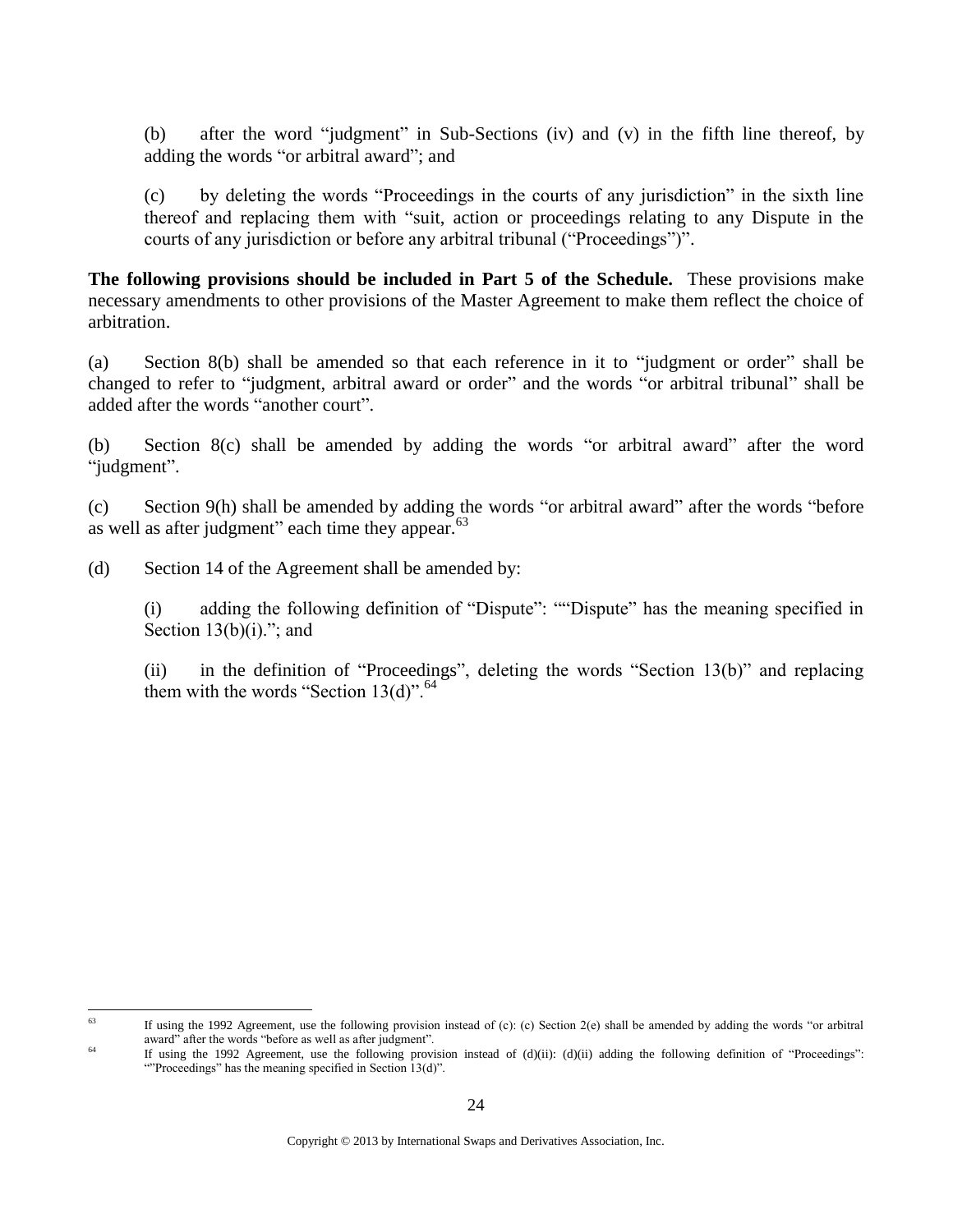## **APPENDIX C**

# **MODEL CLAUSE FOR AAA-ICDR RULES**

*This arbitration clause is intended for use where:*

- *The underlying agreement is a 2002 Agreement (see footnotes for suggested amendments for use with a 1992 Agreement)*
- *The institutional rules are the AAA-ICDR Rules*
- *The seat of arbitration is New York*
- *The underlying agreement is governed by New York law*

*Where not all of the above conditions are met, this clause may require adaptation.*

The following clause is primarily designed for use with a 2002 Agreement. Section 13 of the 1992 Agreement is in the same terms as Section 13 of the 2002 Agreement, insofar as is material to the amendments made by this model clause. However, Section 14 of the 1992 Agreement does not contain the term "Proceedings"; please note, therefore, the alternative suggested wording for insertion in Part 5 of the Schedule where using the 1992 Agreement.

**The following provisions should be included in Part 4 of the Schedule.** The Governing Law provision provides for New York governing law. The next clause replaces the Jurisdiction clause (Section 13(b)) of the Master Agreement. In sub-clause (iii), include one of Option 1, 2 or 3. The following provisions amend the Process Agent and Waiver of Immunity clauses (Sections 13(c) and (d)) to reflect the choice of arbitration, rather than court jurisdiction.

( ) *Governing Law***.** This Agreement (including Section 13(b) (Arbitration)) and any noncontractual obligations arising out of or in connection with it shall be governed by and construed in accordance with New York law (excluding conflict of laws principles).

 $($ ) Section 13(b) shall be deleted in its entirety and replaced with the following:

## "(b) *Arbitration*

(i) Any dispute, claim, difference or controversy arising out of, relating to or having any connection with this Agreement, including any dispute as to its existence, validity, interpretation, performance, breach or termination or the consequences of its nullity and any dispute relating to any non-contractual obligations arising out of or in connection with it (a "Dispute"), shall be referred to and finally resolved by arbitration.

(ii) The arbitration shall be conducted in accordance with the International Arbitration Rules of the American Arbitration Association – International Centre for Dispute Resolution (the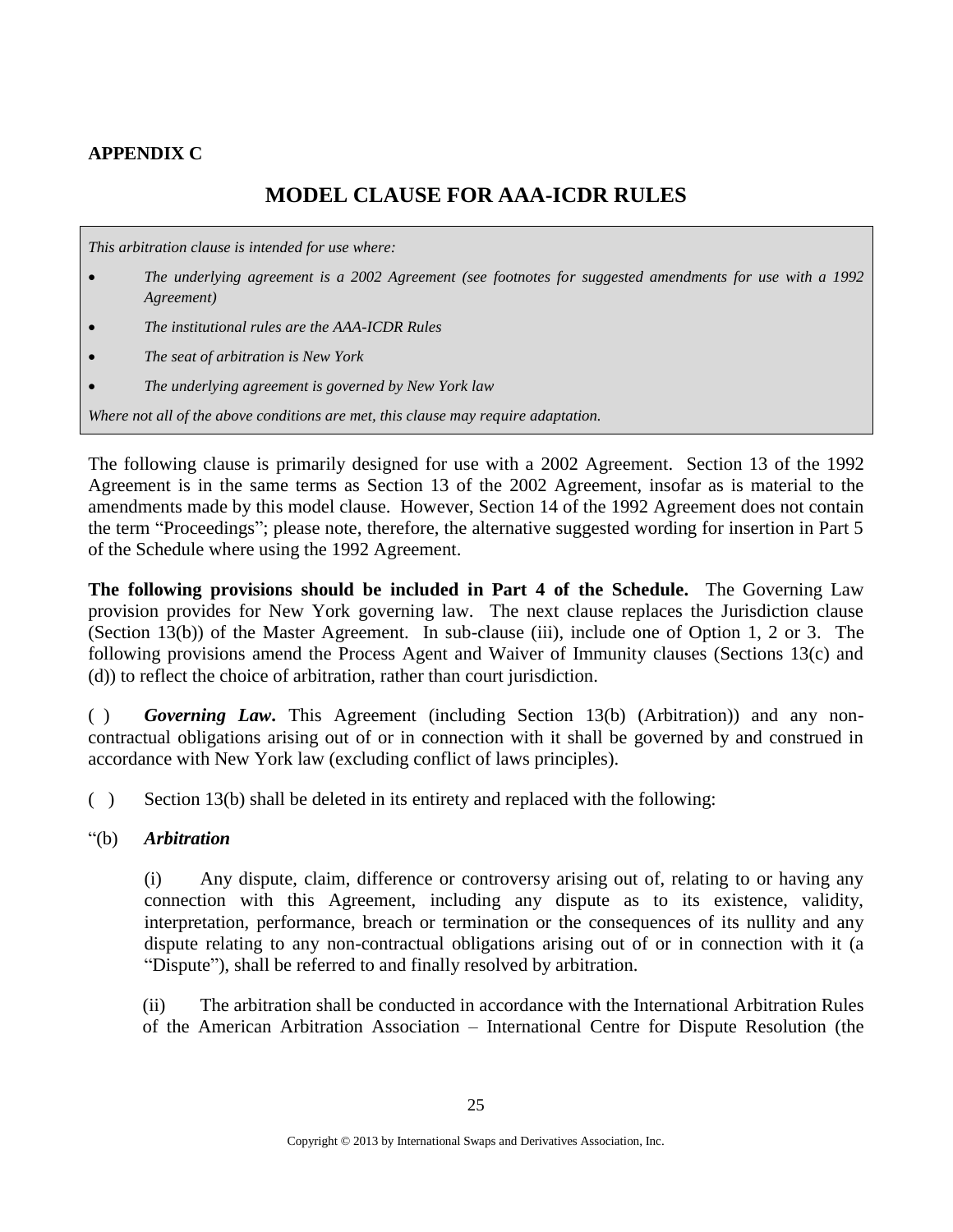"Rules"). Capitalised terms used in this Section which are not otherwise defined in this Agreement have the meaning given to them in the Rules.

(iii) [**Option 1:** The Tribunal shall consist of one arbitrator, who shall be appointed in accordance with the Rules. <sup>65</sup>]

[**Option 2:** The Tribunal shall consist of three arbitrators. The claimant shall appoint one arbitrator in the notice of arbitration. The respondent shall appoint one arbitrator in the statement of defense. If any party fails to make its nomination pursuant to this clause then the administrator shall appoint an arbitrator on its behalf. The third arbitrator, who shall be the presiding arbitrator, shall be appointed by the administrator.<sup>66</sup>]

[**Option 3**: The claimant shall appoint one arbitrator in the notice of arbitration. The respondent shall appoint one arbitrator in the statement of defense. If any party fails to make its nomination pursuant to this clause then the administrator shall appoint an arbitrator on its behalf. The two arbitrators so appointed shall, within 14 days of the appointment of the second of them, appoint the third arbitrator, who shall be the presiding arbitrator. If the third arbitrator has not been appointed within this time limit, the third arbitrator shall be appointed by the administrator.<sup>67</sup>]

- (iv) The seat, or legal place of arbitration, shall be New York.
- (v) The language used in the arbitral proceedings shall be English.<sup>68</sup>"

( ) Section 13(c) of the Agreement is hereby amended by deleting the word "Proceedings" in the first sentence of that Section and replacing it with the words "suit, action or proceedings before the New York courts relating to the arbitration clause set out in Section 13(b) above or any arbitration proceedings contemplated thereby or any arbitral award obtained pursuant to such arbitration proceedings".<sup>69</sup>

( $\prime$ ) Section 13(d) of the Agreement is hereby amended:

<sup>65</sup> Article 2 of the AAA International Arbitration Rules provides that a party may include its proposal on the means of designating and the number of arbitrators in its notice for arbitration. Article 3 of the AAA International Arbitration Rules provides that a party may provide its response to any proposal on the number and designation of arbitrators in its statement of defence and counterclaim. Article 5 of the AAA International Arbitration Rules provides that where the parties have not agreed on the number of arbitrators, one arbitrator shall be appointed unless the administrator (i.e. the AAA) determines that three arbitrators are appropriate. Article 6(3) of the AAA International Arbitration Rules provides that if within 45 days after the commencement of the arbitration, all of the parties have not agreed on the designation of the arbitrator(s), the administrator, shall at the written request of any party, appoint the arbitrator(s) and designate the presiding arbitrator.

<sup>66</sup> . The purpose of this provision is to exercise the parties' right to agree a procedure for appointing the tribunal. Each party is to appoint an arbitrator. The presiding arbitrator is appointed by the AAA.

 $\epsilon$ <sup>67</sup> The purpose of this provision is to exercise the parties' right to agree a procedure for appointing the tribunal. Each party is to appoint an arbitrator. The presiding arbitrator is appointed by the two party-appointed arbitrators.

Article 14 of the AAA International Arbitration Rules provides that if the parties have not agreed otherwise, the language of the arbitration shall be that of the documents containing the arbitration clause, subject to the power of the arbitral tribunal to determine otherwise.

<sup>&</sup>lt;sup>69</sup> Note that in the event it is necessary to seek interim measures from a court before a tribunal is appointed, it is useful if a process agent has already been appointed. The process agent should be an entity in New York. However, a process agent is not necessary for the purposes of the arbitration proceedings themselves.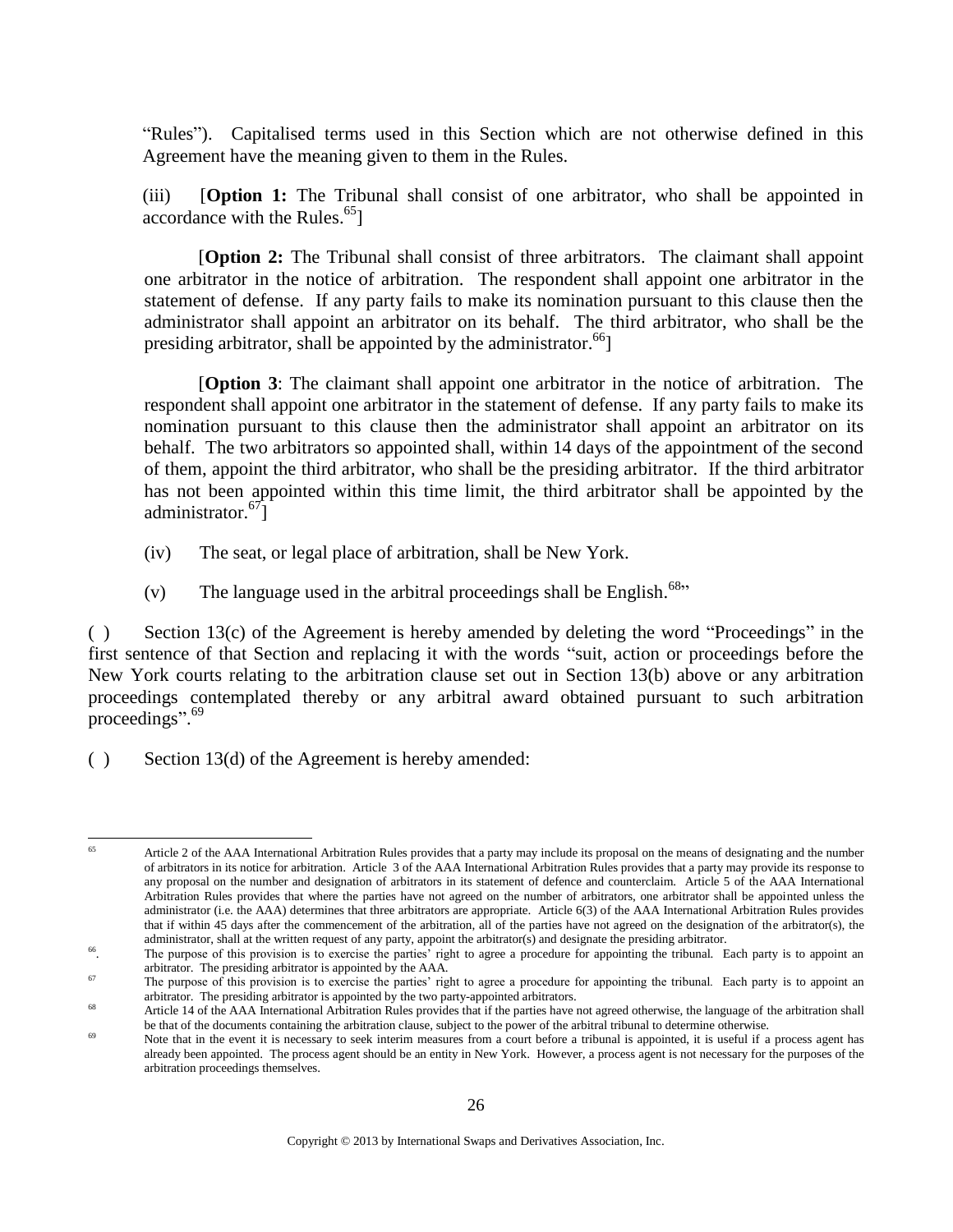(a) after the words "jurisdiction of any court" in the third line thereof, by adding the words "or arbitral tribunal";

(b) after the word "judgment" in Sub-Sections (iv) and (v) in the fifth line thereof, by adding the words "or arbitral award"; and

(c) by deleting the words "Proceedings in the courts of any jurisdiction" in the sixth line thereof and replacing them with "suit, action or proceedings relating to any Dispute in the courts of any jurisdiction or before any arbitral tribunal ("Proceedings")".

**The following provisions should be included in Part 5 of the Schedule.** These provisions make necessary amendments to other provisions of the Master Agreement to make them reflect the choice of arbitration.

(a) Section 8(b) shall be amended so that each reference in it to "judgment or order" shall be changed to refer to "judgment, arbitral award or order" and the words "or arbitral tribunal" shall be added after the words "another court".

(b) Section 8(c) shall be amended by adding the words "or arbitral award" after the word "judgment".

(c) Section 9(h) shall be amended by adding the words "or arbitral award" after the words "before as well as after judgment" each time they appear. $^{70}$ 

(d) Section 14 of the Agreement shall be amended by:

(i) adding the following definition of "Dispute": ""Dispute" has the meaning specified in Section  $13(b)(i)$ ."; and

(ii) in the definition of "Proceedings", deleting the words "Section 13(b)" and replacing them with the words "Section  $13(d)$ ".<sup>71</sup>

 $70\,$ If using the 1992 Agreement, use the following provision instead of (c): (c) Section 2(e) shall be amended by adding the words "or arbitral award" after the words "before as well as after judgment".

 $\frac{71}{100}$  If using the 1992 Agreement, use the following provision instead of (d)(ii): (d)(ii) adding the following definition of "Proceedings": ""Proceedings" has the meaning specified in Section 13(d)".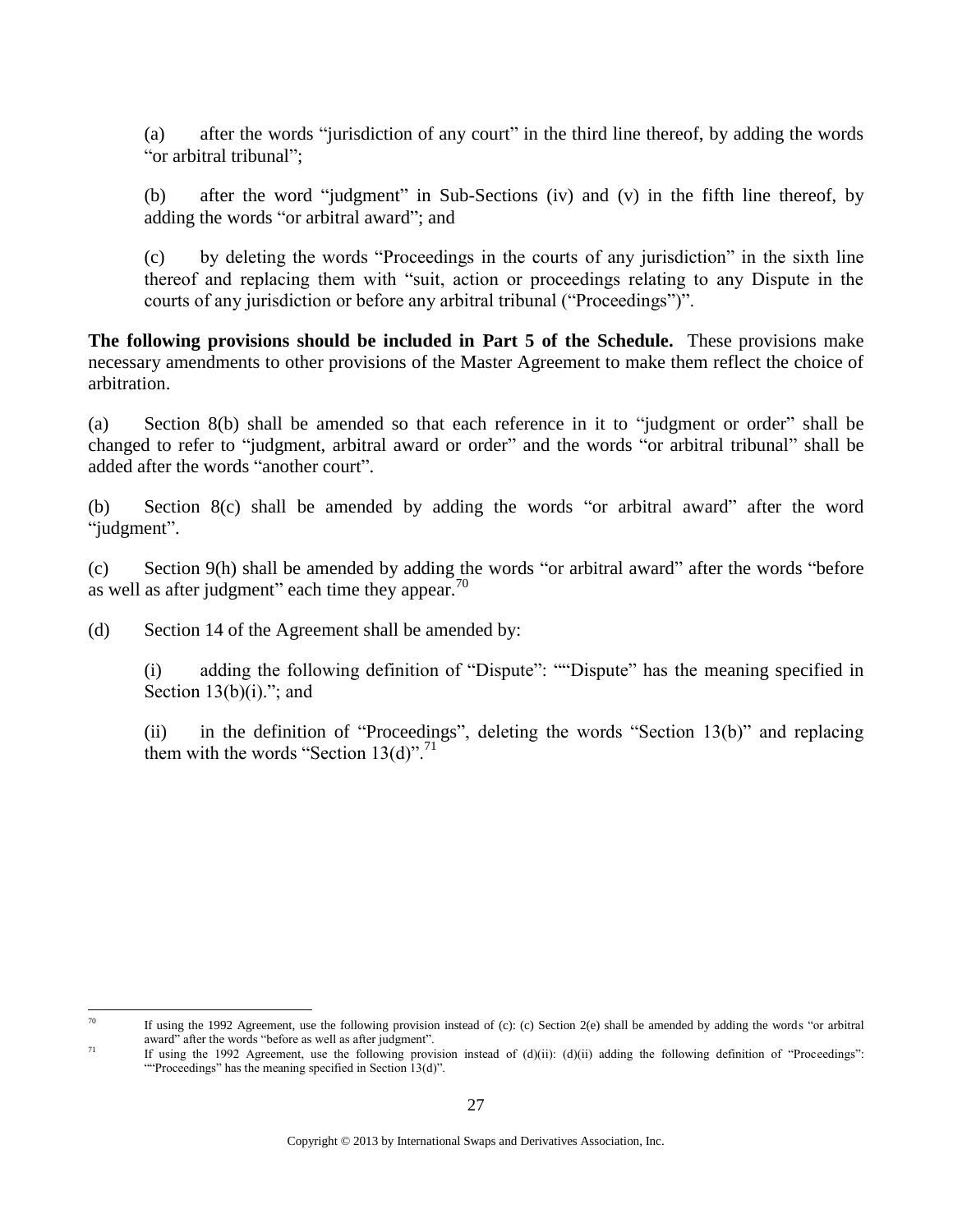## **APPENDIX D**

# **MODEL CLAUSE FOR HKIAC RULES**

*This arbitration clause is intended for use where:*

- *The underlying agreement is a 2002 Agreement (see footnotes for suggested amendments for use with a 1992 Agreement)*
- *The institutional rules are the HKIAC Rules*
- *The seat of arbitration is Hong Kong*
- *The underlying agreement is governed by English law or New York law*
- *The governing law of the arbitration clause is Hong Kong law*

*Where not all of the above conditions are met, this clause may require adaptation.*

The following clause is primarily designed for use with a 2002 Agreement. Section 13 of the 1992 Agreement is in the same terms as Section 13 of the 2002 Agreement, insofar as is material to the amendments made by this model clause. However, Section 14 of the 1992 Agreement does not contain the term "Proceedings"; please note, therefore, the alternative suggested wording for insertion in Part 5 of the Schedule where using the 1992 Agreement.

**The following provisions should be included in Part 4 of the Schedule**. The Governing Law provision provides for English or New York governing law (a choice of one or the other should be made), save that the arbitration clause is to be governed by Hong Kong law. The next clause replaces the Jurisdiction clause (Section 13(b)) of the Master Agreement. In sub-clause (iii), include one of Option 1, 2 or 3. The following provisions amend the Process Agent and Waiver of Immunity clauses (Sections 13(c) and (d)) to reflect the choice of arbitration, rather than court jurisdiction.

( ) *Governing Law***.** This Agreement (except for Section 13(b) (Arbitration), which shall be governed by Hong Kong law) and any non-contractual obligations arising out of or in connection with it shall be governed by and construed in accordance with [English law/New York law (excluding conflict of laws principles)]. $^{72}$ 

( ) Section 13(b) shall be deleted in its entirety and replaced with the following:

## "(b) *Arbitration*

(i) Any dispute, claim, difference or controversy arising out of, relating to or having any connection with this Agreement, including any dispute as to its existence, validity, interpretation, performance, breach or termination or the consequences of its nullity and any

 $72.$ Amend as necessary.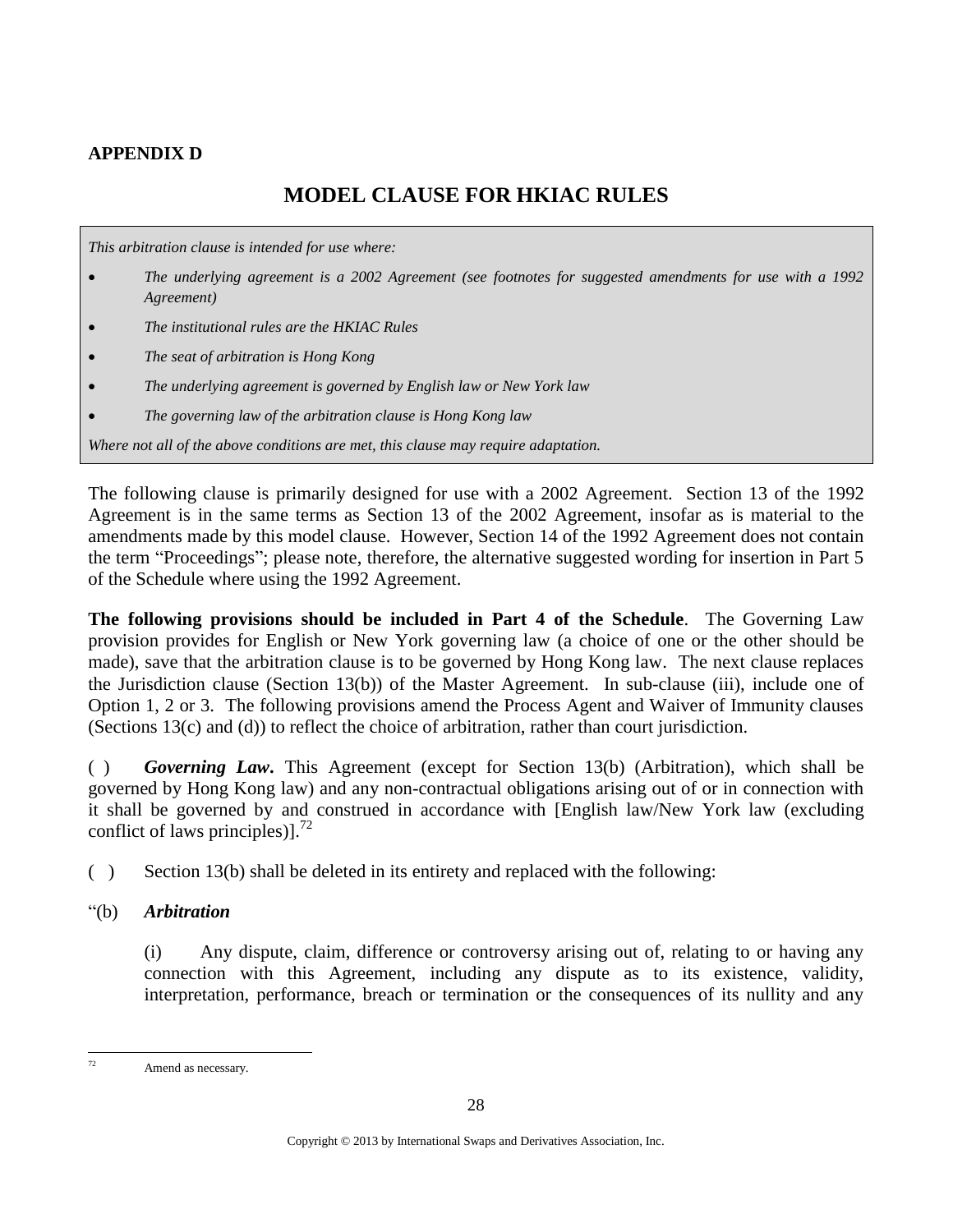dispute relating to any non-contractual obligations arising out of or in connection with it (a "Dispute"), shall be referred to and finally resolved by arbitration.

(ii) The arbitration shall be conducted in accordance with the Hong Kong International Arbitration Centre Administrated Arbitration Rules ("the Rules"). Capitalised terms used in this Section which are not otherwise defined in this Agreement have the meaning given to them in the Rules.

(iii) [**Option 1:** The arbitral tribunal shall consist of one arbitrator. The arbitrator shall be appointed in accordance with the Rules.<sup>73</sup>]

[**Option 2:** The arbitral tribunal shall consist of three arbitrators. The members of the arbitral tribunal shall be appointed in accordance with the Rules.<sup>74</sup>]

[**Option 3:** The arbitral tribunal shall consist of three arbitrators. The members of the arbitral tribunal shall be appointed in accordance with the Rules, save that the presiding arbitrator shall be appointed by the HKIAC.<sup>75</sup>]

- (iv) The seat, or legal place of arbitration, shall be Hong Kong.
- (v) The language used in the arbitral proceedings shall be English.<sup>76</sup>

( ) Section 13(c) of the Agreement is hereby amended by deleting the word "Proceedings" in the first sentence of that Section and replacing it with "suit, action or proceedings before the Hong Kong courts relating to the arbitration clause set out in Section 13(b) above or any arbitration proceedings contemplated thereby or any arbitral award obtained pursuant to such arbitration proceedings".<sup>77</sup>

( ) Section 13(d) of the Agreement is hereby amended:

(a) after the words "jurisdiction of any court" in the third line thereof, by adding the words "or arbitral tribunal";

(b) after the word "judgment" in Sub-Sections (iv) and (v) in the fifth line thereof, by adding the words "or arbitral award"; and

 $73$ 

Article 7.1 of the HKIAC Rules provides that where parties have agreed that the dispute shall be referred to a sole arbitrator, they shall jointly designate the sole arbitrator within 30 days from the later of (a) the date when the Notice of Arbitration was received by the Respondent(s) and (b) the date the parties agreed that the dispute should be referred to a sole arbitrator.

<sup>74</sup> Article 8.1 of the HKIAC Rules provides that each party shall designate, in the Notice of Arbitration and the Answer to the Notice of arbitration, respectively, one arbitrator and the two arbitrators shall designate a third arbitrator who shall act as the presiding arbitrator.

The purpose of this provision is to vary the Rules (see the previous footnote) so as to provide that the presiding arbitrator will be appointed directly by the HKIAC, rather than the two co-arbitrators designated by the parties designating the presiding arbitrator.

<sup>&</sup>lt;sup>76</sup> Article 16.1 of the HKIAC Rules provide that unless the parties agree, the arbitral tribunal shall determine the language to be used in the proceedings.

 $\frac{77}{100}$  Note that in the event it is necessary to seek interim measures from a court before a tribunal is appointed, it is useful if a process agent has already been appointed. The process agent should be an entity in Hong Kong. However, a process agent is not necessary for the purposes of the arbitration proceedings themselves.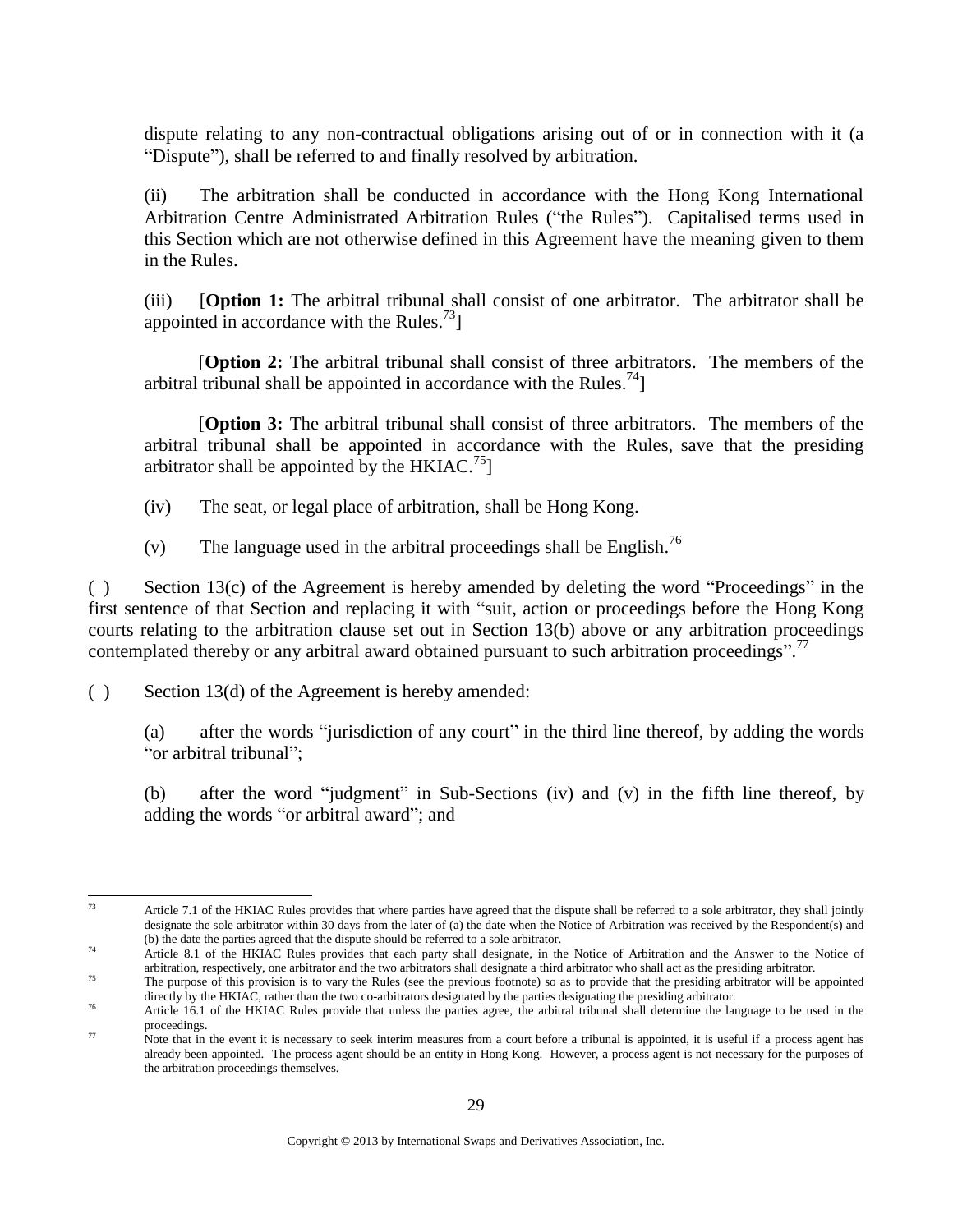(c) by deleting the words "Proceedings in the courts of any jurisdiction" in the sixth line thereof and replacing them with "suit, action or proceedings relating to any Dispute in the courts of any jurisdiction or before any arbitral tribunal ("Proceedings")".

**The following provisions should be included in Part 5 of the Schedule.** These provisions make necessary amendments to other provisions of the Master Agreement to make them reflect the choice of arbitration.

(a) Section 8(b) shall be amended so that each reference in it to "judgment or order" shall be changed to refer to "judgment, arbitral award or order" and the words "or arbitral tribunal" shall be added after the words "another court".

(b) Section 8(c) shall be amended by adding the words "or arbitral award" after the word "judgment".

(c) Section 9(h) shall be amended by adding the words "or arbitral award" after the words "before as well as after judgment" each time they appear. $^{78}$ 

(d) Section 14 of the Agreement shall be amended by:

(i) adding the following definition of "Dispute": ""Dispute" has the meaning specified in Section  $13(b)(i)$ ."; and

(ii) in the definition of "Proceedings", deleting the words "Section 13(b)" and replacing them with the words "Section  $13(d)$ "".<sup>79</sup>

 $78\,$ If using the 1992 Agreement, use the following provision instead of (c): (c) Section 2(e) shall be amended by adding the words "or arbitral award" after the words "before as well as after judgment".

<sup>&</sup>lt;sup>79</sup> If using the 1992 Agreement, use the following provision instead of (d)(ii): (d)(ii) adding the following definition of "Proceedings": ""Proceedings" has the meaning specified in Section 13(d)".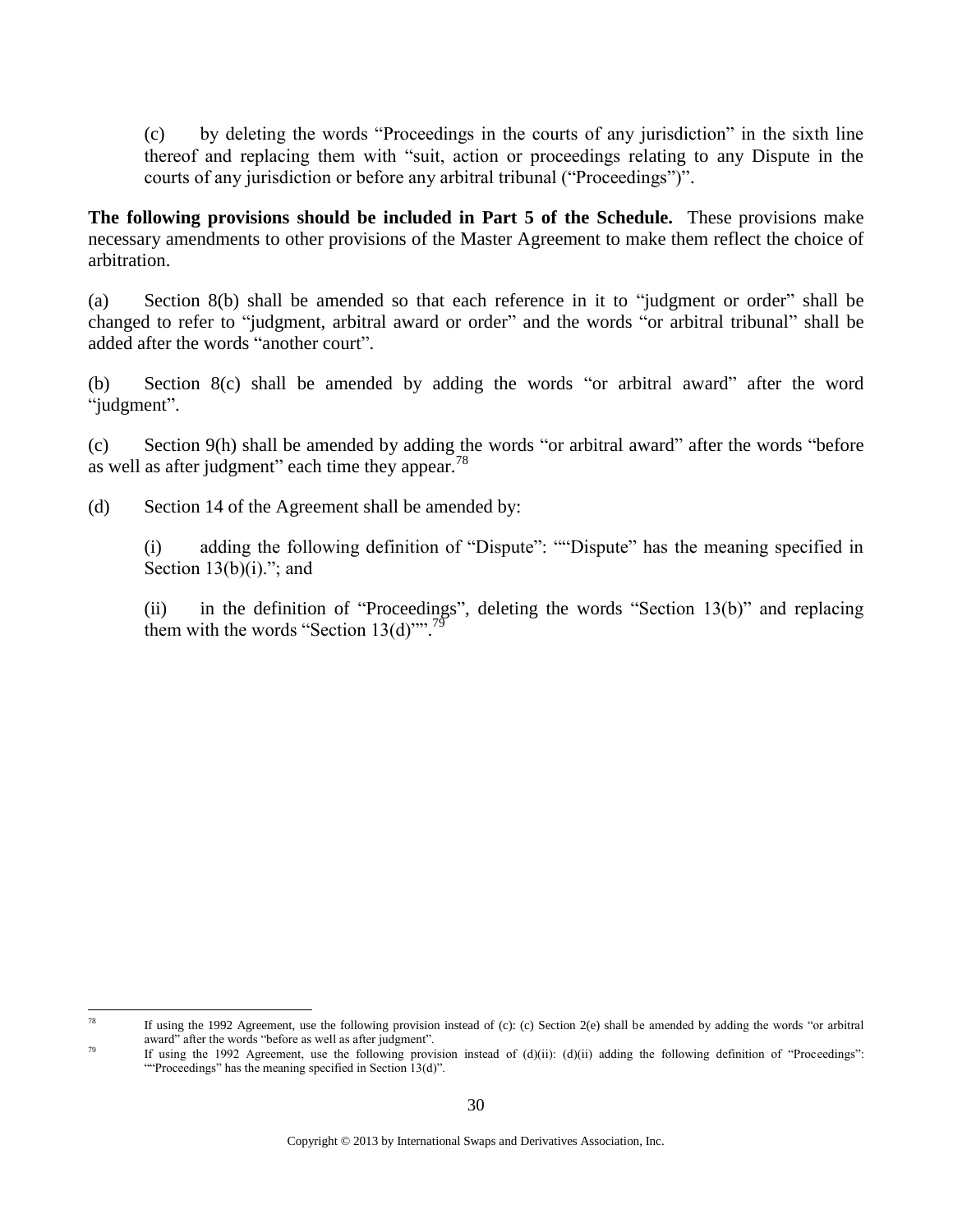## **APPENDIX E**

# **MODEL CLAUSE FOR SIAC RULES**

*This arbitration clause is intended for use where:*

- *The underlying agreement is a 2002 Agreement (see footnotes for suggested amendments for use with a 1992 Agreement)*
- *The institutional rules are the SIAC Rules*
- *The seat of arbitration is Singapore*
- *The underlying agreement is governed by English law or New York law*
- *The governing law of the arbitration clause is Singapore law*

*Where not all of the above conditions are met, this clause may require adaptation.*

The following clause is primarily designed for use with a 2002 Agreement. Section 13 of the 1992 Agreement is in the same terms as Section 13 of the 2002 Agreement, insofar as is material to the amendments made by this model clause. However, Section 14 of the 1992 Agreement does not contain the term "Proceedings"; please note, therefore, the alternative suggested wording for insertion in Part 5 of the Schedule where using the 1992 Agreement.

**The following provisions should be included in Part 4 of the Schedule**. The Governing Law provision provides for English or New York governing law (a choice of one or the other should be made), save that the arbitration clause is to be governed by Singapore law. The next clause replaces the Jurisdiction clause (Section 13(b)) of the Master Agreement. In sub-clause (iii), include one of Option 1, 2 or 3. The following provisions amend the Process Agent and Waiver of Immunity clauses (Sections 13(c) and (d)) to reflect the choice of arbitration, rather than court jurisdiction.

( ) *Governing Law***.** This Agreement (except Section 13(b) (Arbitration), which shall be governed by Singapore law) and any non-contractual obligations arising out of or in connection with it shall be governed by and construed in accordance with [English law/New York law (excluding conflict of laws  $\text{principles}$ ].  $\frac{80}{3}$ 

( ) Section 13(b) shall be deleted in its entirety and replaced with the following:

## "(b) *Arbitration*

(i) Any dispute, claim, difference or controversy arising out of, relating to or having any connection with this Agreement, including any dispute as to its existence, validity, interpretation, performance, breach or termination or the consequences of its nullity and any

<sup>80</sup> Amend as necessary.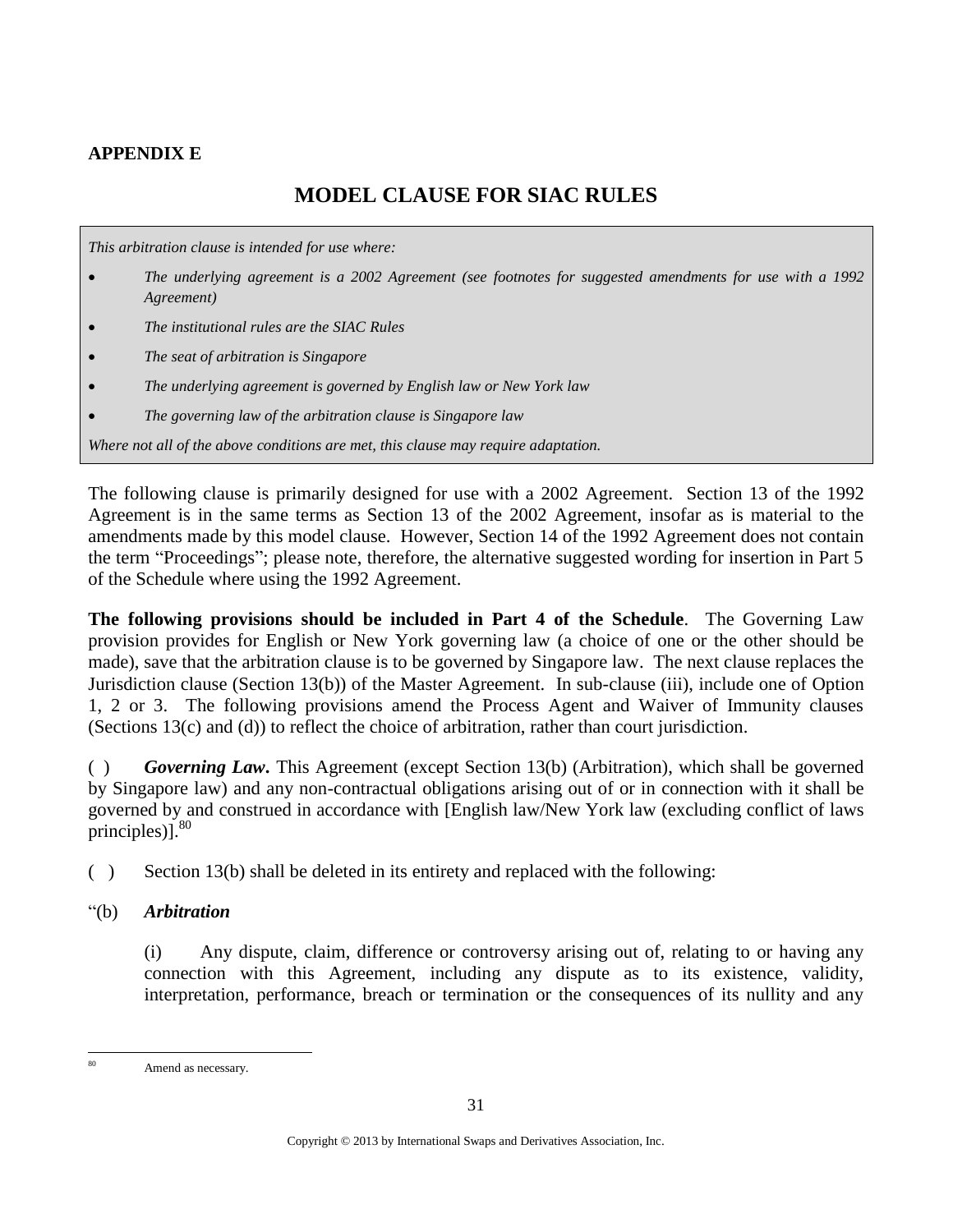dispute relating to any non-contractual obligations arising out of or in connection with it (a "Dispute"), shall be referred to and finally resolved by arbitration.

(ii) The arbitration shall be conducted in accordance with the SIAC Rules ("the Rules"). Capitalised terms used in this Section which are not otherwise defined in this Agreement have the meaning given to them in the Rules.

(iii) [**Option 1:** The Tribunal shall consist of one arbitrator, who shall be appointed in  $\alpha$ ccordance with the Rules $^{81}$ .

[**Option 2:** The Tribunal shall consist of three arbitrators. The members of the Tribunal shall be appointed in accordance with the Rules. $^{82}$ ]

[**Option 3:** The Tribunal shall consist of three arbitrators. The members of the Tribunal shall be appointed in accordance with the Rules, save that the third arbitrator, who shall act as presiding arbitrator, shall be nominated by the other two arbitrators. If no such nomination is made within 14 days of the appointment of the second of the arbitrators, the third arbitrator shall be appointed by the President. $83$ ]

(iv) The seat, or legal place of arbitration, shall be Singapore. Except as modified by the provisions of this Section 13(b) and the Rules, Part II of the International Arbitration Act (Cap. 143A), as amended from time to time, shall apply to any arbitration proceedings commenced under this Section  $13(b)$ .<sup>84</sup>

(v) The language used in the arbitral proceedings shall be English. $^{85}$ 

l

( ) Section 13(c) of the Agreement is hereby amended by deleting the word "Proceedings" in the first sentence of that Section and replacing it with the words "suit, action or proceedings before the Singapore courts relating to the arbitration clause set out in Section 13(b) above or any arbitration proceedings contemplated thereby or any arbitral award obtained pursuant to such arbitration proceedings".<sup>86</sup>

<sup>&</sup>lt;sup>81</sup> Rule 7.1 of the SIAC Rules provides that if a sole arbitrator is to be appointed, either party may propose to the other the names of one or more persons, one of whom would serve as the sole arbitrator. Rule 7.2 of the SIAC Rules provides that if within 21 days after receipt by the Registrar of the Notice of Arbitration, the parties have not reached an agreement on the nomination of a sole arbitrator, or if at any time either party so requests, the President of SIAC shall make the appointment as soon as practicable.

<sup>&</sup>lt;sup>82</sup> Rule 8.1 of the SIAC Rules provides that each party shall nominate one arbitrator. Rule 8.2 provides that, if a party fails to make a nomination within 14 days of another party's nomination, the President of SIAC shall appoint an arbitrator on its behalf. Rule 8.3 provides that the President of SIAC shall appoint the third arbitrator unless parties have agreed another procedure for appointing the third arbitrator or if the agreed procedure does not result in a nomination.

<sup>&</sup>lt;sup>83</sup> The purpose of this provision is to exercise the parties' right under Rule 8.3 of the SIAC Rules (see previous footnote) to agree a different procedure for the appointment of the presiding arbitrator and give the two party-nominated arbitrators the right to nominate the third arbitrator.

<sup>&</sup>lt;sup>84</sup><br>Singapore has a dual arbitration regime: the International Arbitration Act (Cap 143A) (IAA) applies to international arbitrations, whereas the Arbitration Act (Cap. 10) applies to domestic arbitrations being those arbitrations that do not have an international dimension. Parties are free to opt for the international arbitration regime under the IAA where it would otherwise not apply (Section 5 of the IAA). This wording will ensure that the international arbitration regime applies (even if it would not otherwise do so).

<sup>85</sup> Rule 19.1 of the SIAC Rules provides that unless the parties have agreed otherwise, the Tribunal shall determine the language to be used in the proceedings.

<sup>&</sup>lt;sup>86</sup> Note that in the event it is necessary to seek interim measures from a court before a tribunal is appointed, it is useful if a process agent has already been appointed. The process agent should be an entity in Singapore. However, a process agent is not necessary for the purposes of the arbitration proceedings themselves.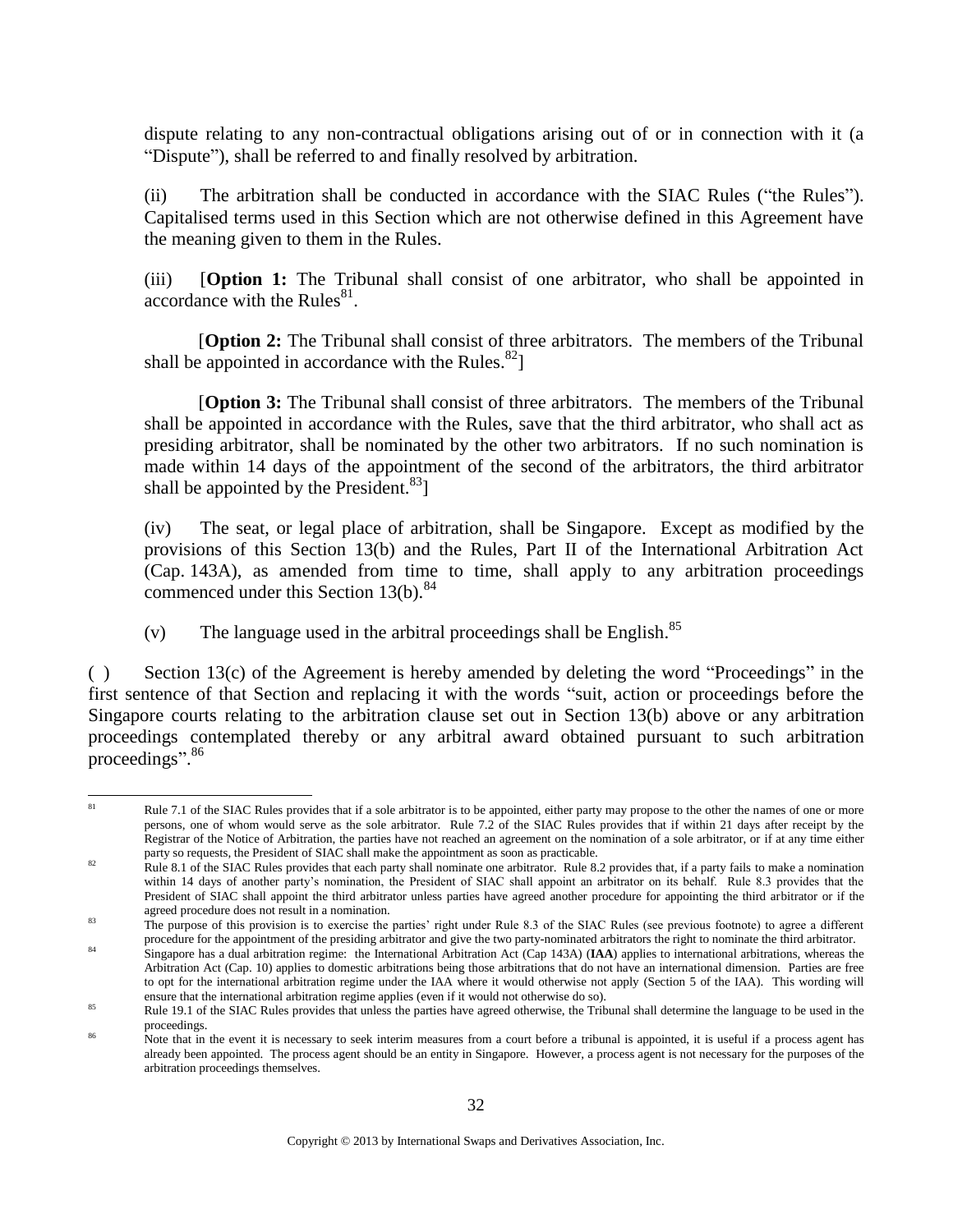( $\prime$ ) Section 13(d) of the Agreement is hereby amended:

(a) after the words "jurisdiction of any court" in the third line thereof, by adding the words "or arbitral tribunal";

(b) after the word "judgment" in Sub-Sections (iv) and (v) in the fifth line thereof, by adding the words "or arbitral award"; and

(c) by deleting the words "Proceedings in the courts of any jurisdiction" in the sixth line thereof and replacing them with "suit, action or proceedings relating to any Dispute in the courts of any jurisdiction or before any arbitral tribunal ("Proceedings")".

**The following provisions should be included in Part 5 of the Schedule.** These provisions make necessary amendments to other provisions of the Master Agreement to make them reflect the choice of arbitration.

(a) Section 8(b) shall be amended so that each reference in it to "judgment or order" shall be changed to refer to "judgment, arbitral award or order" and the words "or arbitral tribunal" shall be added after the words "another court".

(b) Section 8(c) shall be amended by adding the words "or arbitral award" after the word "judgment".

(c) Section 9(h) shall be amended by adding the words "or arbitral award" after the words "before as well as after judgment" each time they appear.<sup>87</sup>

(d) Section 14 of the Agreement shall be amended by:

(i) adding the following definition of "Dispute": ""Dispute" has the meaning specified in Section  $13(b)(i)$ ."; and

(ii) in the definition of "Proceedings", deleting the words "Section 13(b)" and replacing them with the words "Section  $13(d)$ ".<sup>88</sup>

<sup>87</sup> <sup>87</sup> If using the 1992 Agreement, use the following provision instead of (c): (c) Section 2(e) shall be amended by adding the words "or arbitral award" after the words "before as well as after judgment".

<sup>88</sup> If using the 1992 Agreement, use the following provision instead of (d)(ii): (d)(ii) adding the following definition of "Proceedings": ""Proceedings" has the meaning specified in Section 13(d)".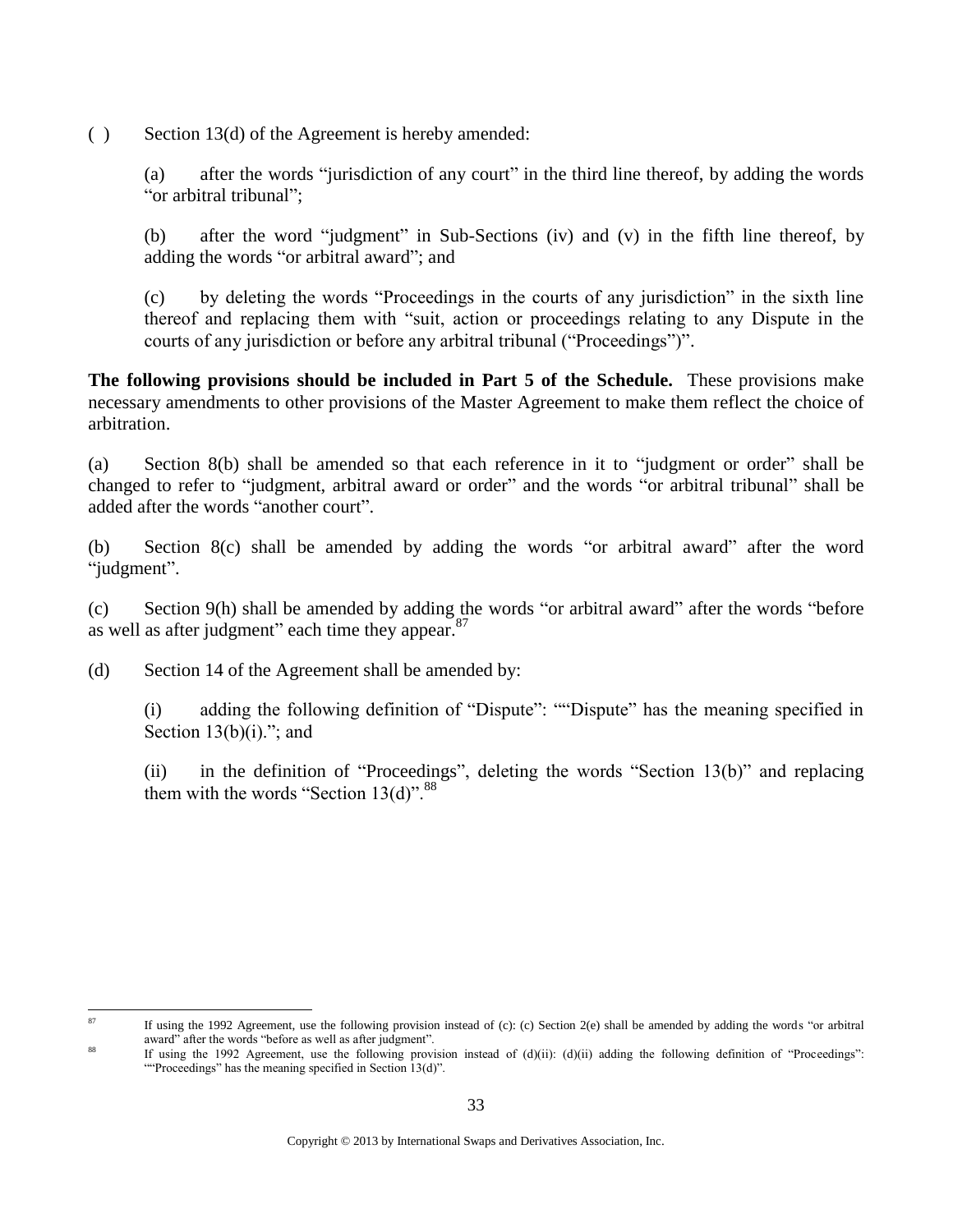## **MODEL CLAUSE FOR SWISS ARBITRATION RULES**

*This arbitration clause is intended for use where:*

- *The underlying agreement is a 2002 Agreement (see footnotes for suggested amendments for use with a 1992 Agreement)*
- *The institutional rules are the Swiss Arbitration Rules*
- *The seat of arbitration is Zurich or Geneva*
- *The underlying agreement is governed by English law or New York law*

*Where not all of the above conditions are met, this clause may require adaptation.*

The following clause is designed for use with a 2002 Agreement. Section 13 of the 1992 Agreement is in the same terms as Section 13 of the 2002 Agreement, insofar as is material to the amendments made by this model clause. However, Section 14 of the 1992 Agreement does not contain the term "Proceedings"; please note, therefore, the alternative suggested wording for insertion in Part 5 of the Schedule where using the 1992 Agreement.

**The following provisions should be included in Part 4 of the Schedule.** The Governing Law provision provides for English or New York governing law (a choice of one or the other should be made).<sup>89</sup> The next clause replaces the Jurisdiction clause (Section 13(b)) of the Master Agreement. In sub-clause (iii), include one of Option 1, 2 or 3. The following provisions amend the Process Agent and Waiver of Immunity clauses (Sections 13(c) and (d)) to reflect the choice of arbitration, rather than court jurisdiction.

( ) *Governing Law***.** This Agreement and any non-contractual obligations arising out of or in connection with it shall be governed by [English law/New York law (excluding conflict of laws principles)].<sup>90</sup>

( ) Section 13(b) shall be deleted in its entirety and replaced with the following:

"(b) Arbitration

(i) Any dispute, claim, difference or controversy arising out of, relating to or having any connection with this Agreement, including any dispute as to its existence, validity, interpretation, performance, breach or termination or the consequences of its nullity and any dispute relating to any non-contractual obligations arising out of or in connection with it (a "Dispute"), shall be referred to and finally resolved by arbitration.

<sup>89</sup> <sup>89</sup> Pursuant to Article 178(2) Private International Law Act (**PILA**) the arbitration clause is valid if it complies either with the law chosen by the parties to govern the arbitration clause, the law applicable to the merits of the dispute (i.e. English law or New York law depending on the choice made for the law governing the underlying agreement), or Swiss law. The clause makes no choice of law for the arbitration clause separate from that of the underlying agreement as a whole.

<sup>90</sup> **Amend as necessary**.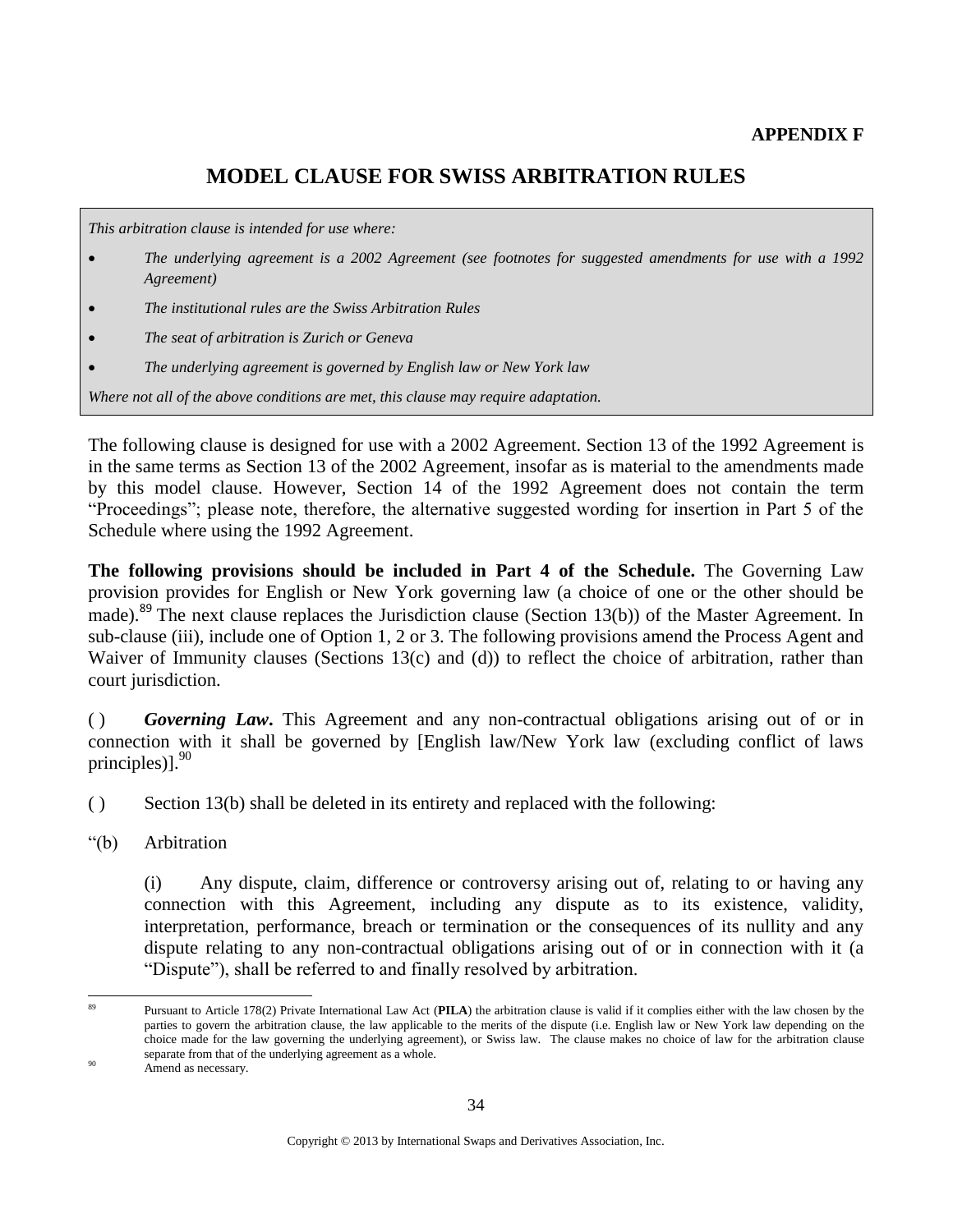(ii) The arbitration shall be conducted in accordance with the Swiss Rules of International Arbitration of the Swiss Chambers' Arbitration Institution (the "Rules"). Capitalised terms used in this Section which are not otherwise defined in this Agreement have the meaning given to them in the Rules.

(iii) [**Option 1:** The arbitral tribunal shall consist of one arbitrator, who shall be appointed in accordance with the Rules.<sup>91</sup>

[**Option 2:** The arbitral tribunal shall consist of three arbitrators. The members of the tribunal shall be appointed in accordance with the Rules. The parties' designations of arbitrators shall be made in the Notice of Arbitration and Answer to the Notice of Arbitration.<sup>92</sup>

[**Option 3**: The arbitral tribunal shall consist of three arbitrators. The members of the tribunal shall be appointed in accordance with the Rules, save that the third arbitrator, who shall act as the presiding arbitrator, shall be appointed by the Court.<sup>93</sup>]

(iv) The seat, or legal place of arbitration shall be [Zurich/Geneva (a choice of one or the other should be made)]. Except as modified by the provisions of this Section 13(b) and the Rules, Chapter 12 of the Private International Law Act, as amended from time to time, shall apply to any arbitration proceedings commenced under this Section 13(b) to the exclusion of any provisions of the Swiss Code of Civil Procedure.<sup>94</sup>

(v) The language used in the arbitral proceedings shall be English.<sup>95</sup>"

( ) Section 13(c) of the Agreement is hereby amended by:

(i) after the word "process" in the second line thereof, inserting the words "(i.e. to act as its *Zustellungsdomizil/domicile de notification/recapito*)"; and

(ii) deleting the word "Proceedings" in the first sentence of that Section and replacing it with the words "suit, action or proceedings before the Swiss courts relating to the arbitration

 $91$ Articles 7(1) and 7(3) of the Swiss Arbitration Rules provide that where the parties have agreed that the dispute shall be referred to a sole arbitrator, they shall jointly designate the sole arbitrator within 30 days from the date on which the Notice of Arbitration was received by the respondent. If the parties fail to designate the sole arbitrator within this time-limit, the sole arbitrator will be appointed by the Arbitration Court of the Swiss Chambers Arbitration Institute.

<sup>92</sup> Article 8(1) of the Swiss Arbitration Rules provides that, if a party fails to make a designation within the time-limit set by the Arbitration Court of the Swiss Chambers Arbitration Institute (the "Court") or resulting from the arbitration clause, the Court shall appoint the arbitrator. Article 8(2) provides that the Court shall appoint the third arbitrator unless the parties have agreed another procedure for appointing the third arbitrator and if the two arbitrators first appointed fail to designate the third arbitrator within 30 days.

<sup>&</sup>lt;sup>93</sup> The purpose of this provision is to vary the Swiss Arbitration Rules (see previous footnote) so that the presiding arbitrator is appointed directly by the Arbitration Court of the Swiss Chambers Arbitration Institute and not by the two party-nominated arbitrators.

<sup>94</sup> Switzerland has a dual arbitration regime: Chapter 12 of the Private International Law Act (**PILA**) applies to international arbitrations as defined in Article 176(1) PILA, whereas Part 3 of the Code of Civil Procedure (**CPC**) applies to domestic arbitrations being those arbitrations which are not international. For domestic proceedings, the parties are free to opt for Chapter 12 of the PILA, instead of the CPC (Article 353(2) CPC). The wording will ensure that the international arbitration regime applies (even if it would not otherwise do so).

<sup>&</sup>lt;sup>95</sup> Article 17(1) of the Swiss Arbitration Rules provides that unless the parties have agreed otherwise, the Tribunal shall determine the language or languages to be used in the proceedings.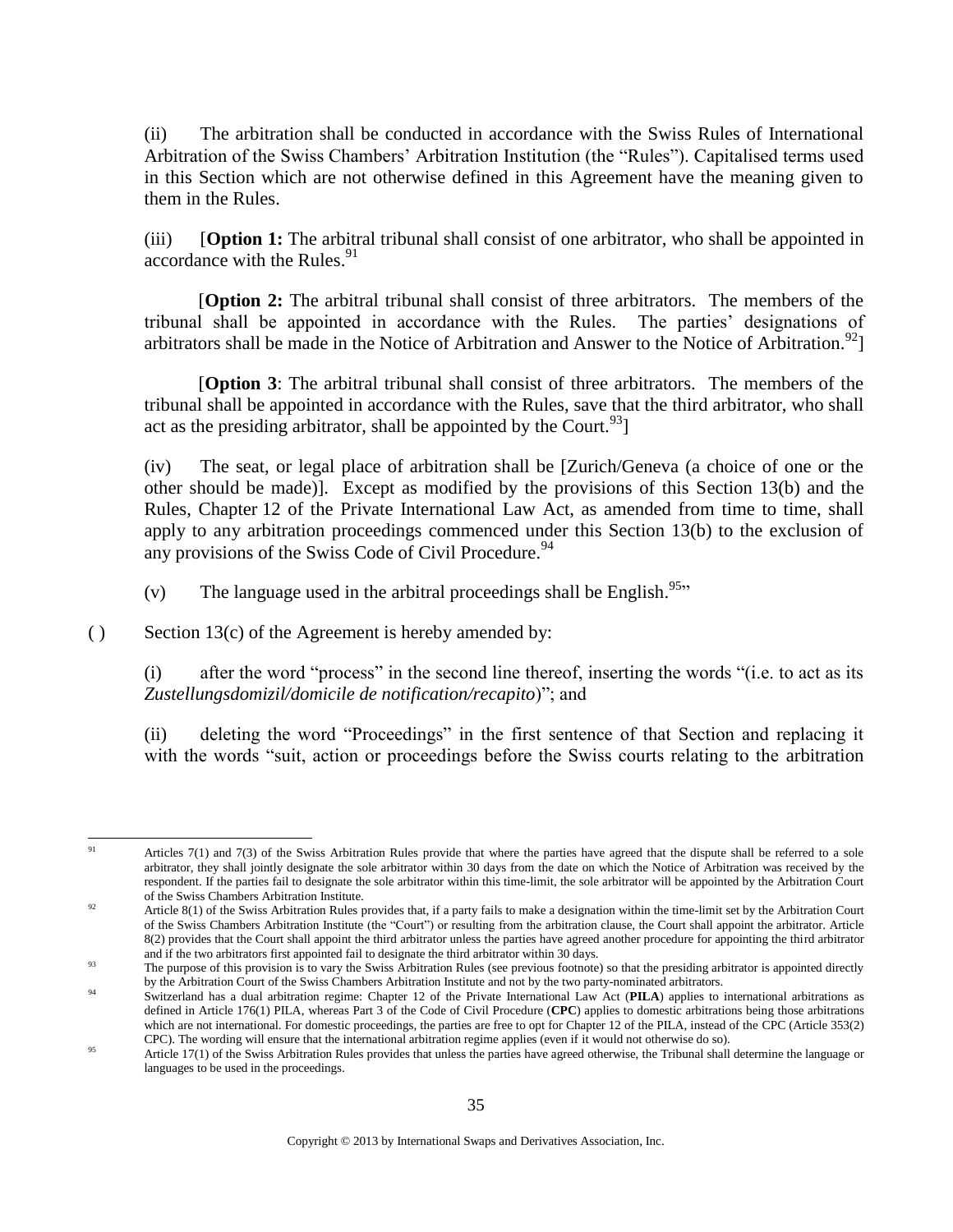clause set out in Section 13(b) above or any arbitration proceedings contemplated thereby or any arbitral award obtained pursuant to such arbitration proceedings"<sup>96</sup>.

( ) Section 13(d) of the Agreement is hereby amended:

(a) after the words "jurisdiction of any court" in the third line, by adding the words "or arbitral tribunal";

(b) after the word "judgment" in Sub-Sections (iv) and (v) in the fifth line thereof, by adding the words "or arbitral award"; and

(c) by deleting the words "Proceedings in the courts of any jurisdiction" in the sixth line thereof and replacing them with "suit, action or proceedings relating to any Dispute in the courts of any jurisdiction or before any arbitral tribunal ("Proceedings")".

**The following provisions should be included in Part 5 of the Schedule.** These provisions make necessary amendments to other provisions of the Master Agreement to make them reflect the choice of arbitration.

(a) Section 8(b) shall be amended so that each reference in it to "judgment or order" shall be changed to refer to "judgment, arbitral award or order" and the words "or arbitral tribunal" shall be added after the words "another court".

(b) Section 8(c) shall be amended by adding the words "or arbitral award" after the word "judgment".

(c) Section 9(h) shall be amended by adding the words "or arbitral award" after the words "before as well as after judgment" each time they appear.  $97$ 

(d) Section 14 of the Agreement shall be amended by:

(i) adding the following definition of "Dispute": ""Dispute" has the meaning specified in Section  $13(b)(i)$ ."; and

(ii) in the definition of "Proceedings", deleting the words "Section 13(b)" and replacing them with the words "Section  $13(d)$ ".<sup>98</sup>

 $\overline{\phantom{a}}$ <sup>96</sup> Note that in the event it is necessary to seek interim measures from a court before a tribunal is appointed, it is useful if a process agent has already been appointed. The process agent should be an entity in Switzerland. However, a process agent is not necessary for the purposes of the arbitration proceedings themselves.

<sup>&</sup>lt;sup>97</sup> If using the 1992 Agreement, use the following provision instead of (c): (c) Section 2(e) shall be amended by adding the words "or arbitral award" after the words "before as well as after judgment".

<sup>98</sup> If using the 1992 Agreement, use the following provision instead of (d)(ii): (d)(ii) adding the following definition of "Proceedings": ""Proceedings" has the meaning specified in Section 13(d)".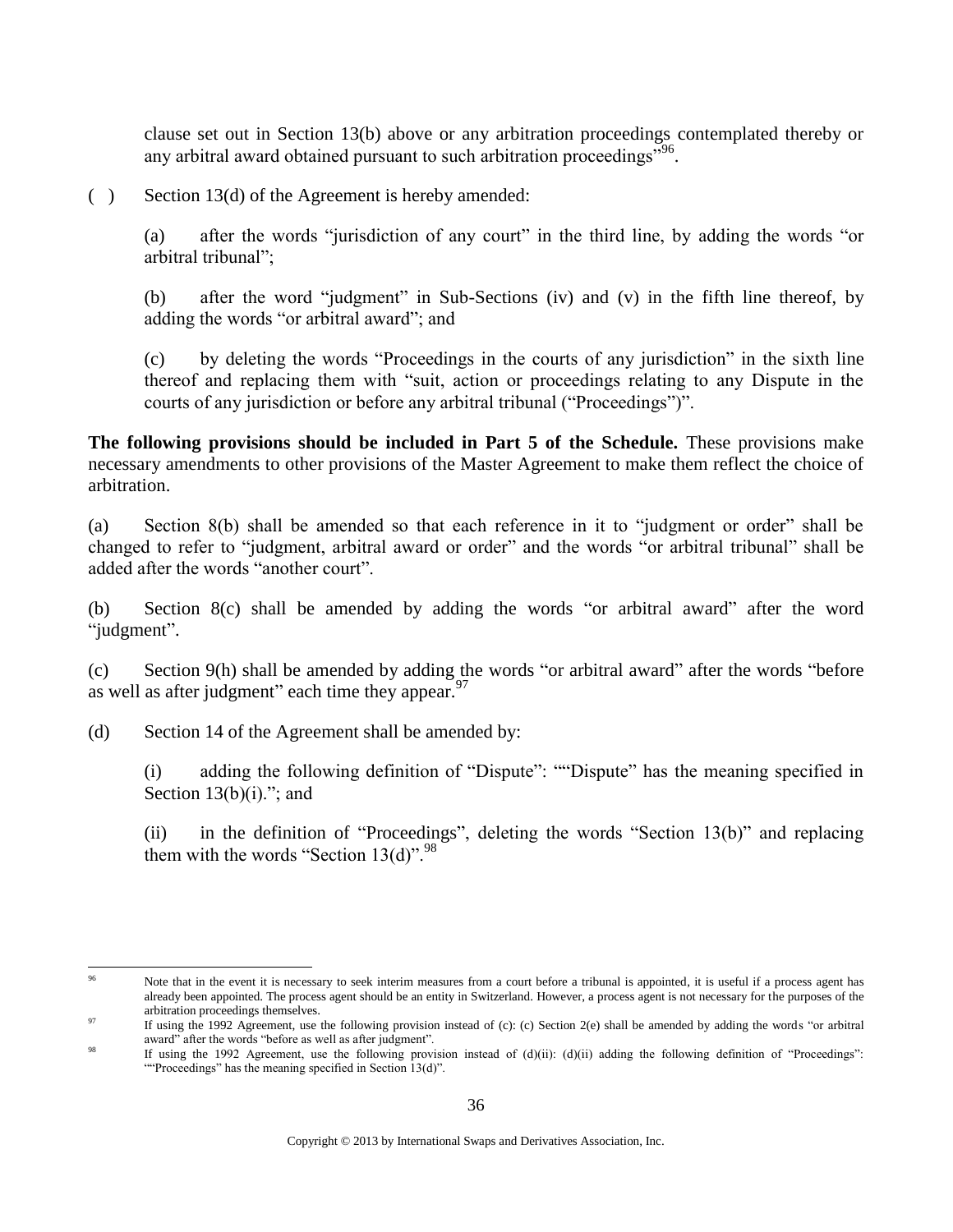## **APPENDIX G**

## **MODEL CLAUSE FOR P.R.I.M.E. FINANCE RULES (LONDON SEAT)**

*This arbitration clause is intended for use where:*

- *The underlying agreement is a 2002 Agreement (see footnotes for suggested amendments for use with a 1992 Agreement)*
- *The institutional rules are the P.R.I.M.E. Finance Rules*
- *The seat of arbitration is London*
- *The underlying agreement is governed by English law*

*Where not all of the above conditions are met, this clause may require adaptation.*

The following clause is designed for use with a 2002 Agreement. Section 13 of the 1992 Agreement is in the same terms as Section 13 of the 2002 Agreement, insofar as is material to the amendments made by this model clause. However, Section 14 of the 1992 Agreement does not contain the term "Proceedings"; please note, therefore, the alternative suggested wording for insertion in Part 5 of the Schedule where using the 1992 Agreement.

**The following provisions should be included in Part 4 of the Schedule.** The Governing Law provision provides for English governing law. The next clause replaces the Jurisdiction clause (Section 13(b)) of the Master Agreement. In sub-clause (iii), include one of Option 1, 2 or 3. The following provisions amend the Process Agent and Waiver of Immunity clauses (Sections 13(c) and (d)) to reflect the choice of arbitration, rather than court jurisdiction.

( ) *Governing Law*. This Agreement (including Section 13(b) (Arbitration)) and any noncontractual obligations arising out of or in connection with it shall be governed by English law.

 $($  ) Section 13(b) shall be deleted in its entirety and replaced with the following:

"(b) *Arbitration*

(i) Any dispute, claim, difference or controversy arising out of, relating to or having any connection with this Agreement, including any dispute as to its existence, validity, interpretation, performance, breach or termination or the consequences of its nullity and any dispute relating to any non-contractual obligations arising out of or in connection with it (a "Dispute"), shall be referred to and finally resolved by arbitration.

(ii) The arbitration shall be conducted in accordance with the P.R.I.M.E. Finance Arbitration Rules (the "Rules"). Capitalised terms used in this Section which are not otherwise defined in this Agreement have the meaning given to them in the Rules.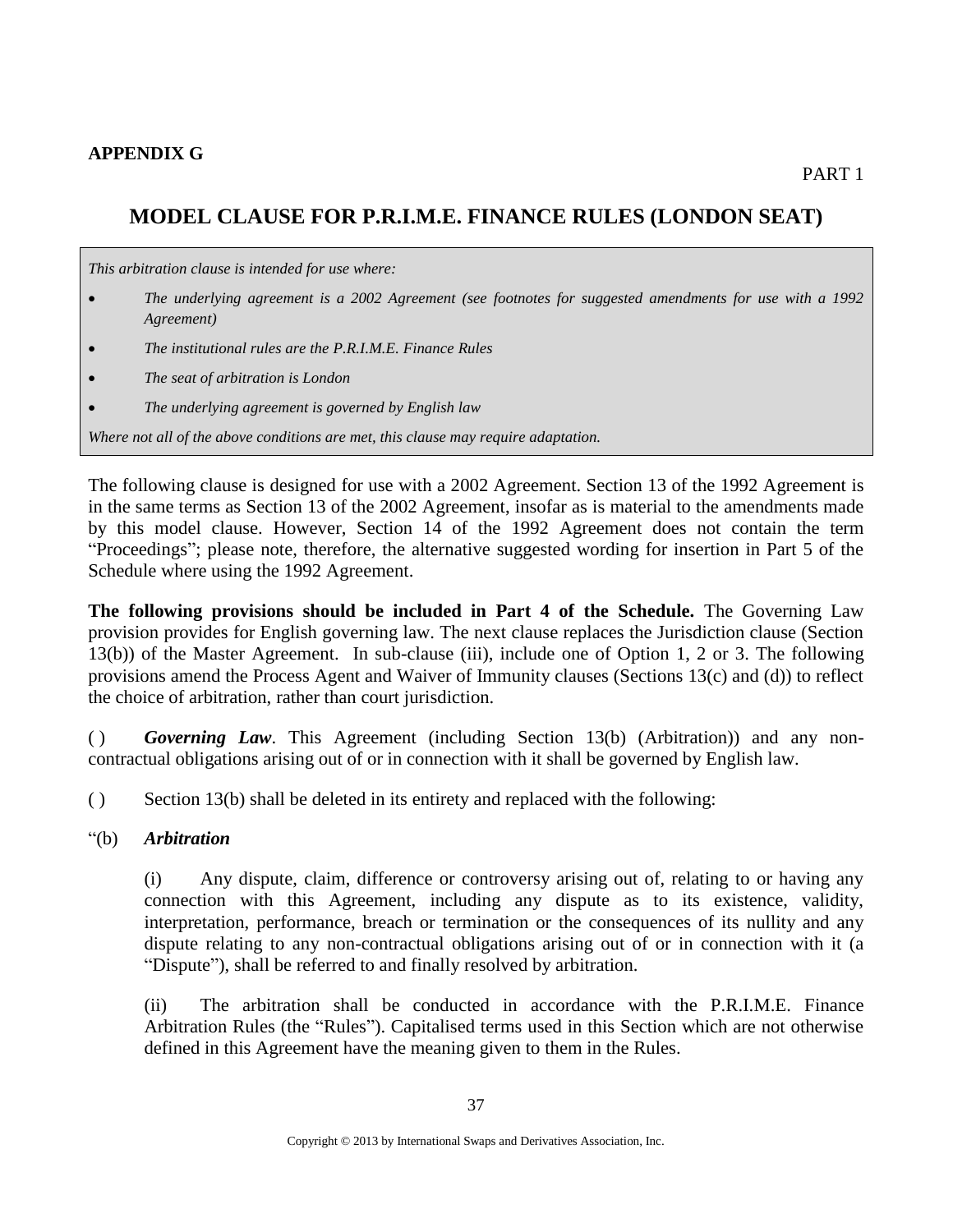(iii) [**Option 1**: The arbitral tribunal shall consist of one arbitrator, who shall be appointed in accordance with the Rules.<sup>99</sup>]

[**Option 2**: The arbitral tribunal shall consist of three arbitrators, who shall be selected in accordance with the Rules. $^{100}$ ]

[**Option 3**: The arbitral tribunal shall consist of three arbitrators, who shall be selected in accordance with the Rules, save that the third arbitrator, who shall act as presiding arbitrator, shall be appointed by the appointing authority.<sup>101</sup>]

- (iv) The seat, or legal place of arbitration, shall be London.
- (v) The language used in the arbitral proceedings shall be English.<sup>102</sup><sup>102</sup>
- ( ) Section 13(c) of the Agreement is hereby amended by deleting the word "Proceedings" in the first sentence of that Section and replacing it with the words "suit, action or proceedings before the English courts relating to the arbitration clause set out in Section 13(b) above or any arbitration proceedings contemplated thereby or any arbitral award obtained pursuant to such arbitration proceedings". 103
- ( ) Section 13(d) of the Agreement is hereby amended:

(a) after the words "jurisdiction of any court" in the third line thereof, by adding the words "or arbitral tribunal";

(b) after the word "judgment" in Sub-Sections (iv) and (v) in the fifth line thereof, by adding the words "or arbitral award"; and

(c) by deleting the words "Proceedings in the courts of any jurisdiction" in the sixth line thereof and replacing them with "suit, action or proceedings relating to any Dispute in the courts of any jurisdiction or before any arbitral tribunal ("Proceedings")".

<sup>99</sup> Article 8(1) of the P.R.I.M.E. Finance Arbitration Rules provides that the parties may, by agreement, jointly nominate the arbitrator from among P.R.I.M.E. Finance's approved list of arbitrators. It also provides that if, within 30 days from the receipt by all other parties, and P.R.I.M.E. Finance, of a proposal for the appointment of a sole arbitrator, the parties have not reached agreement on joint nomination, the sole arbitrator shall be appointed by the appointing authority in accordance with Article 8(2). Article 8(2) provides for the appointing authority to provide a list of candidates to the parties, who may delete candidates to whom they object and list the remaining candidates in order of preference. The appointing authority may appoint an arbitrator in its discretion if the appointment cannot be made in accordance with the list procedure. The appointing authority is the Secretary General of the Permanent Court of Arbitration, unless the parties agree otherwise.

<sup>100</sup> Article 9(1) of the P.R.I.M.E. Finance Arbitration Rules provides that, where the parties have agreed that the dispute shall be resolved by three arbitrators, each party shall nominate one arbitrator from among P.R.I.M.E. Finance's approved list of arbitrators. If, within 30 days from the receipt of a party's notification, the other party fails to notify the first party of the arbitrator it has appointed, the first party may request the appointing authority to appoint the second arbitrator (Article 9(2)). Article 9(3) provides that the two party-selected arbitrators may within 30 days agree on the presiding arbitrator, failing which the appointment will be made by the appointing authority in the same manner as it would appoint a sole arbitrator (see previous footnote).

 $101$  The purpose of this provision is to vary the rules (see previous footnote) so that the presiding arbitrator is appointed by the appointing authority using the list system rather than by the two party-nominated arbitrators.

<sup>102&</sup>lt;br>Article 19 of the P.R.I.M.E. Finance Arbitration Rules provides that, in the absence of an agreement by the parties, the arbitral tribunal shall determine the language of the arbitration.

<sup>103</sup> Note that in the event it is necessary to seek interim measures from a court before a tribunal is appointed, it is useful if a process agent has already been appointed. The process agent should be an entity in London. However, a process agent is not necessary for the purposes of the arbitration proceedings themselves.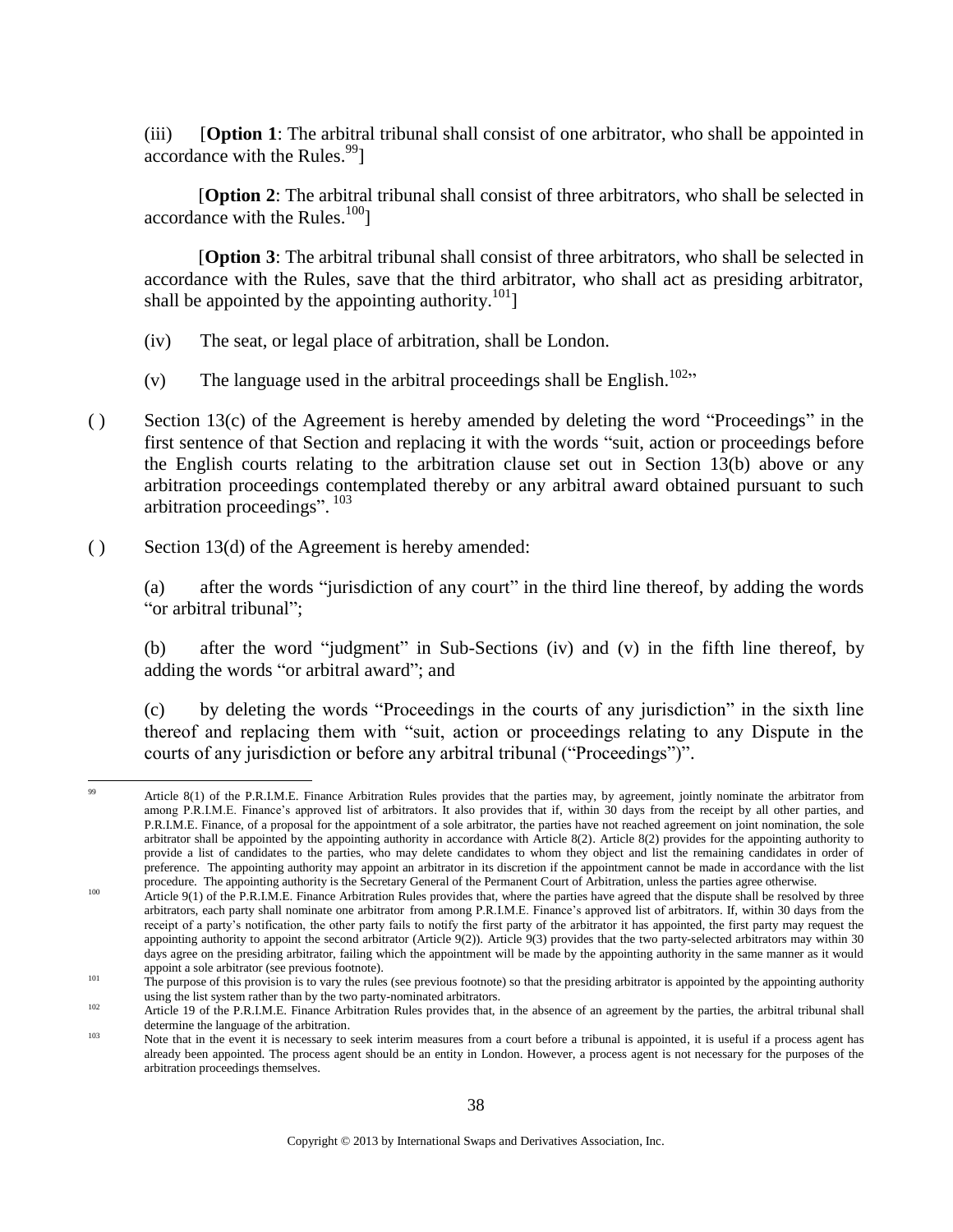**The following provisions should be included in Part 5 of the Schedule.** These provisions make necessary amendments to other provisions of the Master Agreement to make them reflect the choice of arbitration.

(a) Section 8(b) shall be amended so that each reference in it to "judgment or order" shall be changed to refer to "judgment, arbitral award or order" and the words "or arbitral tribunal" shall be added after the words "another court".

(b) Section 8(c) shall be amended by adding the words "or arbitral award" after the word "judgment".

(c) Section 9(h) shall be amended by adding the words "or arbitral award" after the words "before as well as after judgment" each time they appear. $104$ 

(d) Section 14 of the Agreement shall be amended by:

(i) adding the following definition of "Dispute": ""Dispute" has the meaning specified in Section  $13(b)(i)$ ."; and

(ii) in the definition of "Proceedings", deleting the words "Section 13(b)" and replacing them with the words "Section  $13(d)$ ".<sup>105</sup>

<sup>104</sup> <sup>104</sup> If using the 1992 Agreement, use the following provision instead of (c): (c) Section 2(e) shall be amended by adding the words "or arbitral award" after the words "before as well as after judgment".

<sup>105</sup> If using the 1992 Agreement, use the following provision instead of (d)(ii): (d)(ii) adding the following definition of "Proceedings": ""Proceedings" has the meaning specified in Section 13(d)".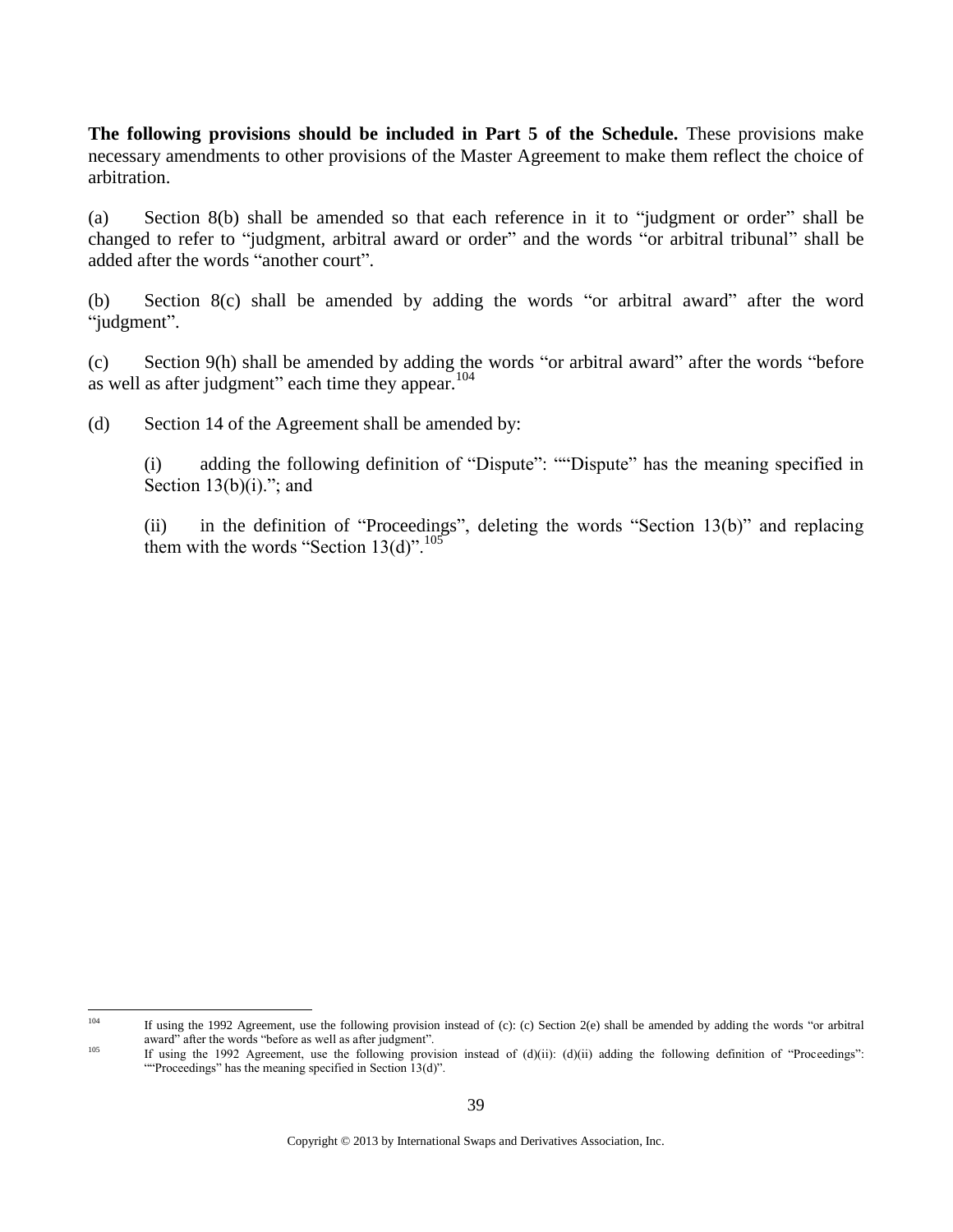## **APPENDIX G**

## **MODEL CLAUSE FOR P.R.I.M.E. FINANCE RULES (NEW YORK SEAT)**

*This arbitration clause is intended for use where:*

- *The underlying agreement is a 2002 Agreement (see footnotes for suggested amendments for use with a 1992 Agreement)*
- *The institutional rules are the P.R.I.M.E. Finance Rules*
- *The seat of arbitration is New York*
- *The underlying agreement is governed by New York law*

*Where not all of the above conditions are met, this clause may require adaptation.*

The following clause is designed for use with a 2002 Agreement. Section 13 of the 1992 Agreement is in the same terms as Section 13 of the 2002 Agreement, insofar as is material to the amendments made by this model clause. However, Section 14 of the 1992 Agreement does not contain the term "Proceedings"; please note, therefore, the alternative suggested wording for insertion in Part 5 of the Schedule where using the 1992 Agreement.

**The following provisions should be included in Part 4 of the Schedule.** The Governing Law provision provides for New York governing law. The next clause replaces the Jurisdiction clause (Section 13(b)) of the Master Agreement. In sub-clause (iii), include one of Option 1, 2 or 3. The following provisions amend the Process Agent and Waiver of Immunity clauses (Sections 13(c) and (d)) to reflect the choice of arbitration, rather than court jurisdiction.

( ) *Governing Law***.** This Agreement (including Section 13(b) (Arbitration)) and any noncontractual obligations arising out of or in connection with it shall be governed by New York law (excluding conflict of laws principles).

( ) Section 13(b) shall be deleted in its entirety and replaced with the following:

"(b) *Arbitration*

(i) Any dispute, claim, difference or controversy arising out of, relating to or having any connection with this Agreement, including any dispute as to its existence, validity, interpretation, performance, breach or termination or the consequences of its nullity and any dispute relating to any non-contractual obligations arising out of or in connection with it (a "Dispute"), shall be referred to and finally resolved by arbitration.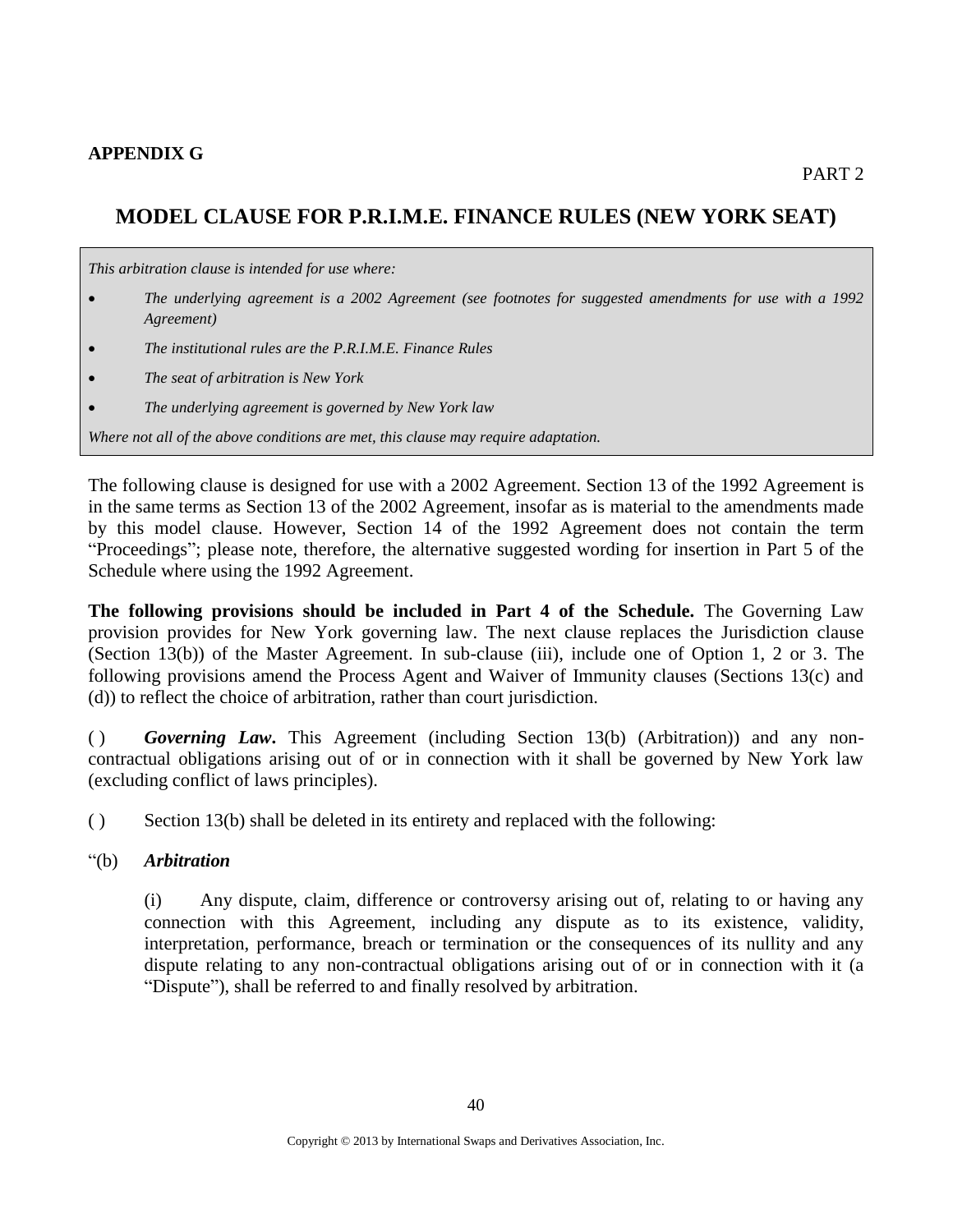(ii) The arbitration shall be conducted in accordance with the P.R.I.M.E. Finance Arbitration Rules (the "Rules"). Capitalised terms used in this Section which are not otherwise defined in this Agreement have the meaning given to them in the Rules.

(iii) [**Option 1**: The arbitral tribunal shall consist of one arbitrator, who shall be appointed in accordance with the Rules.<sup>106</sup>]

[**Option 2**: The arbitral tribunal shall consist of three arbitrators, who shall be selected in accordance with the Rules.<sup>107</sup>]

[**Option 3**: The arbitral tribunal shall consist of three arbitrators, who shall be selected in accordance with the Rules, save that the third arbitrator, who shall act as presiding arbitrator, shall be appointed by the appointing authority.<sup>108</sup>]

- (iv) The seat, or legal place of arbitration, shall be New York.
- (v) The language used in the arbitral proceedings shall be English.<sup>109</sup>"

( ) Section 13(c) of the Agreement is hereby amended by deleting the word "Proceedings" in the first sentence of that Section and replacing it with the words "suit, action or proceedings before the New York courts relating to the arbitration clause set out in Section 13(b) above or any arbitration proceedings contemplated thereby or any arbitral award obtained pursuant to such arbitration proceedings".<sup>110</sup>

( ) Section 13(d) of the Agreement is hereby amended:

(a) after the words "jurisdiction of any court" in the third line thereof, by adding the words "or arbitral tribunal";

(b) after the word "judgment" in Sub-Sections (iv) and (v) in the fifth line thereof, by adding the words "or arbitral award"; and

<sup>106</sup> Article 8(1) of the P.R.I.M.E. Finance Arbitration Rules provides that the parties may, by agreement, jointly nominate the arbitrator from among P.R.I.M.E. Finance's approved list of arbitrators. It also provides that if, within 30 days from the receipt by all other parties, and P.R.I.M.E. Finance, of a proposal for the appointment of a sole arbitrator, the parties have not reached agreement on joint nomination, the sole arbitrator shall be appointed by the appointing authority in accordance with Article 8(2). Article 8(2) provides for the appointing authority to provide a list of candidates to the parties, who may delete candidates to whom they object and list the remaining candidates in order of preference. The appointing authority may appoint an arbitrator in its discretion if the appointment cannot be made in accordance with the list procedure. The appointing authority is the Secretary General of the Permanent Court of Arbitration, unless the parties agree otherwise.

<sup>107</sup> Article 9(1) of the P.R.I.M.E. Finance Arbitration Rules provides that, where the parties have agreed that the dispute shall be resolved by three arbitrators, each party shall nominate one arbitrator from among P.R.I.M.E. Finance's approved list of arbitrators. If, within 30 days from the receipt of a party's notification, the other party fails to notify the first party of the arbitrator it has appointed, the first party may request the appointing authority to appoint the second arbitrator (Article 9(2)). Article 9(3) provides that the two party-selected arbitrators may within 30 days agree on the presiding arbitrator, failing which the appointment will be made by the appointing authority in the same manner as it would appoint a sole arbitrator (see previous footnote).

 $\frac{108}{108}$  The purpose of this provision is to vary the rules (see previous footnote) so that the presiding arbitrator is appointed by the appointing authority using the list system rather than by the two party-nominated arbitrators.

<sup>109</sup> Article 19 of the P.R.I.M.E. Finance Arbitration Rules provides that, in the absence of an agreement by the parties, the arbitral tribunal shall determine the language of the arbitration.

<sup>110</sup> Note that, in the event it is necessary to seek interim measures from a court before a tribunal is appointed it is useful if a process agent has already been appointed. The process agent should be an entity in New York. However, a process agent is not necessary for the purposes of the arbitration proceedings themselves.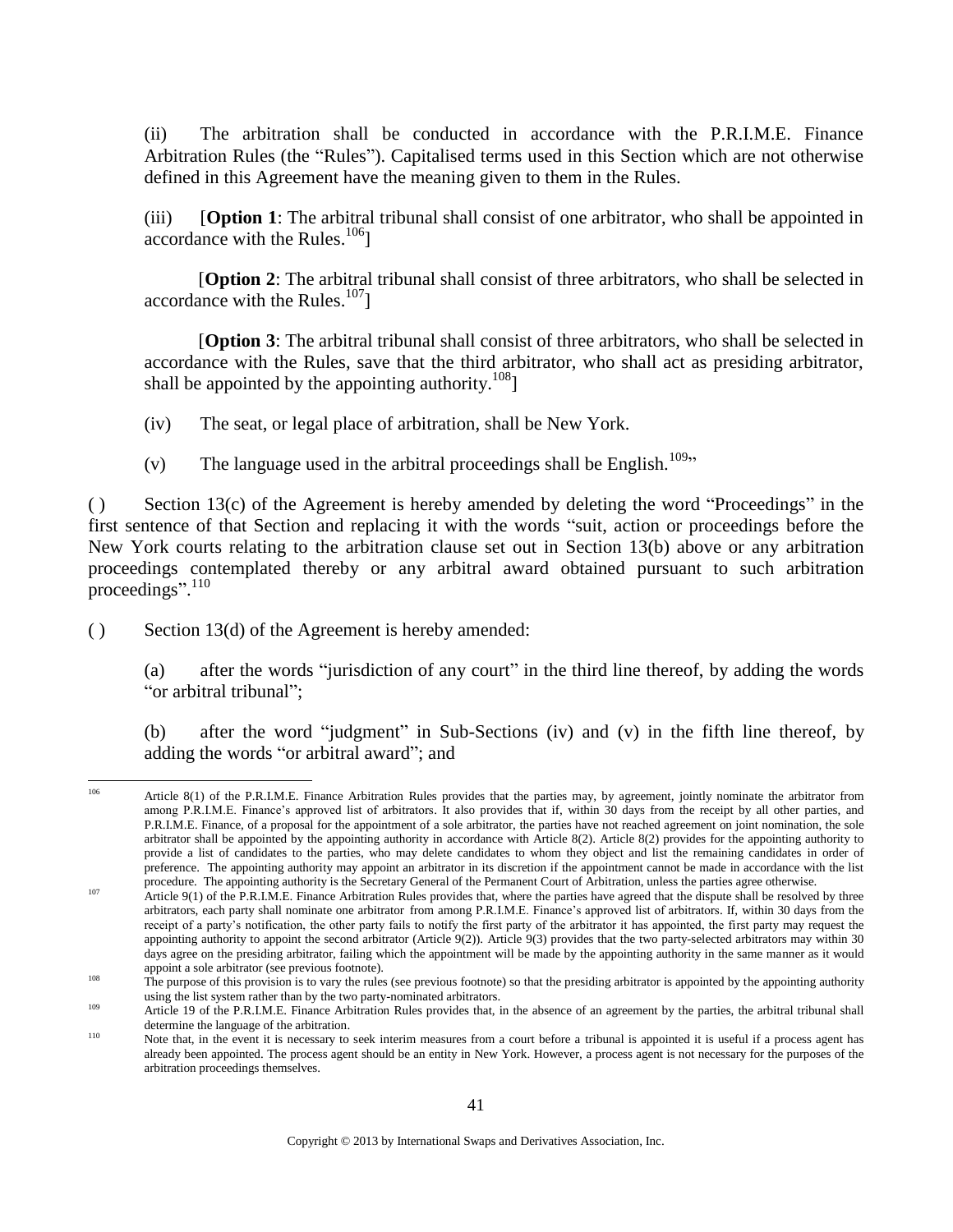(c) by deleting the words "Proceedings in the courts of any jurisdiction" in the sixth line thereof and replacing them with "suit, action or proceedings relating to any Dispute in the courts of any jurisdiction or before any arbitral tribunal ("Proceedings")".

**The following provisions should be included in Part 5 of the Schedule.** These provisions make necessary amendments to other provisions of the Master Agreement to make them reflect the choice of arbitration.

(a) Section 8(b) shall be amended so that each reference in it to "judgment or order" shall be changed to refer to "judgment, arbitral award or order" and the words "or arbitral tribunal" shall be added after the words "another court".

(b) Section 8(c) shall be amended by adding the words "or arbitral award" after the word "judgment".

(c) Section 9(h) shall be amended by adding the words "or arbitral award" after the words "before as well as after judgment" each time they appear. $111$ 

(d) Section 14 of the Agreement shall be amended by:

(i) adding the following definition of "Dispute": ""Dispute" has the meaning specified in Section  $13(b)(i)$ ."; and

(ii) in the definition of "Proceedings", deleting the words "Section 13(b)" and replacing them with the words "Section  $13(d)$ ".<sup>112</sup>

 $111\,$ If using the 1992 Agreement, use the following provision instead of (c): (c) Section  $2(e)$  shall be amended by adding the words "or arbitral award" after the words "before as well as after judgment".

<sup>112</sup> If using the 1992 Agreement, use the following provision instead of  $(d)(ii)$ :  $(d)(ii)$  adding the following definition of "Proceedings": ""Proceedings" has the meaning specified in Section 13(d)".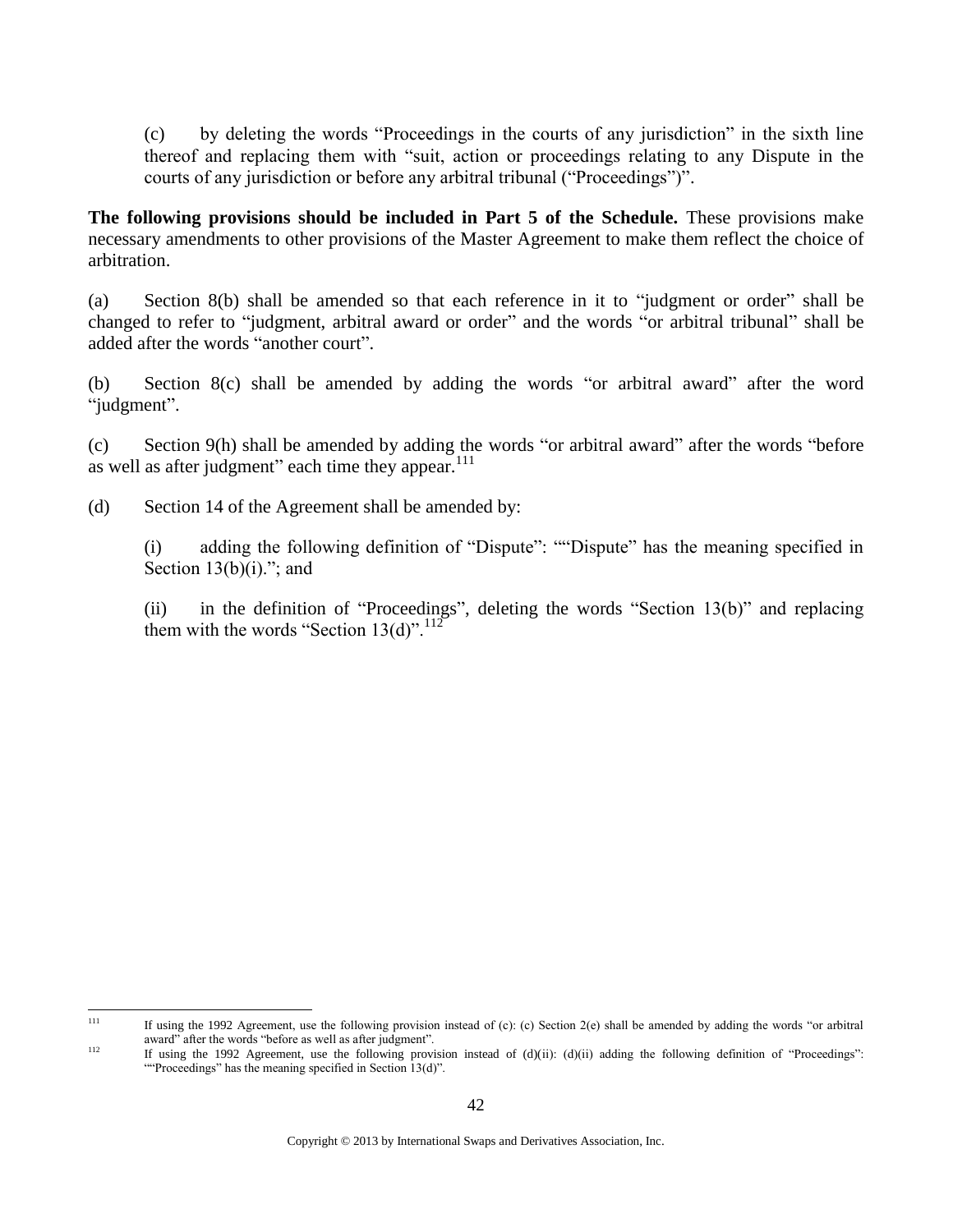## **APPENDIX G**

## **MODEL CLAUSES FOR P.R.I.M.E. FINANCE RULES (THE HAGUE SEAT)**

*This arbitration clause is intended for use where:*

- *The underlying agreement is a 2002 Agreement (see footnotes for suggested amendments for use with a 1992 Agreement)*
- *The institutional rules are the P.R.I.M.E. Finance Rules*
- *The seat of arbitration is The Hague*
- *The underlying agreement is governed by English law or New York law*
- *The governing law of the arbitration clause is Dutch law*

*Where not all of the above conditions are met, this clause may require adaptation.*

The following clause is designed for use with a 2002 Agreement. Section 13 of the 1992 Agreement is in the same terms as Section 13 of the 2002 Agreement, insofar as is material to the amendments made by this model clause. However, Section 14 of the 1992 Agreement does not contain the term "Proceedings"; please note, therefore, the alternative suggested wording for insertion in Part 5 of the Schedule where using the 1992 Agreement.

**The following provisions should be included in Part 4 of the Schedule**. The Governing Law provision provides for English or New York governing law (a choice of one or the other should be made) save that the arbitration clause is governed by Dutch law. The next clause replaces the Jurisdiction clause (Section 13(b)) of the Master Agreement. In sub-clause (iii), include one of Option 1, 2 or 3. The following provisions amend the Process Agent and Waiver of Immunity clauses (Sections 13(c) and (d)) to reflect the choice of arbitration, rather than court jurisdiction.

( ) *Governing Law***.** This Agreement (except for Section 13(b) (Arbitration), which shall be governed by Dutch law) and any non-contractual obligations arising out of or in connection with it shall be governed by [English law/New York law (excluding conflict of laws principles)].<sup>113</sup>

( ) Section 13(b) shall be deleted in its entirety and replaced with the following:

## "(b) *Arbitration*

(i) Any dispute, claim, difference or controversy arising out of, relating to or having any connection with this Agreement, including any dispute as to its existence, validity, interpretation, performance, breach or termination or the consequences of its nullity and any

 $113$ Amend as necessary.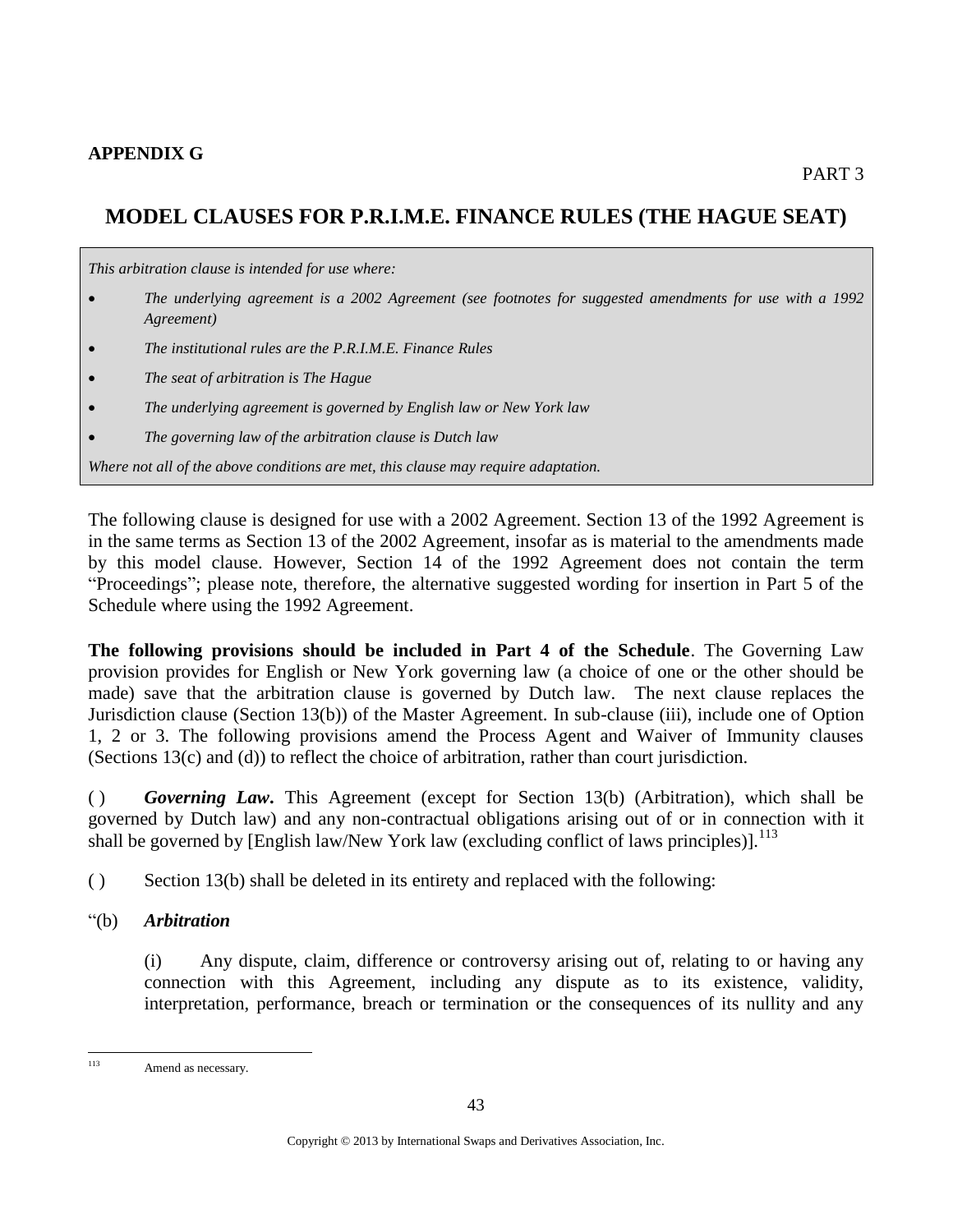dispute relating to any non-contractual obligations arising out of or in connection with it (a "Dispute"), shall be referred to and finally resolved by arbitration.

(ii) The arbitration shall be conducted in accordance with the P.R.I.M.E. Finance Arbitration Rules (the "Rules"). Capitalised terms used in this Section which are not otherwise defined in this Agreement have the meaning given to them in the Rules.

(iii) [**Option 1**: The arbitral tribunal shall consist of one arbitrator, who shall be appointed in accordance with the Rules.<sup>114</sup>]

[**Option 2**: The arbitral tribunal shall consist of three arbitrators, who shall be selected in accordance with the Rules.<sup>115</sup>]

[**Option 3**: The arbitral tribunal shall consist of three arbitrators, who shall be selected in accordance with the Rules, save that the third arbitrator, who shall act as presiding arbitrator, shall be appointed by the appointing authority.  $\frac{116}{1}$ 

- (iv) The seat, or legal place of arbitration, shall be The Hague.
- (v) The language used in the arbitral proceedings shall be English.<sup>117</sup>

( ) Section 13(c) of the Agreement is hereby deleted in its entirety and replaced with the following: *Choice of domicile for service*. Each party irrevocably chooses as its domicile for service in The Netherlands in accordance with article 1:15 of the Dutch Civil code ("*gokozen woonplats*"), if any, the domicile specified opposite its name in the Schedule to receive at that domicile service of process in any suit, action or proceedings before the Dutch courts relating to the arbitration clause set out in Section 13(b) above or any arbitration proceedings contemplated thereby or any arbitral award obtained pursuant to such arbitration proceedings. The parties irrevocably consent to service of process given in the manner provided for notices in Section 12(a)(i), 12(a)(iii) or 12(a(iv). Nothing in this Agreement will affect the right of either party to service process in any other manner permitted by applicable law.". 118

 $114$ Article 8(1) of the P.R.I.M.E. Finance Arbitration Rules provides that the parties may, by agreement, jointly nominate the arbitrator from among P.R.I.M.E. Finance's approved list of arbitrators. It also provides that if, within 30 days from the receipt by all other parties, and P.R.I.M.E. Finance, of a proposal for the appointment of a sole arbitrator, the parties have not reached agreement on joint nomination, the sole arbitrator shall be appointed by the appointing authority in accordance with Article 8(2). Article 8(2) provides for the appointing authority to provide a list of candidates to the parties, who may delete candidates to whom they object and list the remaining candidates in order of preference. The appointing authority may appoint an arbitrator in its discretion if the appointment cannot be made in accordance with the list procedure. The appointing authority is the Secretary General of the Permanent Court of Arbitration, unless the parties agree otherwise.

<sup>&</sup>lt;sup>115</sup> Article 9(1) of the P.R.I.M.E. Finance Arbitration Rules provides that, where the parties have agreed that the dispute shall be resolved by three arbitrators, each party shall nominate one arbitrator from among P.R.I.M.E. Finance's approved list of arbitrators. If, within 30 days from the receipt of a party's notification, the other party fails to notify the first party of the arbitrator it has appointed, the first party may request the appointing authority to appoint the second arbitrator (Article 9(2)). Article 9(3) provides that the two party-selected arbitrators may within 30 days agree on the presiding arbitrator, failing which the appointment will be made by the appointing authority in the same manner as it would appoint a sole arbitrator (see previous footnote).

 $\frac{116}{116}$  The purpose of this provision is to vary the rules (see previous footnote) so that the presiding arbitrator is appointed by the appointing authority using the list system rather than by the two party-nominated arbitrators.

<sup>117</sup> Article 19 of the P.R.I.M.E. Finance Arbitration Rules provides that, in the absence of an agreement by the parties, the arbitral tribunal shall determine the language of the arbitration.

<sup>118</sup> Note that in the event it is necessary to seek interim measures from a court before a tribunal is appointed, it is useful if the parties have chosen a domicile for service in The Netherlands. Note also that Part 4(b) of the Schedule in which details of process agents would ordinarily be set out should be amended to read: